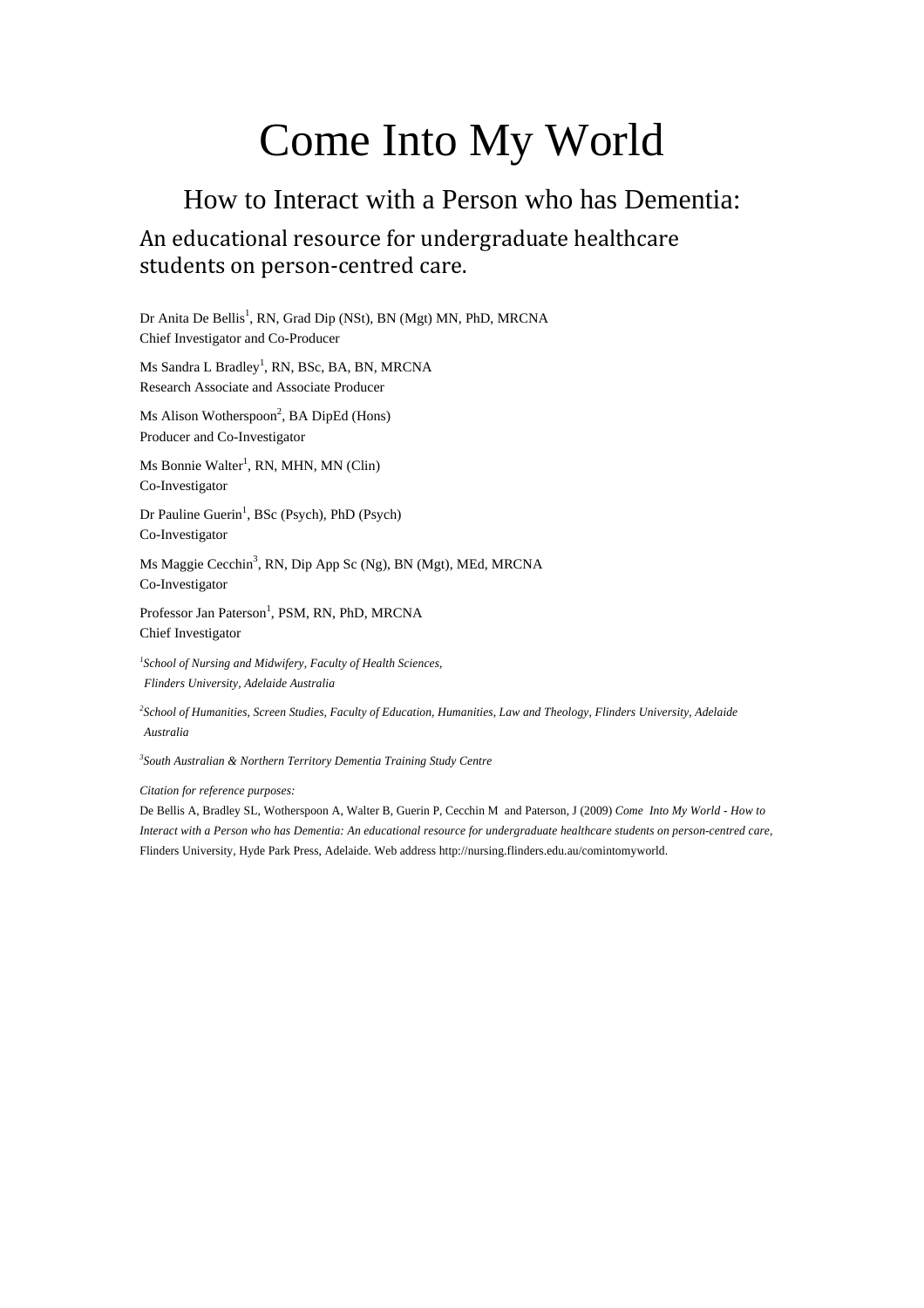#### © 2009 Flinders University of South Australia

All rights reserved. This material has been copied and communicated to you by or on behalf of Flinders University pursuant to Part VA of the *Copyright Act 1968* (**the Act**).

The material in this communication is subject to copyright under the Act. It is available as an educational resource for undergraduate healthcare students and educators with due reference. Any further copying or communication of this material outside of these parameters is the subject of copyright protection under the Act. Please contact: Dr Anita De Bellis, School of Nursing & Midwifery, Faculty of Health Sciences, Flinders University, GPO Box 2100, Adelaide Australia.

#### *Models used for illustration purposes only*

The South Australia & Northern Territory Dementia Study Training Centre (SA & NT DTSC) has been established as part of the Australian Government's Dementia Initiative.

*The Australian Government's Dementia Initiative was funded in 2005 to provide significant additional support to Australians living with dementia, their carers and families. Programs have been established to increase the capacity of both the health and aged care sectors to undertake research and provide for evidence-based early intervention, assessment, treatment and care initiatives. This includes the establishment of Extended Aged Care at Home Dementia Packages and dementia-specific training for aged and community care staff and residential care workers, carers and community workers such as police and ambulance officers.* 

The SA & NT DTSC is one of four Centres nationally that promote dementia studies in Australian graduate and undergraduate curriculum as well as providing tertiary dementia career pathways

*The views expressed in this work are the views of the author(s) and not necessarily those of the Commonwealth of Australia. Despite any permitted use of the Graphic Design Guidelines for Training Partners and Projects copyright material, the reader needs to be aware that the information contained in this work is not necessarily endorsed, and its contents may not have been approved or reviewed, by the Australian Government Department of Health and Ageing.*

#### **ISBN: 978-0-9805613-1-9**

**Publisher:** Flinders University of South Australia, Sturt Road, Bedford Park, SA 5042 in partnership with South Australia & Northern Territory Dementia Training Study Centre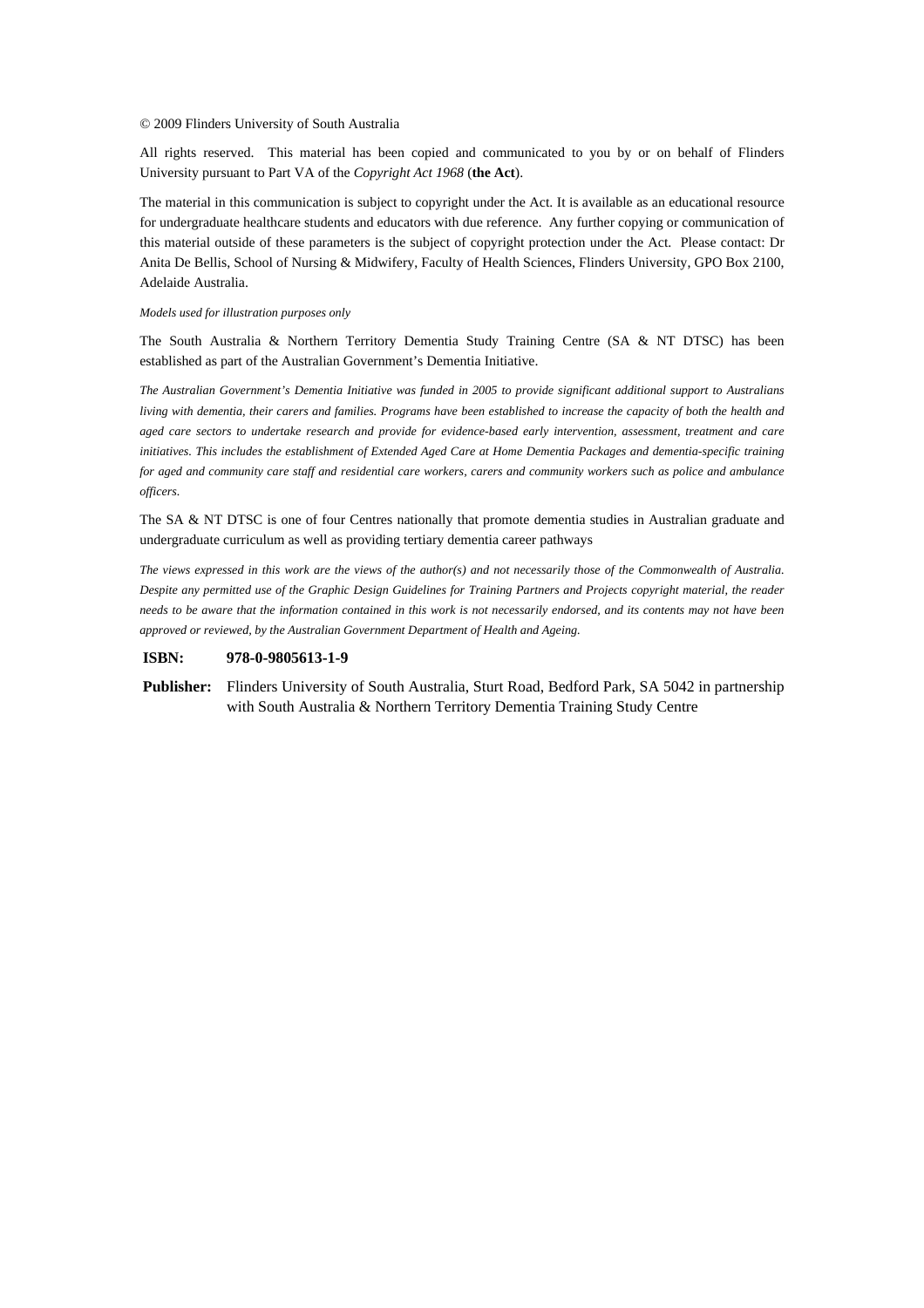# Table of Contents

| Acknowledgments                                                                                   | 1  |
|---------------------------------------------------------------------------------------------------|----|
| <b>Advisory Group</b>                                                                             | 2  |
| <b>Educational Reviewers</b>                                                                      | 3  |
| Preface                                                                                           | 4  |
| <b>Student Learning Objectives</b>                                                                | 6  |
| A Review of Dementia, Person-centred Care and Healthcare Practice for the<br>Person with Dementia | 7  |
| Introduction                                                                                      | 7  |
| Defining Dementia                                                                                 | 9  |
| Prevalence of Dementia                                                                            | 12 |
| Non-English speaking People with Dementia in Australia                                            | 13 |
| Young Onset Dementia                                                                              | 14 |
| <b>Current Treatment Regimes for Dementia</b>                                                     | 15 |
| Diagnoses of AD                                                                                   | 16 |
| Philosophy of Personhood                                                                          | 20 |
| Person-centred Care                                                                               | 22 |
| The Impact of Adverse Care Practices on Personhood                                                | 24 |
| Positive Person Work (PPW)                                                                        | 26 |
| Malignant Social Psychological Interactions                                                       | 30 |
| Principles of Care that Inform the Person-centred Approach                                        | 36 |
| The Impact of Care Settings on Person-centred Care                                                | 39 |
| Dementia Care Mapping                                                                             | 40 |
| <b>VIPS Framework of Person-centred Care</b>                                                      | 41 |
| Conclusion                                                                                        | 44 |
| <b>Safety Statement</b>                                                                           | 45 |
| Come Walk With Me                                                                                 | 46 |
| Come Listen To Me                                                                                 | 49 |
| Come Meet With Me                                                                                 | 52 |
| Come Feel With Me                                                                                 | 55 |
| Come Dance With Me                                                                                | 58 |
| Epilogue                                                                                          | 61 |
| Credits for DVD Production                                                                        | 62 |
| <b>Additional Resources</b>                                                                       | 65 |
| References                                                                                        | 66 |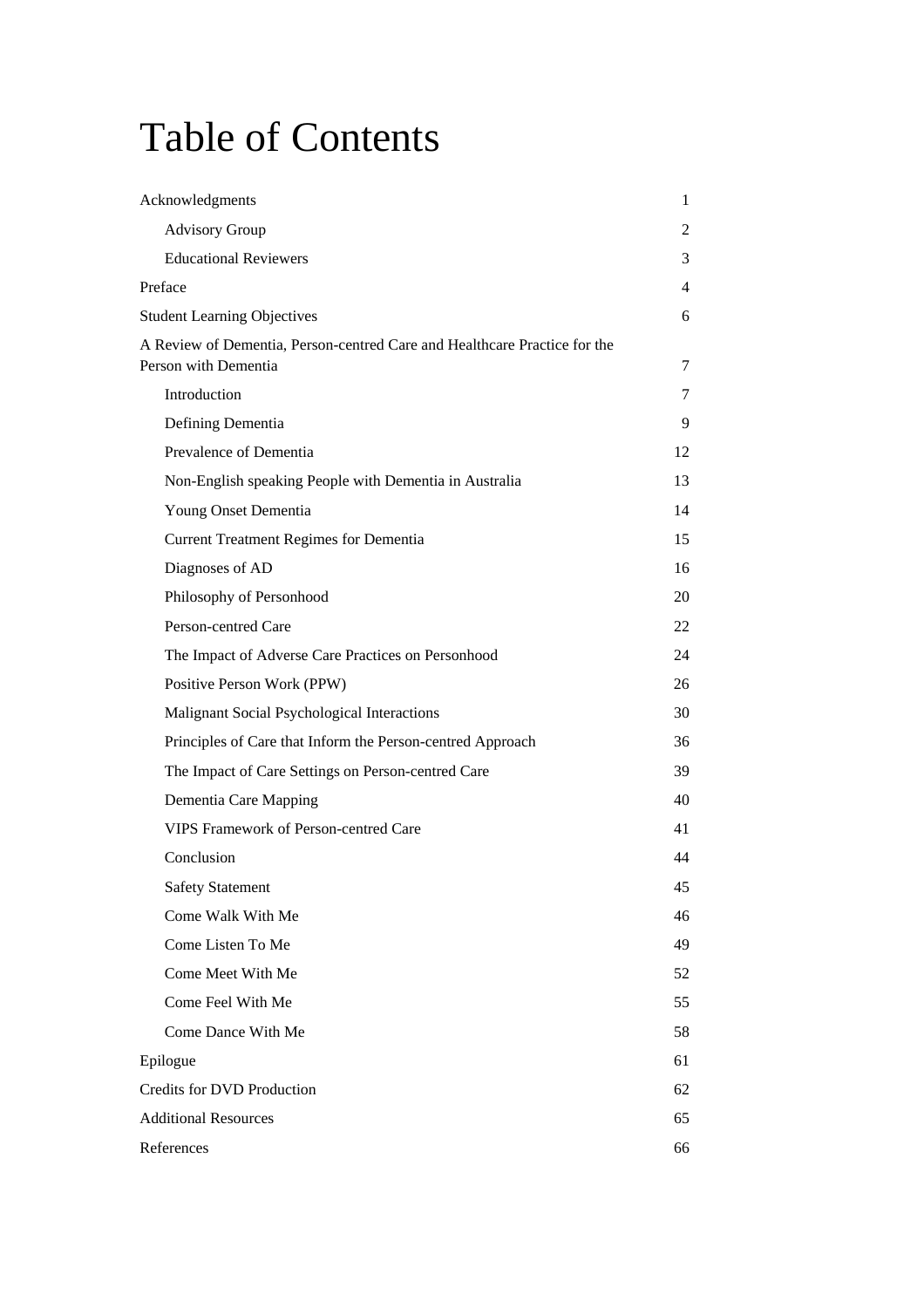# Table of Contents

| Table 1 | Types of Dementia: Causes and Symptoms                  | 10 |
|---------|---------------------------------------------------------|----|
| Table 2 | Non-English speaking People with Dementia in Australia  | 13 |
| Table 3 | <b>Cognitive Changes</b>                                | 17 |
| Table 4 | Alterations in Activities of Daily Living               | 18 |
| Table 5 | <b>Emotional and Behavioural Symptoms</b>               | 19 |
| Table 6 | Links between Person-centred Care and Personhood        | 22 |
| Table 7 | Factors Influencing a Loss of Personhood in Dementia    | 23 |
| Table 8 | Categorisation of Interactions by Professor Tom Kitwood | 25 |
| Table 9 | Elements of the VIPS framework                          | 41 |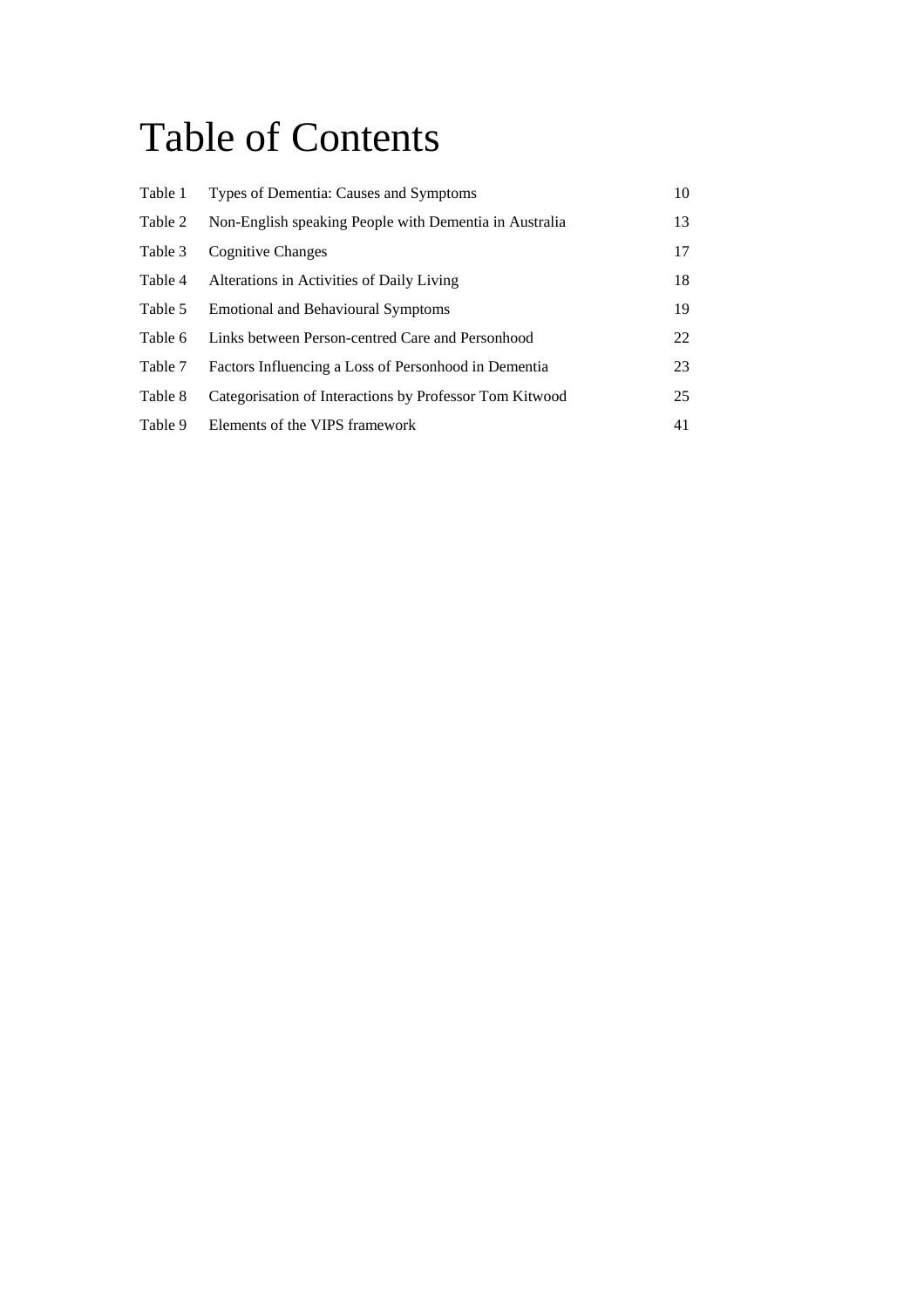## Acknowledgments

The following organisations are gratefully acknowledged for funding of this project: the South Australia & Northern Territory Dementia Training Study Centre, an Australian Government initiative and the Nurses Memorial Foundation of South Australia, Inc. We would also like to thank Ms Marie Alford for her contribution to the Research and Production team during final production. We especially thank the members of the Advisory Group for volunteering their time and expertise and Ms Chloe Hall for her music "Dance With Me". The assistance of all those who acted in the DVD are acknowledged and we thank each of them for providing their time and assistance with the production of the resource.

In addition, we would like to thank those who reviewed this product during its development as their assistance has been invaluable in the final production of this resource. We would also like to acknowledge the laboratory staff of Flinders University School of Nursing & Midwifery, Tom and Sandra Bradley and staff and residents of Leahurst Home for Aged Trained Nurses for the provision of settings for filming.

Lastly, we gratefully acknowledge Professor Dawn Brooker and the healthcare professionals interviewed in the DVD who contributed their expertise on how best to practice person-centred care when interacting with and caring for people who have dementia.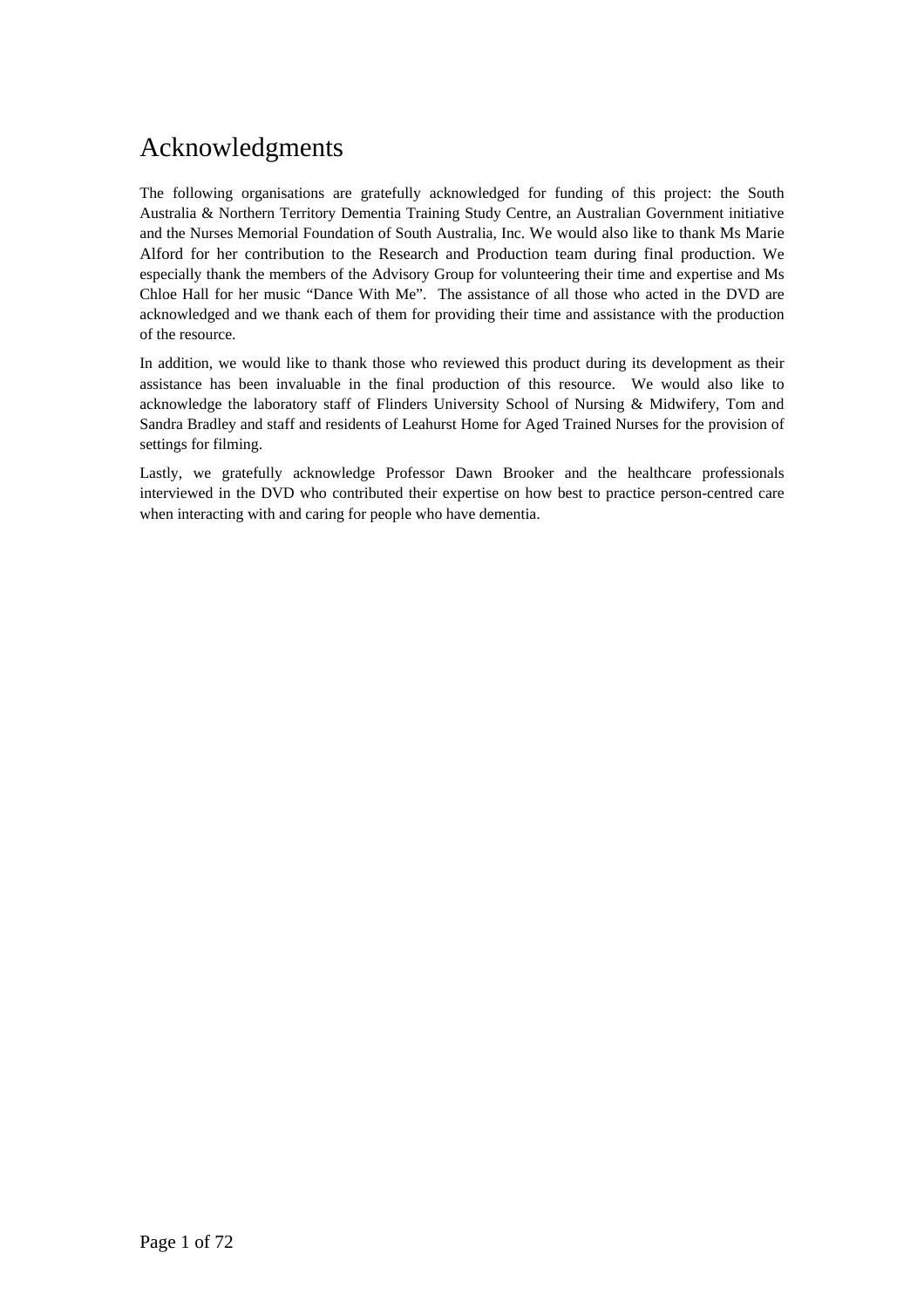## Advisory Group

The following people formed the Advisory Group for this project and contributed to the development of this educational resource

| Torben Alde                  | Podiatrist                                | Glenunga Podiatry                                                                     |
|------------------------------|-------------------------------------------|---------------------------------------------------------------------------------------|
| Stephanie Altus              | Paramedic                                 | South Australia Ambulance Service                                                     |
| Angela Berndt                | Occupational Therapist                    | University of South Australia, School of<br><b>Health Sciences</b>                    |
| Peter Bertram                | Podiatrist                                | Glandore Podiatry Clinic                                                              |
| Jane Bickford                | <b>Clinical Educator</b>                  | University School of Medicine,<br>Flinders<br>Department of Speech Pathology          |
| Elizabeth Bleby              | Social Worker                             | Private Consultant                                                                    |
| Pamela Bottrill              | Senior Social Worker,<br><b>Aged Care</b> | <b>Flinders Medical Centre</b>                                                        |
| Michael A Bull               | Senior Lecturer                           | Flinders University, School of Social Work                                            |
| Riawati Djuwita              | Undergraduate<br>Nursing Student          | Flinders University, School of Nursing and<br>Midwifery                               |
| <b>Susan Golley</b>          | Consumer Representative Alzheimer's       | Australia<br>SA<br>Inc.,<br>Carers<br>Advisory and Advocacy Committee                 |
| <b>Stephen Harding</b>       | <b>Community Nurse</b>                    | Royal District Nursing Service                                                        |
| Phil Knight                  | Paramedic                                 | South Australia Ambulance Service                                                     |
| Dr Michelle Miller           | Nutritionist/Dietitian                    | Flinders<br>University School of Medicine,<br>Department of Nutrition and Dietetics   |
| Joanne Molsher               | <b>Registered Nurse</b>                   | Repatriation General Hospital, South Australia                                        |
| Sandy Pedler                 | <b>Registered Nurse</b>                   | Gleneagles Aged Care Facility                                                         |
| Andrea Pope                  | <b>Behaviour Consultant</b>               | Dementia Behaviour Management Advisory<br>Service                                     |
| Jenny Ridge                  | Physiotherapist                           | Care of the Elderly (COTE) Unit, Noarlunga<br>Hospital                                |
| Rebecca Sleep                | Podatrist                                 | Barossa Foot Doctor, Kapunda                                                          |
| Dr Willem van<br>Steenbrugge | Senior Lecturer, Speech<br>Pathology      | Flinders<br>University<br>School<br>Medicine,<br>of<br>Department of Speech Pathology |
| Professor John<br>Willoughby | Neurologist                               | Flinders University School of Medicine                                                |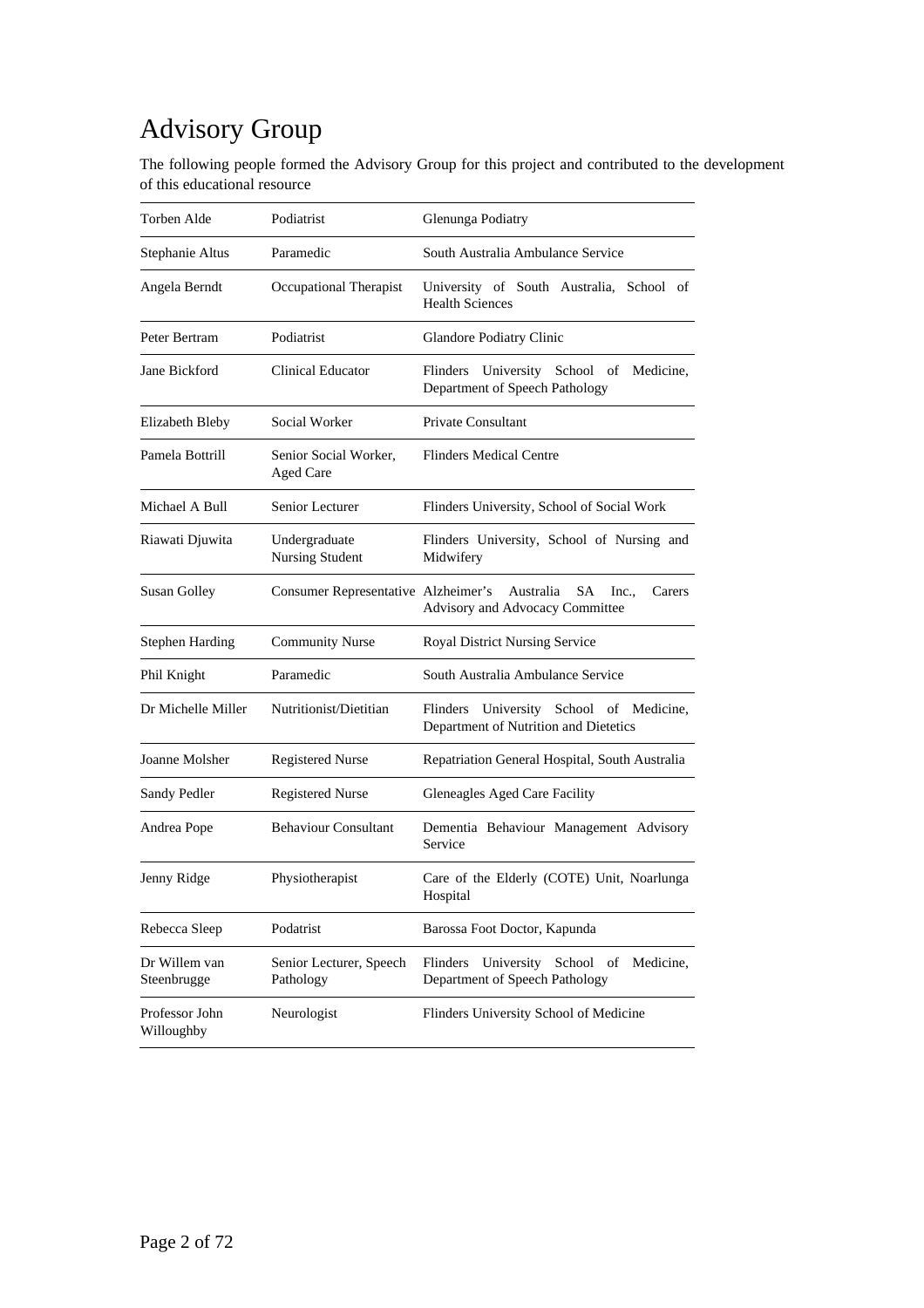## Educational Reviewers

The following undergraduate students of Flinders University of South Australia assisted in reviewing the resource prior to publication.

| Sarah Akroyd         | Pauline Bird |
|----------------------|--------------|
| Emma Frankel-Vaughan | Muna Goble   |
| Ashlee Harrison      | Chris Kaehne |

Jo Creed Richard Grimshaw e Katherine Speed

Reviews of the resource were also undertaken by:

Helena Kyriazopoulos, Alzheimer's Australia SA Inc. Representative for the Secretariat National Cross Cultural Dementia Network (NCCDN) Access and Equity Unit

Members of the Alzheimer's Australia SA Inc. Carers Advisory and Advocacy Committee

Members of the Alzheimer's Australia SA Inc. Dementia Behaviour Management Advisory Services, Southern Region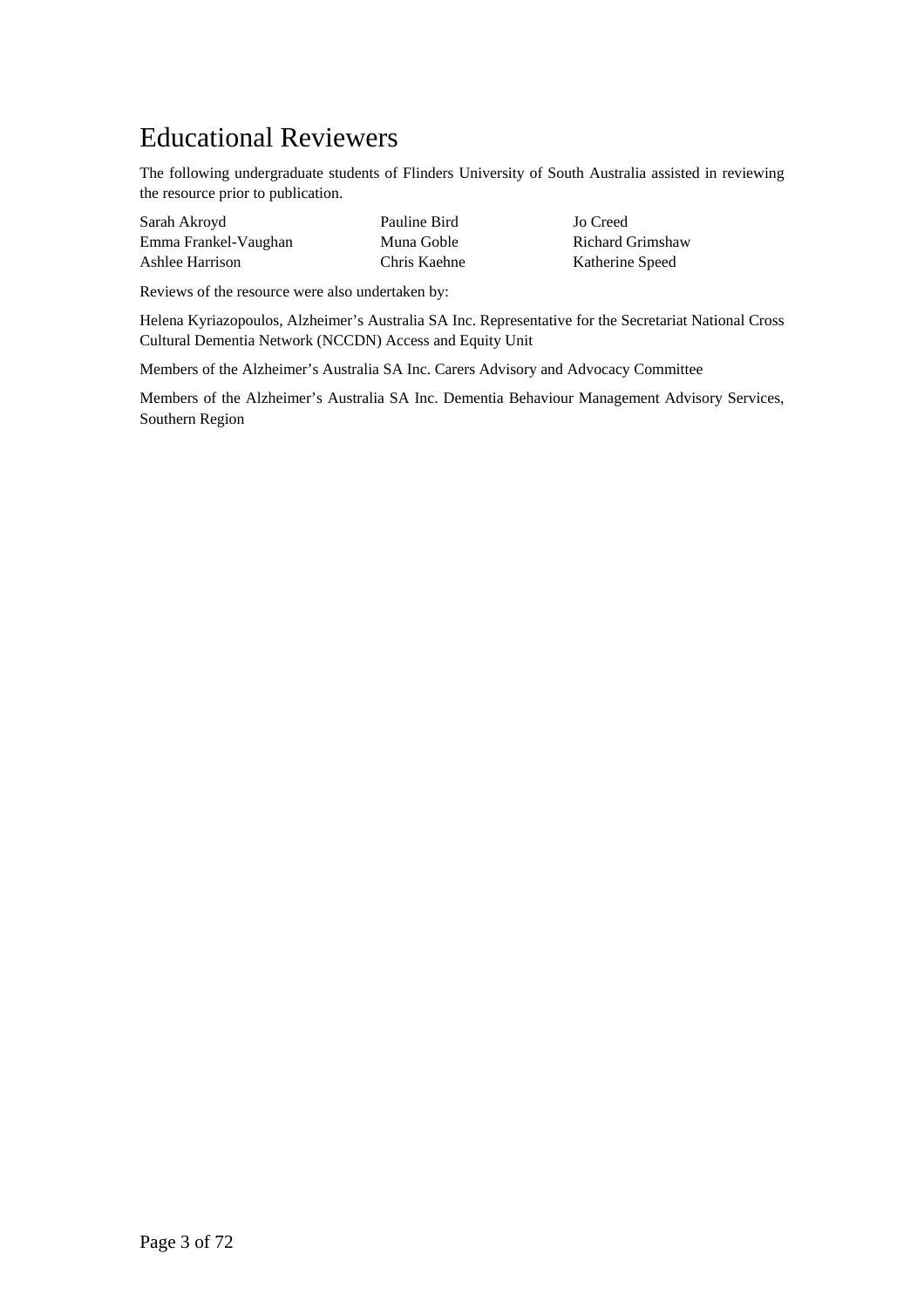# Preface

As the world's population ages, dementia as a progressive illness with a variety of cognitive and behavioural changes, will impact not only on those who age, but also on those who will be required to care for them. The burden of dementia to public health is increasing with an associated escalation of social and public health issues. Many healthcare professionals currently working with people with dementia have expressed the need to educate undergraduate students about dementia care prior to them commencing their clinical placements and career. This is because the impact of negative interactions for the new healthcare professional can result in distress and an unwillingness to work with people who have dementia, as well as adversely impacting on the person with dementia. On the other hand, if person-centred care is practiced, then the experience can be a positive one for all concerned. Preparation in and an understanding of dementia care using a person-centred approach will assist students to identify both the positive and negative effects of their interactions with people who have dementia.

The purpose of this educational resource is to illustrate that by using a more person-centred care approach, undergraduate healthcare students can improve both the quality of their practice and the wellbeing of the person with dementia. The educational resource consists of a multidisciplinary DVD with a supporting workbook based on the work of Professor Tom Kitwood (1997) and Professor Dawn Brooker (2007). The workbook interrelates with the re-enacted case scenarios created from healthcare professionals' experiences of caring for people with dementia. It is envisaged that the combined use of the DVD and workbook, by illustrating examples of the person-centred care approach in real-life situations, will help undergraduate healthcare students to enhance their professional practice. As such, the resource demonstrates positive and negative interactions by healthcare professionals and others in realistic scenarios.

The workbook begins with the aetiology and epidemiology of dementia as an introduction to the condition. The theoretical underpinning of person-centred care is then explained using Kitwood's (1997) positive person work concept to illustrate best practice outcomes. Malignant social psychology causing problems in practice and deterioration in the person with dementia are also illustrated. The theoretical underpinning is then correlated with the student learning objectives and reflective questions related to each scenario in the DVD.

A filmed interview with Professor Dawn Brooker, an acknowledged expert in the area of personcentred care, introduces positive person work and malignant social psychology and their meaning in practice. Excerpts of additional interviews with other healthcare professionals provide additional insights for students on how person-centred care can be practiced in these professions.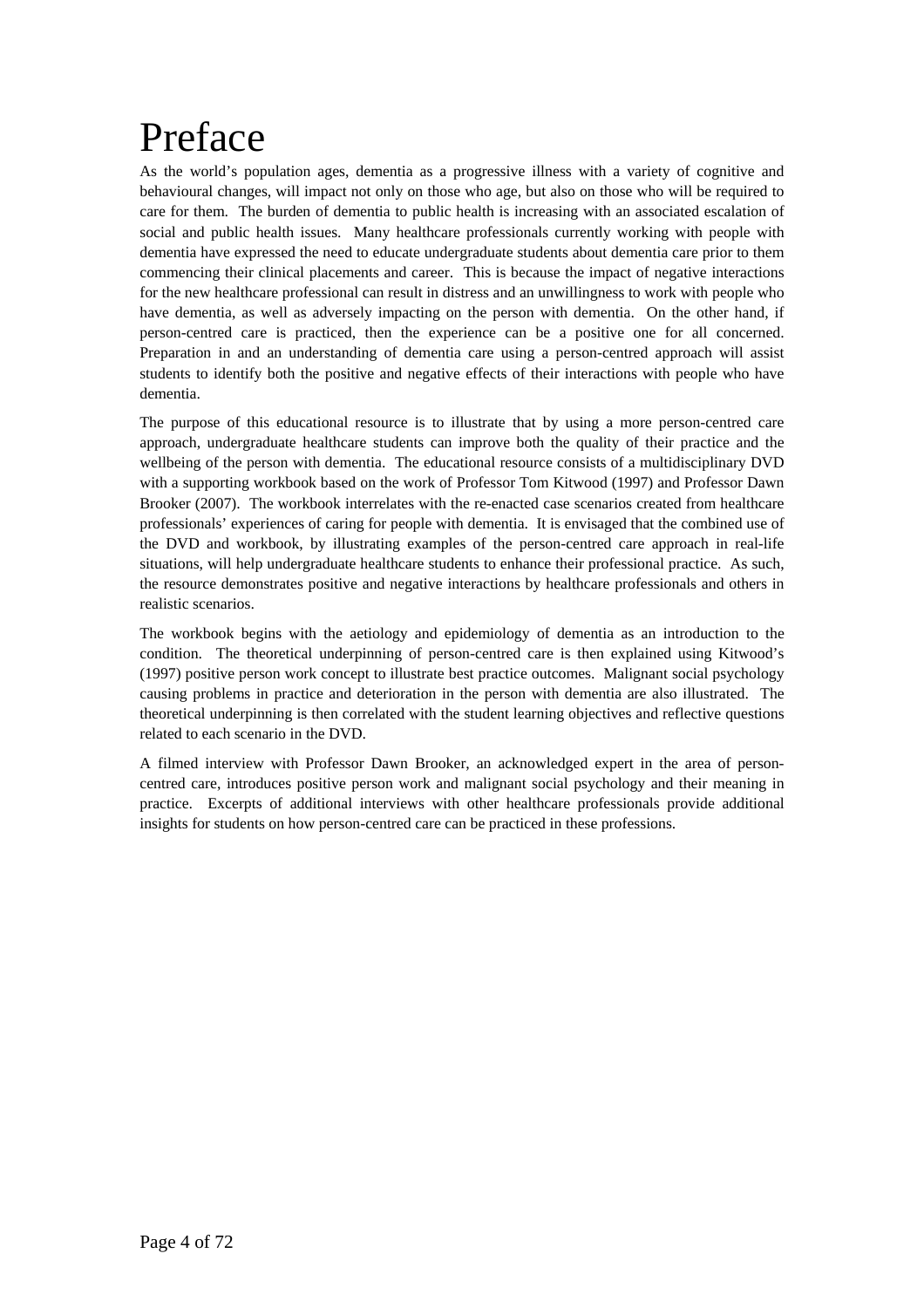This educational resource will illustrate the necessity of practicing person-centred care with people who have dementia. Though the educational resource has been developed for undergraduate students in the first instance, it is also intended to be helpful for educators across multiple undergraduate healthcare disciplines. Following are the student learning objectives developed for this educational resource.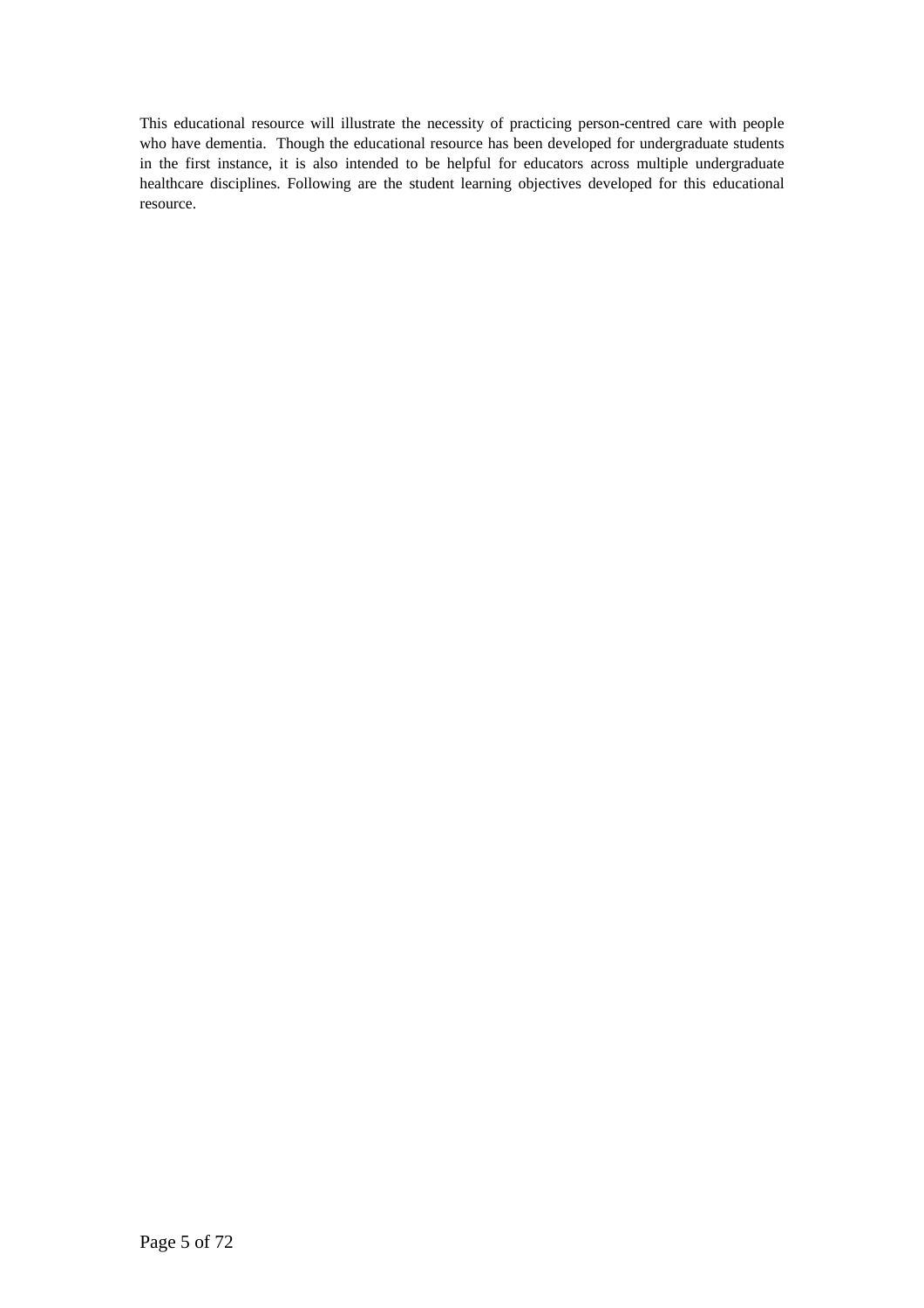# Student Learning Objectives

The aim of this resource is to educate undergraduate health care students about how to interact with people who have dementia using a person-centred approach in practice.

*After reading the workbook, viewing the DVD and considering the reflective questions, the student will be able to:* 

- 1) Articulate the prevalence of dementia.
- 2) Understand the different types of dementia and their aetiology.
- 3) Understand and articulate the concepts of personhood and person-centred care.
	- Identify, explain and apply the 12 elements of Positive Person Work as described by Professor Tom Kitwood (1997).
	- Identify and explain the 17 elements of Malignant Social Psychology as described by Tom Kitwood (1997) and the impact these may have on the person with dementia.
	- Identify, explain and discuss the VIPS framework of person-centred care developed by Professor Dawn Brooker (2007). The acronym VIPS stands for Valuing the person, Individual care, a Personal perspective and the Social environment as necessary elements for engaging in personcentred care.

Understand the role of Dementia Care Mapping (DCM).

- 4) Recognise behaviours as an expression of a need for the person with dementia.
- 5) Critically analyse and reflect on practices and biases in caring for a person with dementia.
- 6) Recognise how practices and diverse settings might impact on caring for the person with dementia.
- 7) Recognise and relate strategies of positive interactions with people who have dementia to prevent the potential of negative outcomes.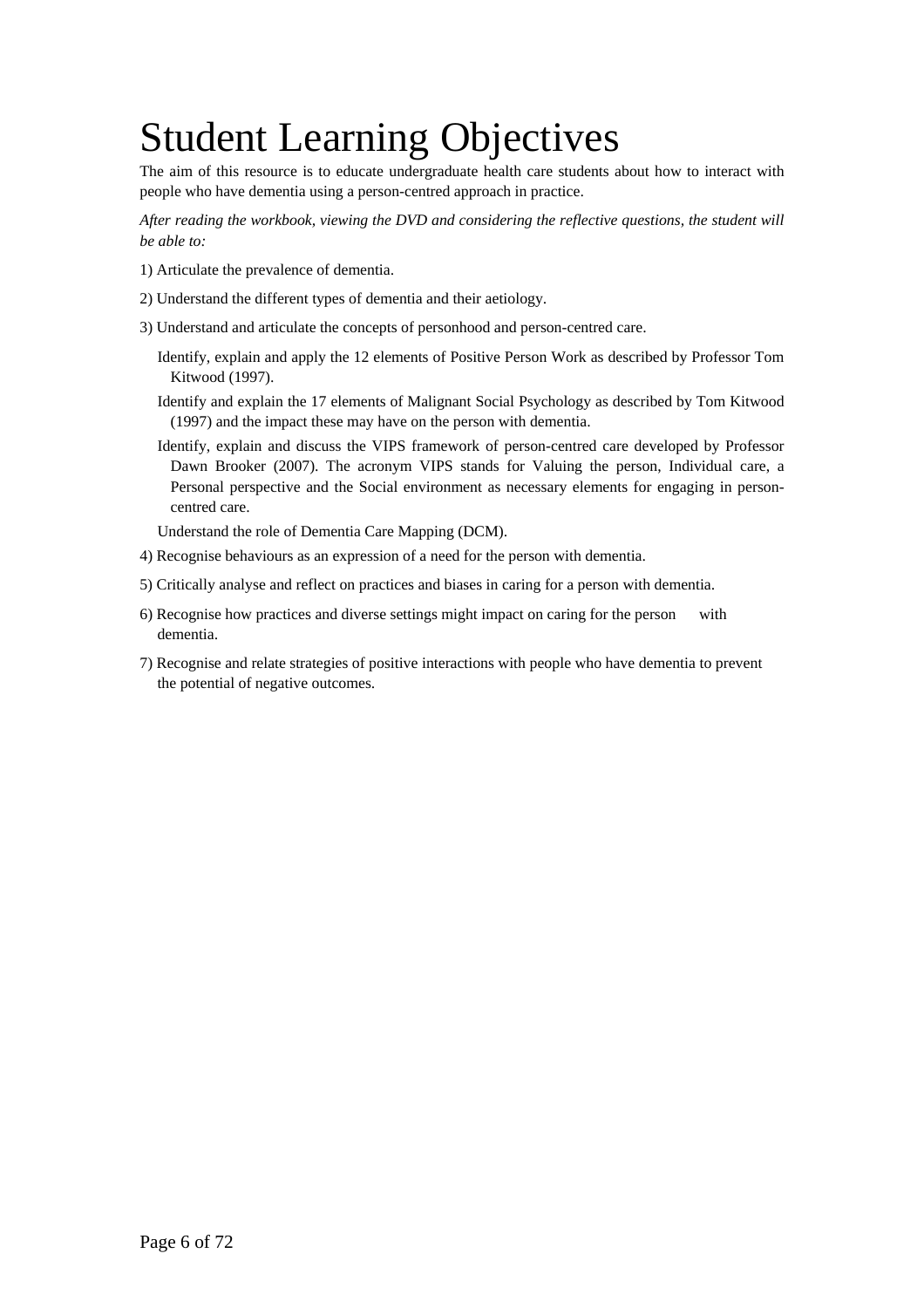# A Review of Dementia, Person-centred Care and Healthcare Practice for the Person with Dementia

## Introduction

It is inevitable that most undergraduate students across multiple healthcare disciplines will work with people with dementia. These students, some of whom may never have previously interacted with a person with dementia, will need guidance in learning how to interact with these clients in a way that creates a positive experience for both of them. Healthcare students require strategies to assist a person with dementia with their Activities of Daily Living (ADL's), as well as their biopsychosocial needs. Strategies should include not only providing healthcare, but also how to help people with dementia make decisions, cope with feelings, manage their relationships with others and maintain their independence for as long as possible (Australian Institute of Health and Welfare, 2007).

The Australian Government's National Framework for Action on Dementia provides an overarching vision for Australia's dementia care and support systems through improvement in the care of people with dementia and support for those who care for them (Australian Health Ministers' Conference, 2006). The plan recognises this can only occur using a person-centred approach supported by specific and relevant training for health, community and aged care professionals, families, careworkers and newly diagnosed people with dementia. A person-centred approach is required because of a prevailing absence of this approach in current healthcare environments (Australian Health Ministers' Conference, 2006). Contemporary healthcare requires inclusion of practice and systems of care that respect the right to dignity and a quality of life that values the person. With dementia, the person-centred approach places the affected person, rather than the illness, at the centre of care. In contrast, the medicalisation of dementia with a focus on illness, has carers and the people who experience dementia reporting that the person inside is lost or ignored (Edvardsson, Winblad, & Sandman, 2008; Nuffield Council on Bioethics, 2008). The history of nursing older people is one where they have not been treated as persons, but rather as objects required to conform to organisational needs of the institutions in which they reside (McCormack, 2004; Brooker 2007).

Person-centred care means establishing the personhood of the person by acknowledging and entering their world so that their rights, values, meaning and potential, as well as shared decision-making about and for them, can be supported (Brooker, 2007; Nuffield Council on Bioethics, 2008). It is also acknowledged that people with dementia will, at some time, have behaviours that can create distress for them and those who care for them, including nurses, doctors and other allied health professionals (Australian Institute of Health and Welfare, 2007). Understanding this behaviour is even more difficult when the person with advanced dementia is no longer able to verbally communicate their needs.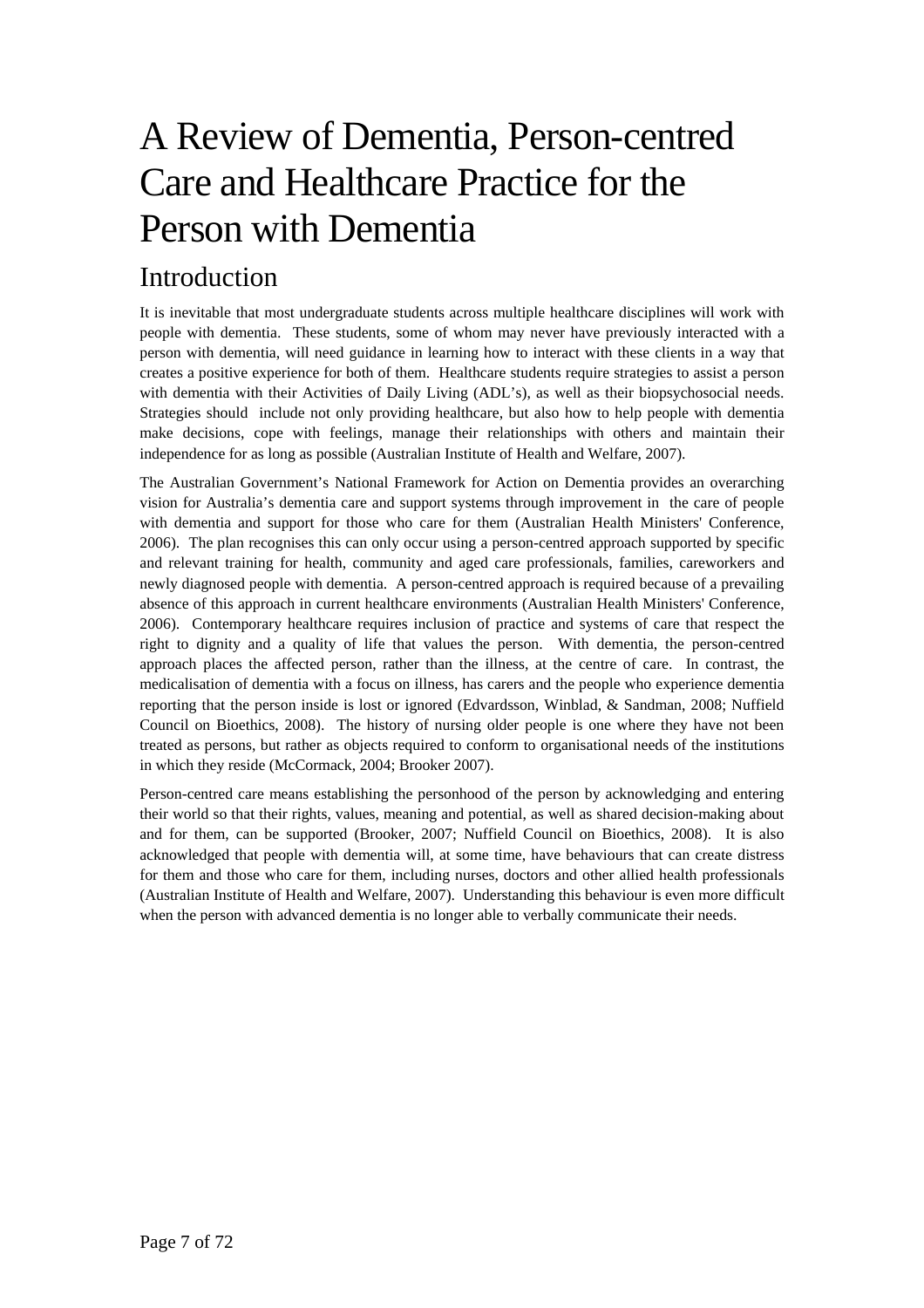Consequently, emotions and behaviour may become the only means of communicating their individual needs. It is necessary to understand the behaviour and empathise with its meaning if distressing and stressful consequences engendered are to be reduced (Australian Institute of Health and Welfare, 2007; Brooker, 2007; Nuffield Council on Bioethics, 2008). Furthermore, a negative approach by the healthcare professional can cause deterioration in the pathological state of the person with dementia which may compromise their wellbeing (McCormack, 2004). Conversely, actively using the personcentred approach can maintain and improve the wellbeing of the person with dementia.

Understanding who the person is in the present (as experienced in the moment) and who they were before, as well as the events that shaped the person's life, allows the healthcare professional to recognise 'that the person's character is not lost but rather is concealed' (Edvardsson, Winblad, & Sandman, 2008, p. 362). Sometimes, not knowing or understanding the difference between who the person is now compared to who they were before can lead healthcare professionals to place social responsibility on the person with dementia that demands more of the person than they are capable of at that moment (Nuffield Council on Bioethics, 2008). Thus, education is essential for undergraduate healthcare students in the early stages of their professional experience. This resource will assist students in their preparation for clinical placement to provide care that is not laden with value or moral judgment, but rather is positive and enriching for the person with dementia and themselves in their professional practice.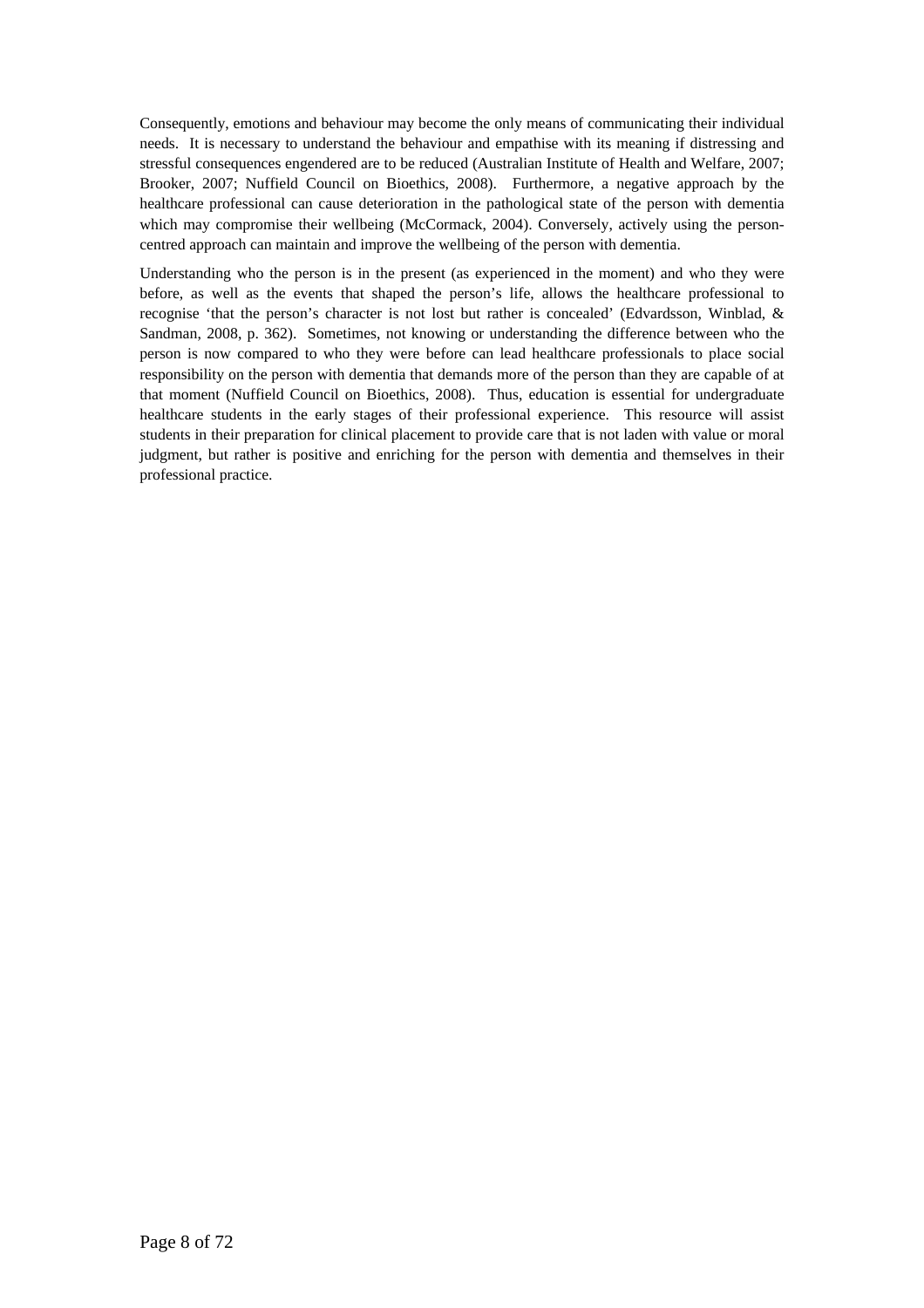## Defining Dementia

The general definition of dementia relates to any organic condition where there is an irreversible loss of cognitive capacity and memory, such that there is a decline in a person's ability to function socially, physically and emotionally over time (Kitwood, 1997, Chen, Foo, & Ury, 2002; World Health Organisation, 2007). The kinds of cognitive disturbance that occur include:

'memory, thinking, orientation, comprehension, calculation, learning capacity, language, and judgement. Consciousness is not clouded. The impairments of cognitive function are commonly accompanied, and occasionally preceded, by deterioration in emotional control, social behaviour, or motivation' (World Health Organisation, 2007).

Dementia as a syndrome relates to at least 60 different disease processes that result in neurological failure (Jacques & Jackson, 2000; Ritchie & Lovestone, 2002). Progressive deterioration in more than two cognitive domains along with behavioural changes, as well as depression and other affective disorders observed at the same time, are primary indicators of the disease (Bozoki, Giordani, Heidebrink, Berent, & Foser, 2001; Koltai, Welsh-Bohmer, & Schmechel, 2001; World Health Organisation, 2007). This progressive deterioration may occur over a long period of time during which physical ability is maintained but independent functioning is compromised. At present, there is no medical cure for dementia and treatment focuses on medications that reduce the severity of symptoms and may allay the progression of the disease. In the absence of any cure, therapies and care are directed towards enhancing the lives and wellbeing of people with dementia and their carers.

Table 1 illustrates some of the different types of dementia, their incidence and the ways in which they differ as a guide to understanding the more common types of dementia and the symptoms generally associated with them. It should be remembered that dementia is a very individual illness and the manner in which it manifests itself and the symptoms displayed will be highly idiosyncratic. Alzheimer's Disease (AD), originally described by Alois Alzheimer in the early 1900's, currently accounts for the majority of cases of people with dementia and has been used as the basis for categorisation (Walker, Payne, Smith, & Jarrett, 2007). Advanced AD affects all structures of the brain but predominantly the cortical structures. Over time the cortex shrinks impacting on thinking, coordination and memory loss. As the cortical mass shrinks, the ventricles enlarge with the hippocampus (new memory formation) the most affected structure during this time (Alzheimer's Association, 2008).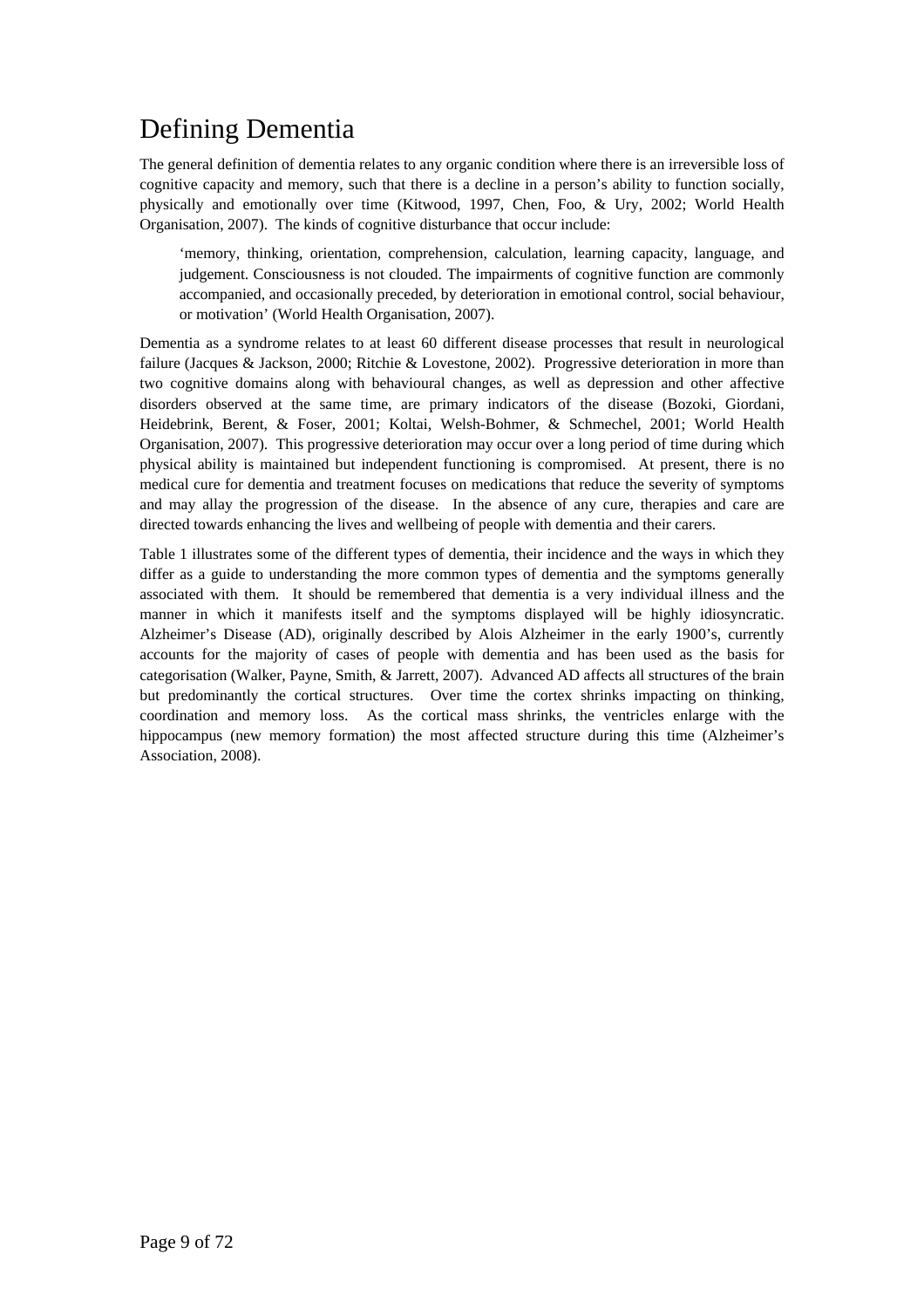#### **Type of Dementia Causes and Symptoms**  Alzheimer's Disease (AD) This is the most common type accounting for over 50% of cases of dementia. Abnormal proteins form microscopic tangles (made of tau protein) inside brain cells while plaques (made of amyloid protein) form within the substance of the brain. These proteins gradually accumulate leading to the death of brain cells and remain behind as abnormal depositions of protein at post mortem. Tangles and plaques disrupt messages between brain cells affecting assimilation and retrieval of information. AD can affect all areas of the brain with functions and abilities lost as different areas are affected. The most common presenting symptom is memory loss with planning, reasoning, speech and orientation variably affected. Vascular Dementia (VaD) VaD may appear similar to AD and is the second most common type of diagnosed dementia. People may have a combination of both AD and VaD. This dementia is due to the accumulated effects of multiple Cerebral Vascular Accidents (CVAs) on brain function. When CVAs have occurred over large areas this is known as Multi-Infarct Dementia (MID). When the infarcts are deep in the brain or small (in the white matter) this is known as Binswanger's disease or sub-cortical vascular dementia. VaD is associated with hypertension, atherosclerosis and an inadequate blood flow to the brain. There is usually a history of CVAs with failure to recover fully afterwards and memory affected. VaD may be accompanied by dysphasia, hemiplegia, dysphagia and/or visual impairment. Dementia with Lewy Bodies (DLB) Also known as Lewy Body Dementia DLB is another progressive dementia that is sometimes difficult to distinguish from AD, VaD and/or Parkinson's disease. Lewy Bodies accumulate throughout the brain and are abnormal spherical structures which develop in nerve cells and lead to death of the cells along with cognitive and memory disturbances. Visual hallucinations often occur and the person may also experience Parkinson-like symptoms. It is a condition that tends to fluctuate rapidly.

#### **Table 1: Types of dementia: Causes and Symptoms**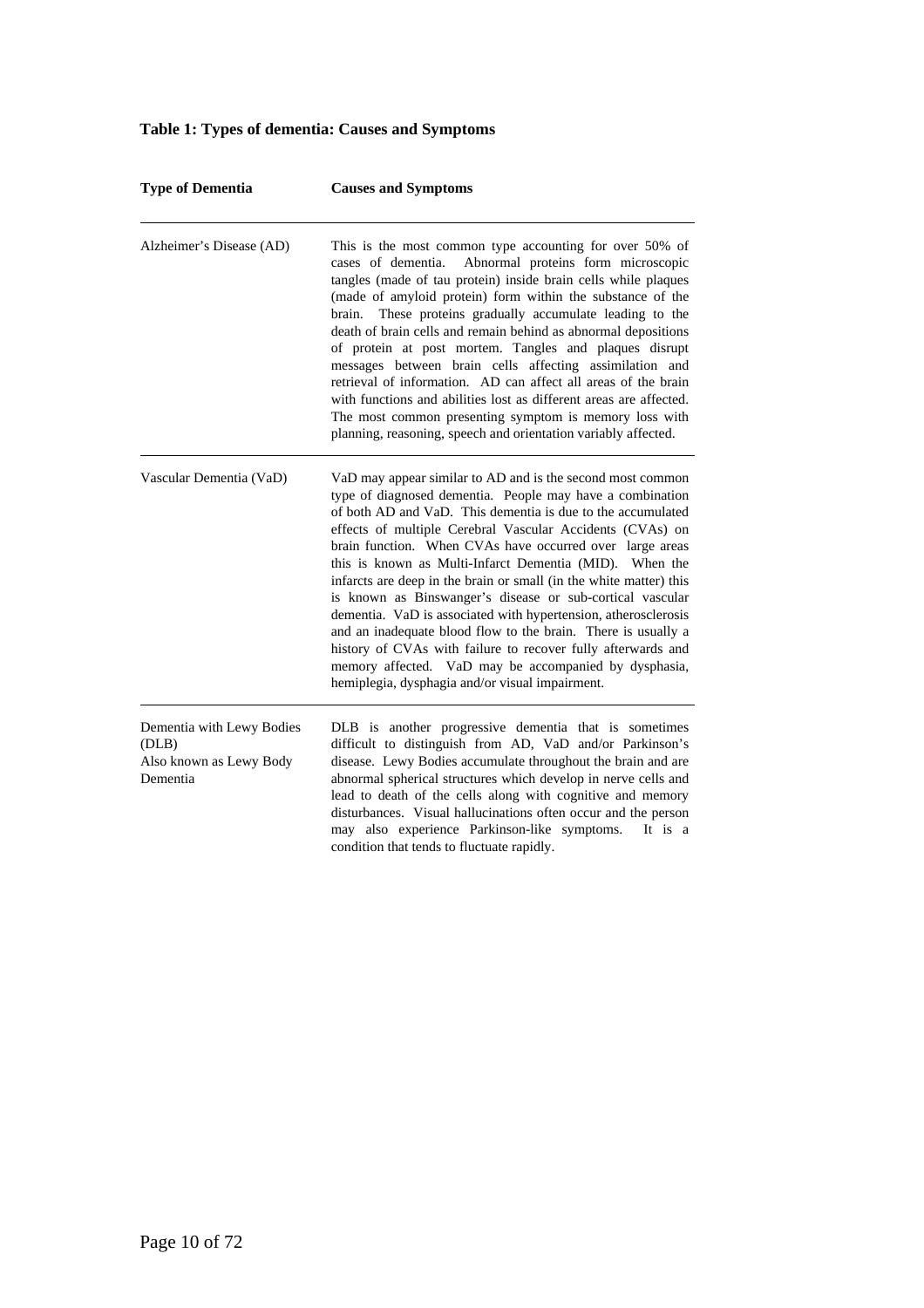| Dementia associated with<br>Parkinson's Disease | Parkinson's Disease is a progressive disorder of the central<br>nervous system affecting motor functioning. Approximately<br>30% of people with Parkinson's disease may develop dementia<br>in the later stages of the illness through the accumulation of<br>Lewy Bodies deep inside the nerve cells of the brain.<br>Parkinson's Disease is characterised by tremors, stiffness,<br>slowness and often speech impediments. Drugs may help the<br>motor disorder but the dementia can also induce hallucinations,<br>delusions and temporary worsening of confusion. A lack of<br>motivation along with memory loss may occur as a result of<br>either the Parkinson's Disease or the dementia. |
|-------------------------------------------------|--------------------------------------------------------------------------------------------------------------------------------------------------------------------------------------------------------------------------------------------------------------------------------------------------------------------------------------------------------------------------------------------------------------------------------------------------------------------------------------------------------------------------------------------------------------------------------------------------------------------------------------------------------------------------------------------------|
| Frontotemporal Lobar<br>Degeneration (FTLD)     | Though less common, this form of dementia is increasing in<br>incidence. FTLD includes Frontotemporal Lobe Dementia;<br>Progressive Fluent and Non-Fluent Aphasia; Semantic<br>Dementia and Pick's Disease. It is caused by the degeneration<br>in one or both of the frontal or temporal lobes of the brain.<br>Approximately 50% of those with FTLD have a family history<br>of the disease. The condition is caused by an abnormal amount<br>of the tau protein produced inside nerve cells which later die.<br>There may be a disturbed drive and motivation, a lack of<br>inhibition or inappropriate behaviour. Memory loss may not be<br>as prominent as with AD.                         |
| Korsakoff's Syndrome                            | This is an alcohol-related dementia caused by the intake of<br>alcohol in preference to nutritious food leading to a deficiency<br>in thiamine (Vitamin B1). This type of dementia particularly<br>targets the memory, leaving other thought processes intact.                                                                                                                                                                                                                                                                                                                                                                                                                                   |
| Creutzfeldt-Jacob Disease                       | This form of dementia is extremely rare. It is caused by protein<br>particles called prions which accumulate in nerve cells.<br>Symptoms include failing memory, changes in behaviour,<br>spontaneous jerks and a lack of coordination. In animals, it is<br>also known as Mad Cow Disease.                                                                                                                                                                                                                                                                                                                                                                                                      |

(Jacques & Jackson, 2000; Alzheimer's Association, 2005; Walker et al., 2007)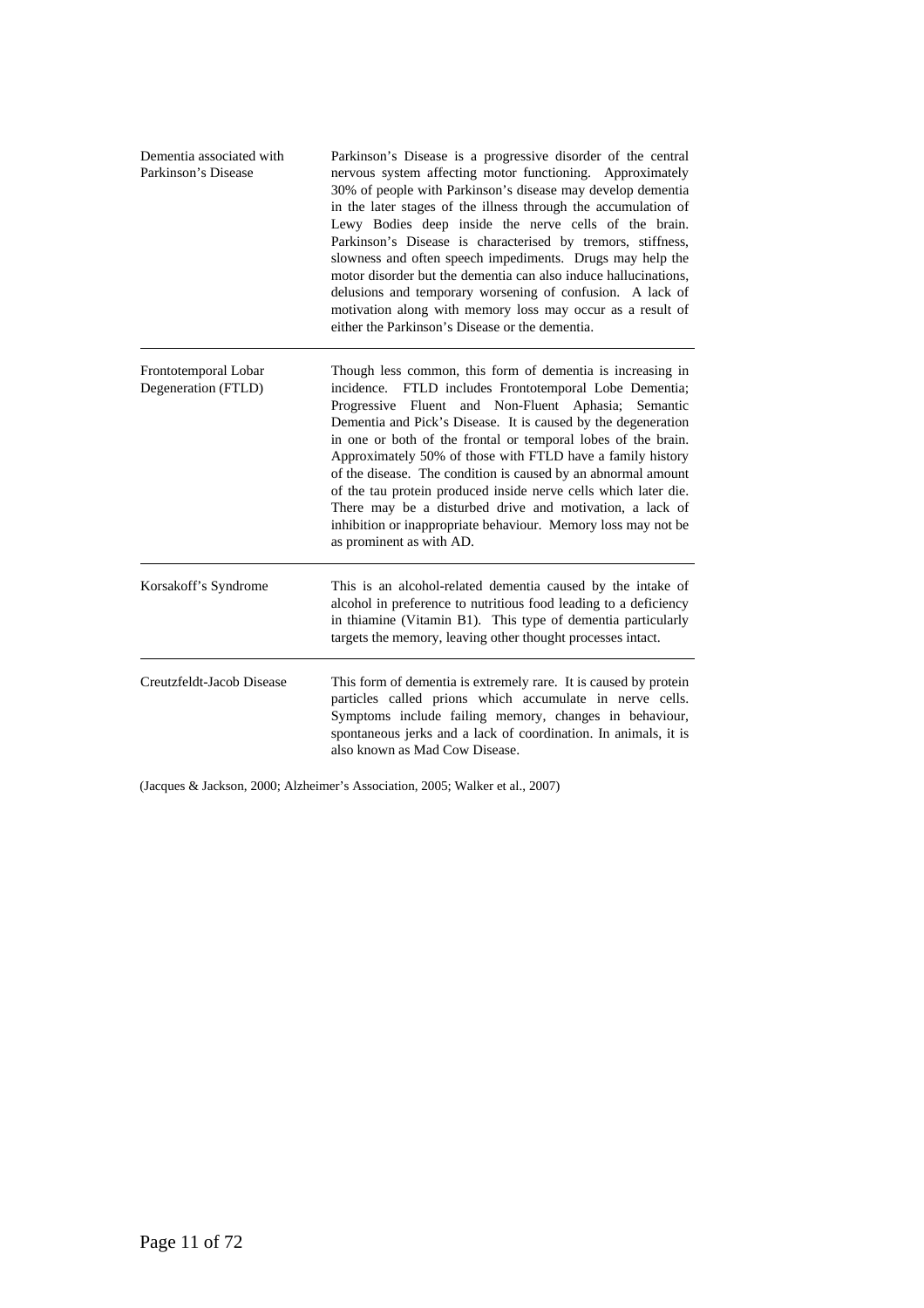## Prevalence of Dementia

In 2007, approximately 30 million people worldwide were identified as living with dementia and this number is expected to increase over the next 20 years as the world population ages (Alzheimer's Australia, 2007). The World Health Organisation commissioned an integrative analysis of statistical information revealing the extent of dementia across the world. Consisting of an analysis of 47 surveys across 17 countries, the rate of dementia for those aged 60 to 69 years of age was found to be approximately 1%, rising to approximately 39% in persons aged 90 to 95 years of age (Mathers & Leonardi, 2000). As such, prevalence has been found to double with every five years of age within the older age ranges (80 years of age and older) and is generally not affected by gender or place of living (Mathers & Leonardi, 2000). AD is the predominant type of dementia for the majority of the 10% of the population over age 65 with dementia in North America and has been shown to be twice as prevalent as VaD in Korea, Japan and China (Mathers & Leonardi, 2000).

In Australia, it is estimated that the number of people with dementia will grow from over 175,000 in 2003 to almost 465,000 in 2031 (Australian Institute of Health and Welfare, 2007). Research shows that 227,300 people currently experience the disease in Australia and there are approximately 57,000 new cases of dementia each year (Alzheimer's Australia, 2007). Of the people with dementia, 64% are female and 81% are aged 75 or older (Australian Institute of Health and Welfare, 2007). At a state level, it is estimated that the total number of people in South Australia and the Northern Territory combined who will have dementia will be approximately 21,760 in 2010 rising to 28,000 by 2020 (South Australian Government Department of Health, 2008). By 2051, it is projected that South Australia will have the oldest population in Australia with nearly 31% of the South Australian population being over 65 years of age (South Australian Government Department of Health, 2008) and a large proportion of these people will experience some form or level of dementia barring any changes to treatment or cure of the disease (Australian Institute of Health and Welfare, 2008; Low, Gomes, & Brodarty, 2008).

In summary, as the prevalence of dementia increases with the ageing of the world population, a significant burden will be placed on healthcare services in all countries. People who have dementia will need to be provided with services that include not only medical services, but also physical, social, psychological and emotional support.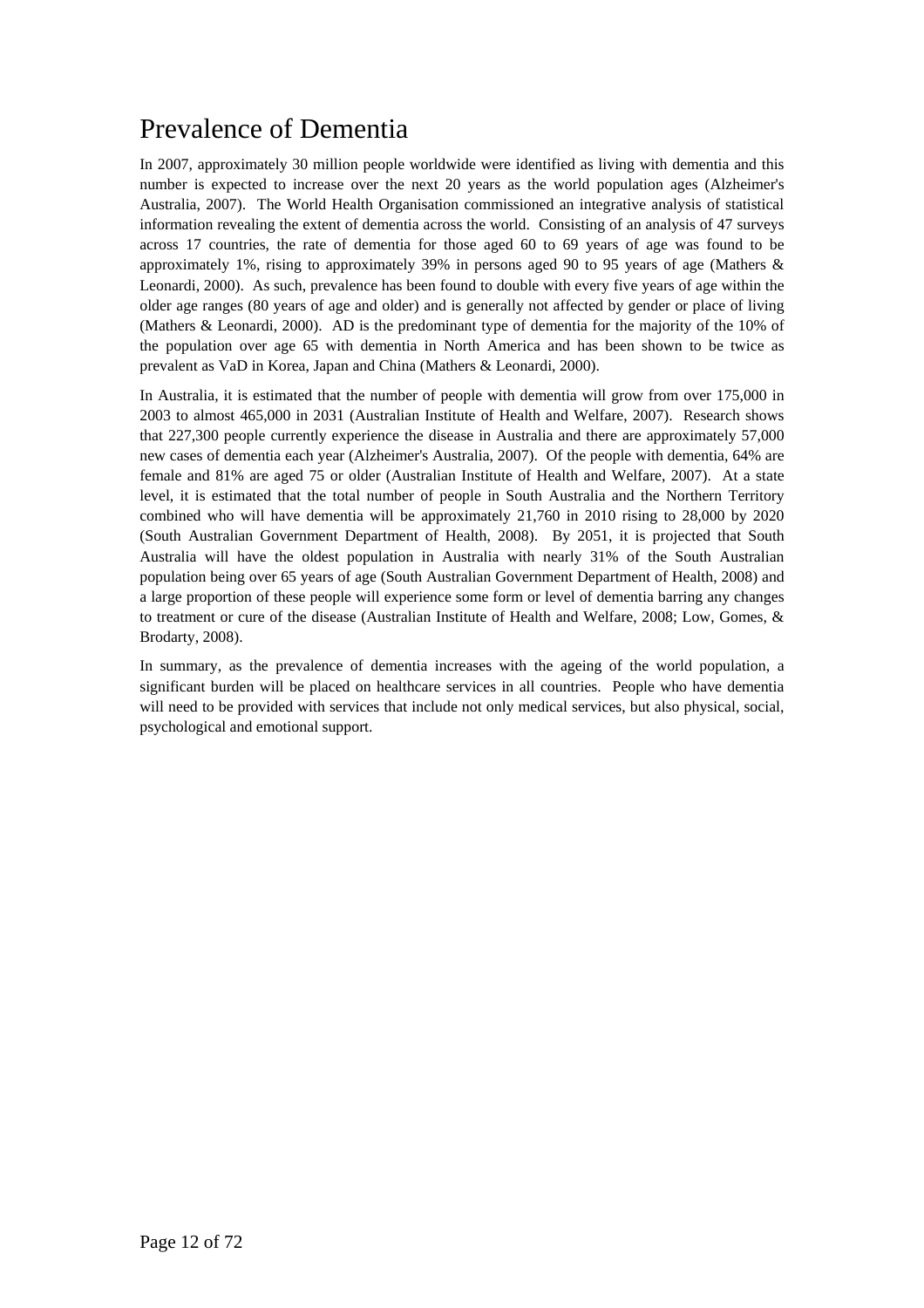## Non-English speaking People with Dementia in Australia

At present, the majority of people with dementia in Australia speak English as their first language, however, a significant number (12.4% or 1 in 8 people on average) were born overseas in Non-English speaking countries and do not speak English at home (Access Economics, 2006). Table 2 illustrates the composition of Non-English speaking people with dementia for each of the Australian states and territories.

| <b>State</b>                        | <b>Rates of NES People with Dementia</b> | Percentage $(\% )$ |
|-------------------------------------|------------------------------------------|--------------------|
| Northern Territory                  | $1$ in $5$                               | 21.0               |
| Victoria                            | $1$ in $6$                               | 16.9               |
| <b>Australian Capital Territory</b> | $1$ in $7$                               | 14.7               |
| New South Wales                     | $1$ in $8$                               | 12.9               |
| South Australia                     | $1$ in $9$                               | 12.0               |
| Western Australia                   | $1$ in $9$                               | 11.5               |
| Oueensland                          | $1$ in $15$                              | 6.8                |
| Tasmania                            | 1 in 29                                  | 3.5                |

### **Table 2: Non- English Speaking People with Dementia in Australia**

(Access Economics, 2006)

Higher proportions of people who do not speak English at home are directly related to significant cultural populations in particular jurisdictions for example, Indigenous populations in the Northern Territory (Hayward, 2008) and Greek populations in Victoria (Access Economics, 2006). Overall, in the period 2001 to 2050 there is projected to be a fall in the proportion of Australians speaking English (83.8% to 82.4%) and other European languages (7.6% to 6.0%), with a greater proportion speaking Asian (6.0% to 8.3%) and Middle Eastern (1.8% to 2.3%) languages creating a need for dementia care that is culture specific (Access Economics, 2006).

Approximately 2,100 Indigenous Australians are affected with dementia at a prevalence rate five times higher than non-Indigenous Australians (Access Economics, 2006; Hayward, 2008; Western Australian Centre for Health and Ageing, 2009). Recent research conducted by the Western Australia Centre for Health and Ageing found that the difference in dementia levels between Indigenous people and non-Indigenous people are due in part to a new assessment instrument picking up levels of dementia that were not recorded previously (Hayward, 2008). This instrument, called KICA (Kimberley Indigenous Cognitive Assessment) was produced using knowledge and everyday language and tools familiar to Indigenous people within this region to assess for cognitive decline (Western Australian Centre for Health and Ageing, 2009). Further research in this area will investigate whether the overall health risks that Indigenous people incur also contribute to the prevalence of dementia in this population (Hayward, 2008).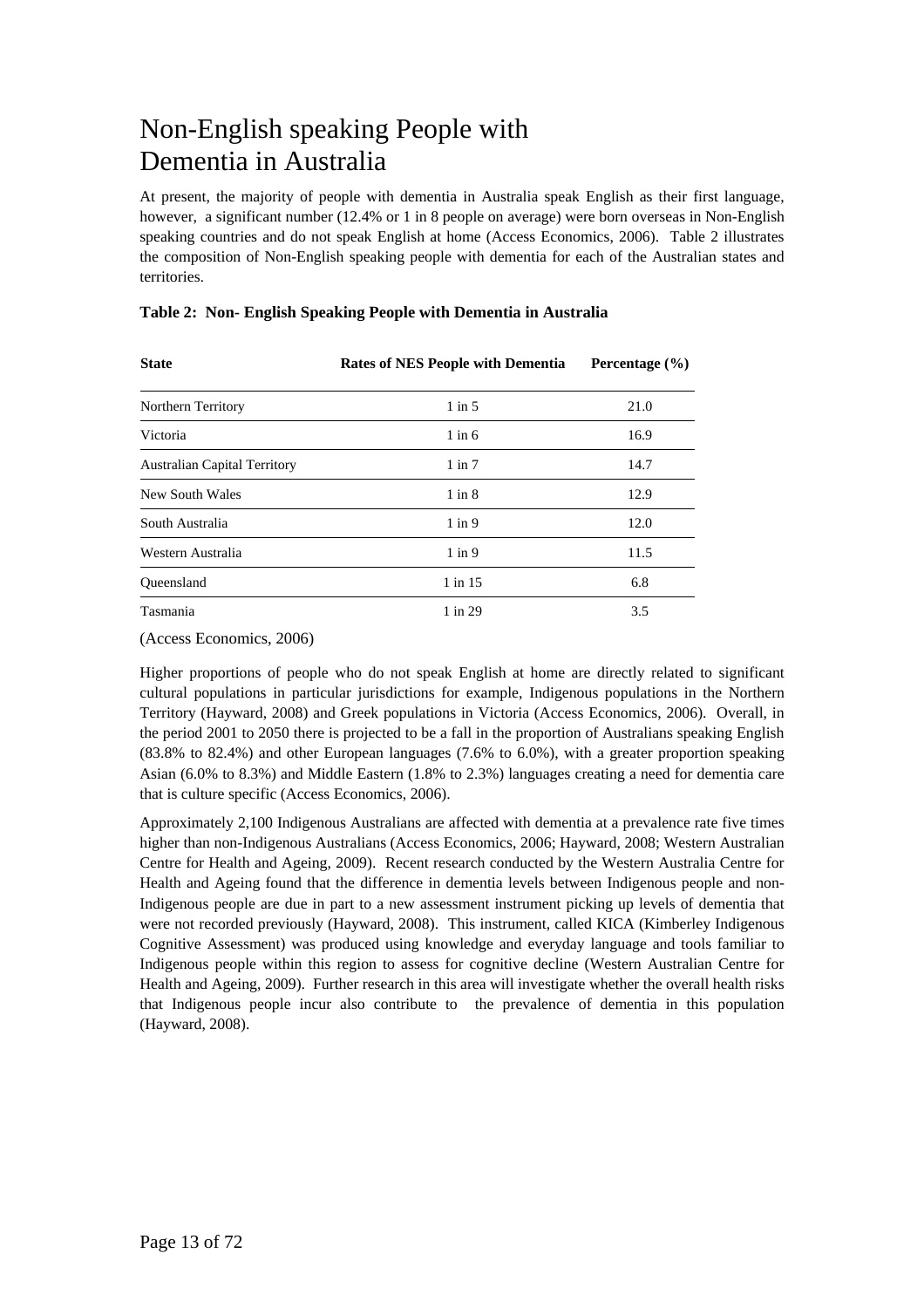## Young Onset Dementia

Other groups of people who are being diagnosed with dementia include those younger than would normally be associated with this disease. Young Onset Dementia (YOD) is defined as dementia experienced by people under the age of 65. In the United Kingdom, approximately 1 out of 1,000 people between the ages of 45-64 present with YOD (Harvey, Skelton-Robinson, & Rossor, 2003; Sampson, Warren, & Rossor, 2004). In Australia, approximately 1700 people (or 0.01% of the population) have YOD, however, these statistics are felt to be representative of an underreporting in this cohort due to the difficulty in diagnosing dementia (Access Economics, 2005; Alzheimer's Australia, 2007) Mathers and Leonardi (2000) identified some of the risk factors for AD and YOD which included increasing age, family history, head injury, previous depression, Down's syndrome and a genetic factor, Apolioprotein A epsilon 4 genotype, that may lead to YOD. Several studies on YOD have shown dementia could also be due to nondegenerative, nonvascular causes such as cancer, chronic alcoholism and chronic mental illness with no reversibility or cure of the dementia when underlying conditions are changed (Knopman, Petersen, & Cha et al., 2006; Landers, 2008). The implications of YOD for the person with this type of dementia and their carer is significant considering they may still be raising families and in the middle of their careers.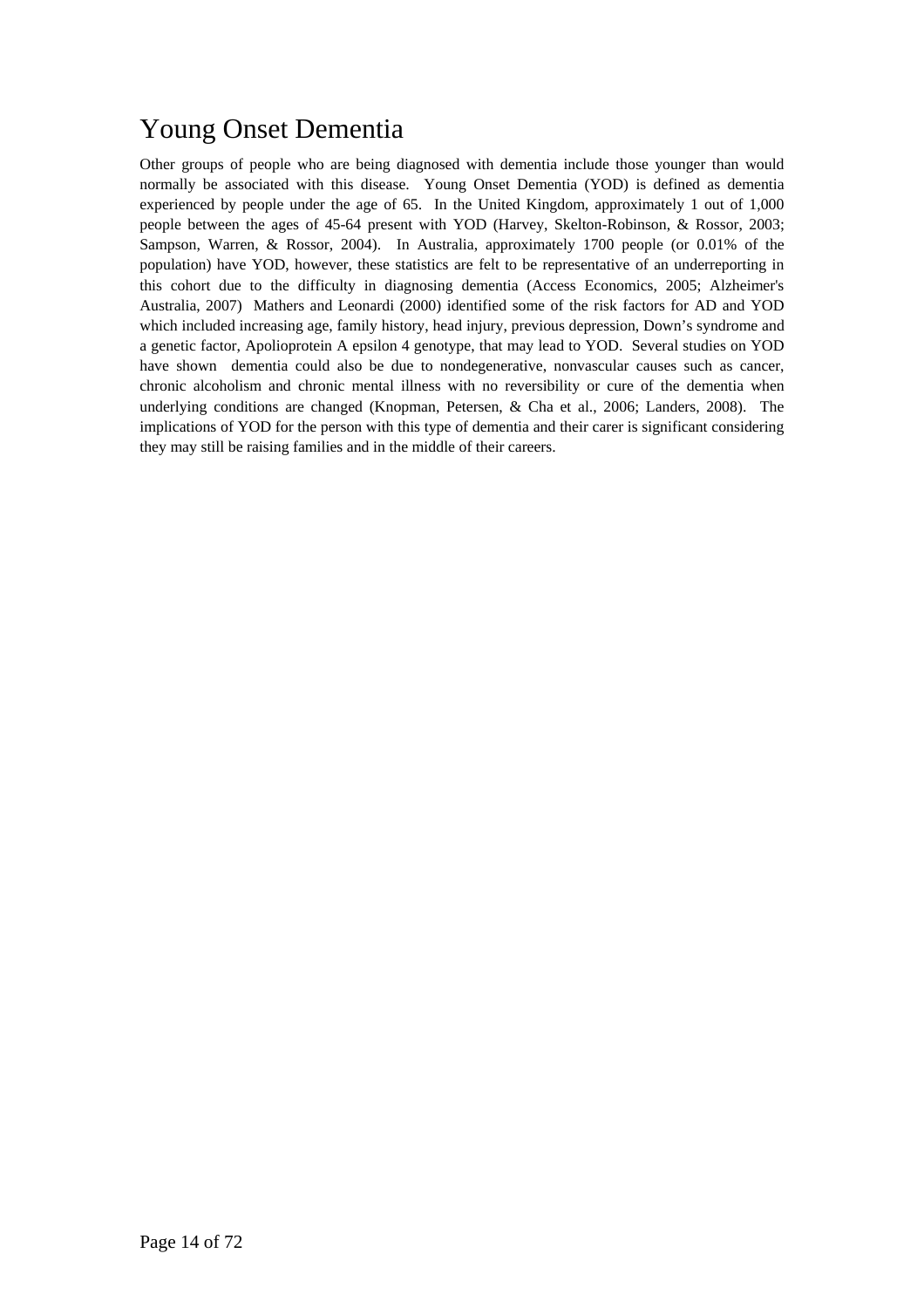## Current Treatment Regimes for Dementia

Current treatments for dementia, including YOD, centre on preventative strategies, such as maintaining good health and daily exercise, as well as, non-pharmacological therapies and medications. Keeping mentally active and physically fit have been found to act as protective factors that may allay the risk of dementia with anti-inflammatory drugs also being found to play a preventative role (Mathers & Leonardi, 2000; Australian Government Department of Health and Ageing, 2008). Research into new medications seeks to prevent the progression of AD once a diagnosis has been made (Bullock, Touchon, & Bergman et al., 2005; Australian Government Department of Health and Ageing, 2008; Hampton, 2008). Some of these medications include cholinesterase inhibitors, amyloid-lowering agents and tau inhibitors, as well as enriched nutrient drinks to increase synapse formation (Hampton, 2008). Though these and other medications have had limited success to date, the number of clinical trials, medications and other types of medical therapies such as gene therapy are increasing in line with the expectation of the need to treat more people in the future (Australian Government Department of Health and Ageing, 2008).

Non-pharmacological interventions used for the person with dementia include such therapies as validation therapy, music therapy, narrative therapy and reminiscence therapy, as well as others (Alzheimer's Australia, 2008; Australian Government Department of Health and Ageing, 2008). In this resource, a reminiscence therapy booklet is used in the case scenario 'Come Dance With Me' to investigate behaviours of concern in one of the characters of the film. Reminiscence therapy involves using personal photographs with pleasant memory associations for the person with dementia (Alzheimer's Australia, 2008; Australian Government Department of Health and Ageing, 2008). However, appreciating that reminiscence therapy may also provoke unpleasant memories in a person with dementia should also be considered so photographs need to be chosen carefully.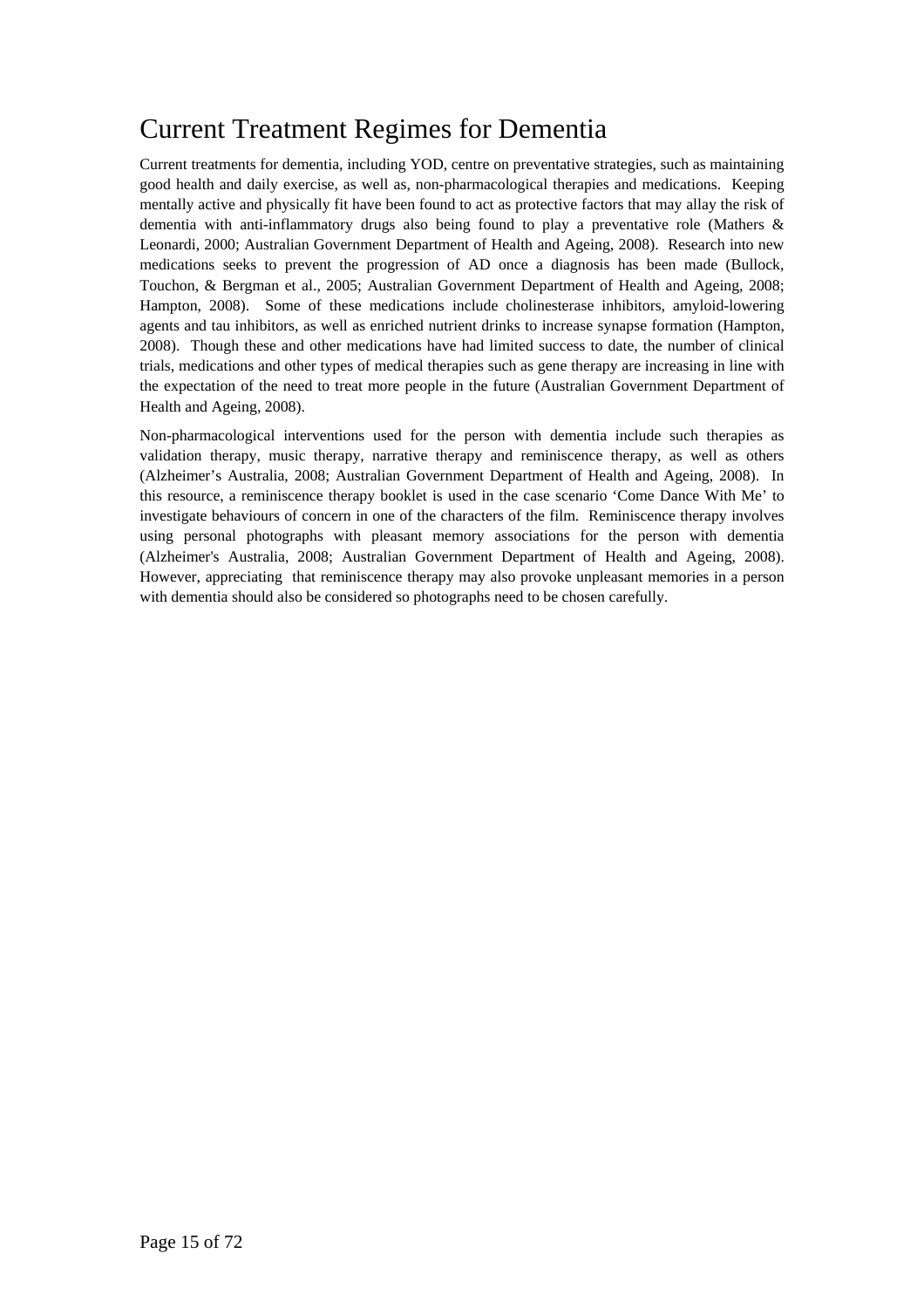## Diagnosis of AD

Diagnosis of dementia can be difficult, especially in younger age groups where it is least expected. Because symptoms vary across a range of cognitive functions and may be impacted upon by other underlying disease processes, trying to untangle which symptoms are dementia-specific is an area constantly evolving in line with research on drug and treatment therapies. Attempts have been made to objectively measure the progression of the disease through behaviours, abilities and disabilities displayed in the early, middle and late stages of the disease In order to develop an objective template for diagnosing dementia, Sclan and Kenowski (2001) created a list of Global Deterioration Stages (GDS) that categorises differences between the medically normal cognitive changes that occur with ageing compared to the person with AD. The list is neither definitive nor representative of any particular person, but rather is a guide for awareness of when further investigation into cognitive functioning may be necessary. This guide gives examples across the whole of a person's cognitive functioning and it should be noted that the different examples given can happen at different stages of the dementia process as lucidity and confusion fluctuate, not just at those times described in the list. Tables 3-5 show these seven stages of global deterioration in the three areas of thought processing namely, cognitive changes, alterations in ADLs and emotional/behavioural symptoms.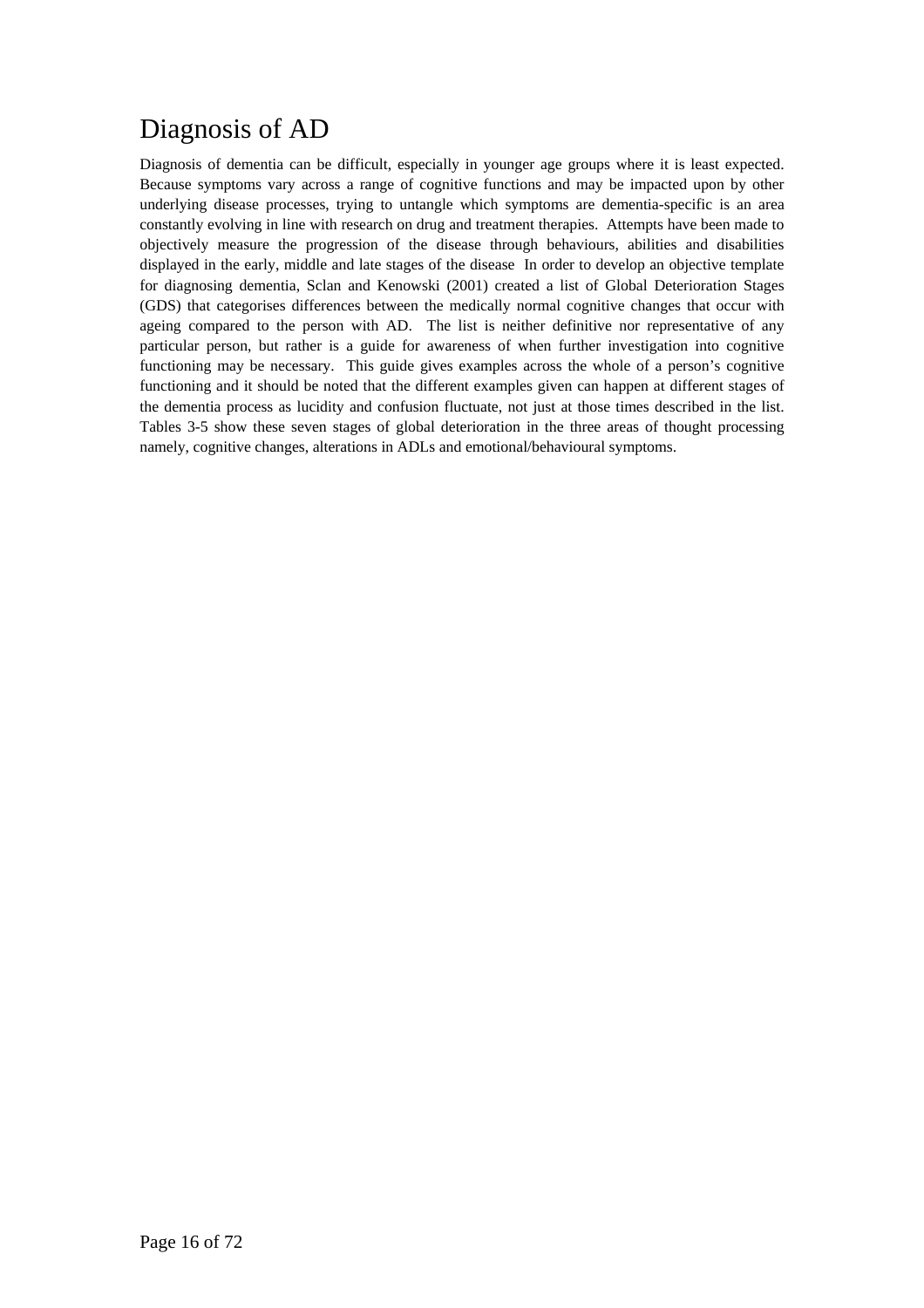## Global Deterioration Stages between Normal Ageing and AD – Tables 3, 4 and 5

### **Table 3: Cognitive Changes**

#### **GDS Stage 1: Normal**

No complaints of cognitive decrease, may be some slowing of processing. Cognitive performance on assessment equal to past ten years.

#### **GDS Stage 2: Normal Ageing**

Subjective complaint of cognitive loss, unable to remember new or important ideas. Recent "word-finding" problems or spelling difficulties. No objective decrease in formal testing.

#### **GDS Stage 3: Incipient AD**

Notable deficits in orientation (may forget day of week), some 'blank spots' in personal past memory.

Objective evidence of cognitive and psychomotor decline on formal cognitive testing.

#### **GDS Stage 4: Mild AD**

Significant decline in past memory, concentration and recent memory. Generally, significant deficit in all cognitive functions on objective cognitive assessment.

#### **GDS Stage 5: Moderate AD**

Considerable decline in past and recent memory, concentration and orientation. Difficulty or inability to recall day, month, year, season, weather, anniversary, and decline in spontaneous speech.

#### **GDS Stage 6: Moderately Severe AD**

Usually unaware of time and place but still knows name. Only personal memory remaining is country of birth, names of parents, former occupation. Continued decline of spontaneous speech.

#### **GDS Stage 7: Severe AD**

No knowledge of recent/past events/own name, parents or spouse. Cannot count forward from 1-10, speech declines to 1-2 words, then none.

(Sclan & Kenowski, 2001)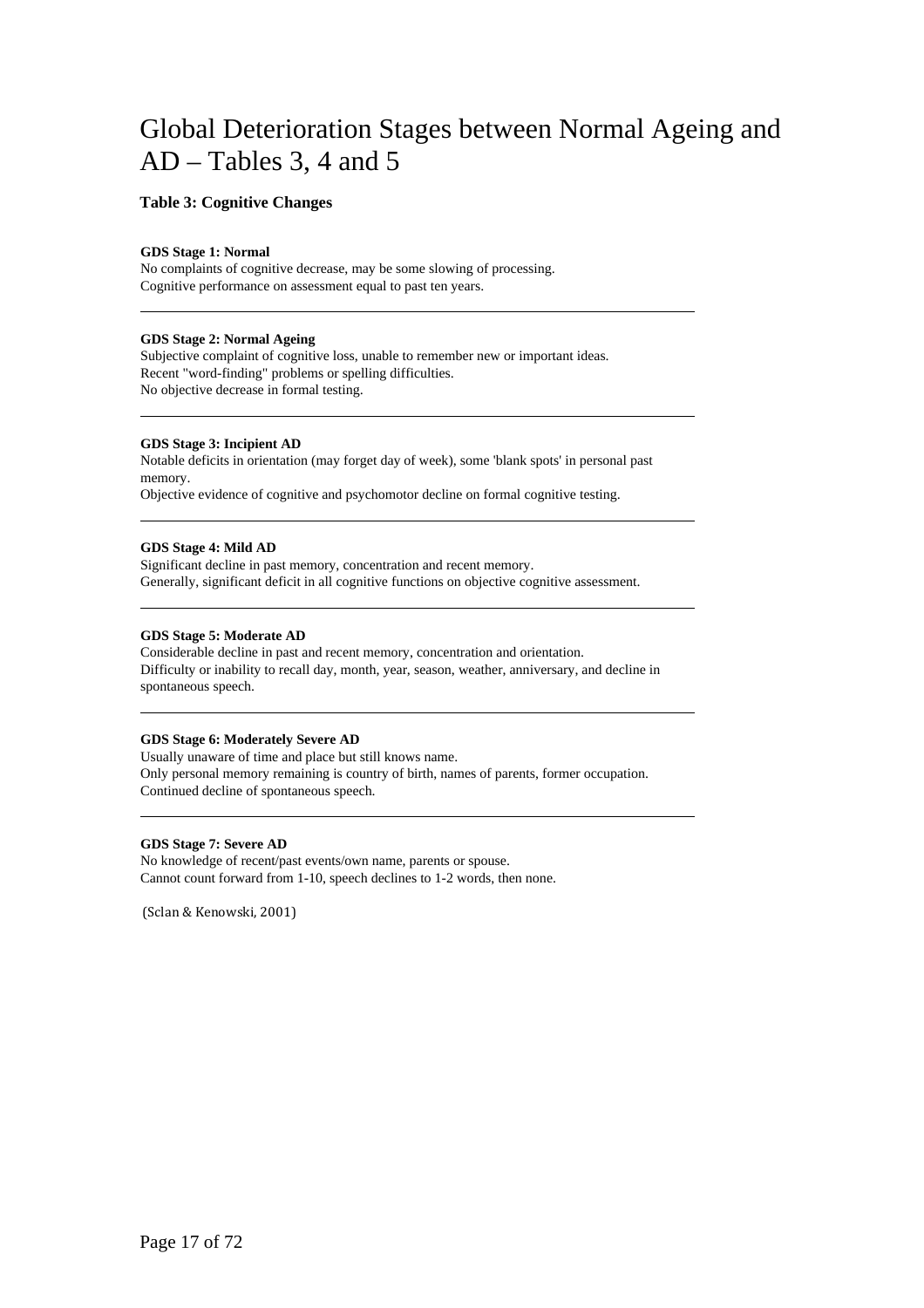#### **Table 4: Alterations in Activities of Daily Living**

#### **GDS Stage 1: Normal**

No complaints.

#### **GDS Stage 2: Normal Ageing**

Complains of forgetting where objects are kept. Confused about sequence of steps in doing things Does not recognise familiar items or has difficulty understanding new information at work.

#### **GDS Stage 3: Incipient AD**

Significant difficulty in completing once familiar tasks. Preparation of food difficult without written instructions. Unable to do more than one task without becoming confused.

#### **GDS Stage 4: Mild AD**

Unable to handle personal finances. Difficulty carrying out household tasks. May not recognise familiar voices on telephone.

#### **GDS Stage 5: Moderate AD**

Not able to maintain themselves without help of caregivers. Inappropriate clothing. Inability to heat or cool foods. Medication supervision necessary. Difficulty using telephone.

#### **GDS Stage 6: Moderately Severe AD**

Entirely dependent upon others for survival. Initially, lose ability to dress self, then bathing and toileting. At later stages may need help to eat.

#### **GDS Stage 7: Severe AD**

Loss so severe, person requires continuous assistance to survive, including being fed, mobilising, positioning and holding up head independently. Person may appear to sleep for longer and longer periods of time.

(Sclan & Kenowski, 2001)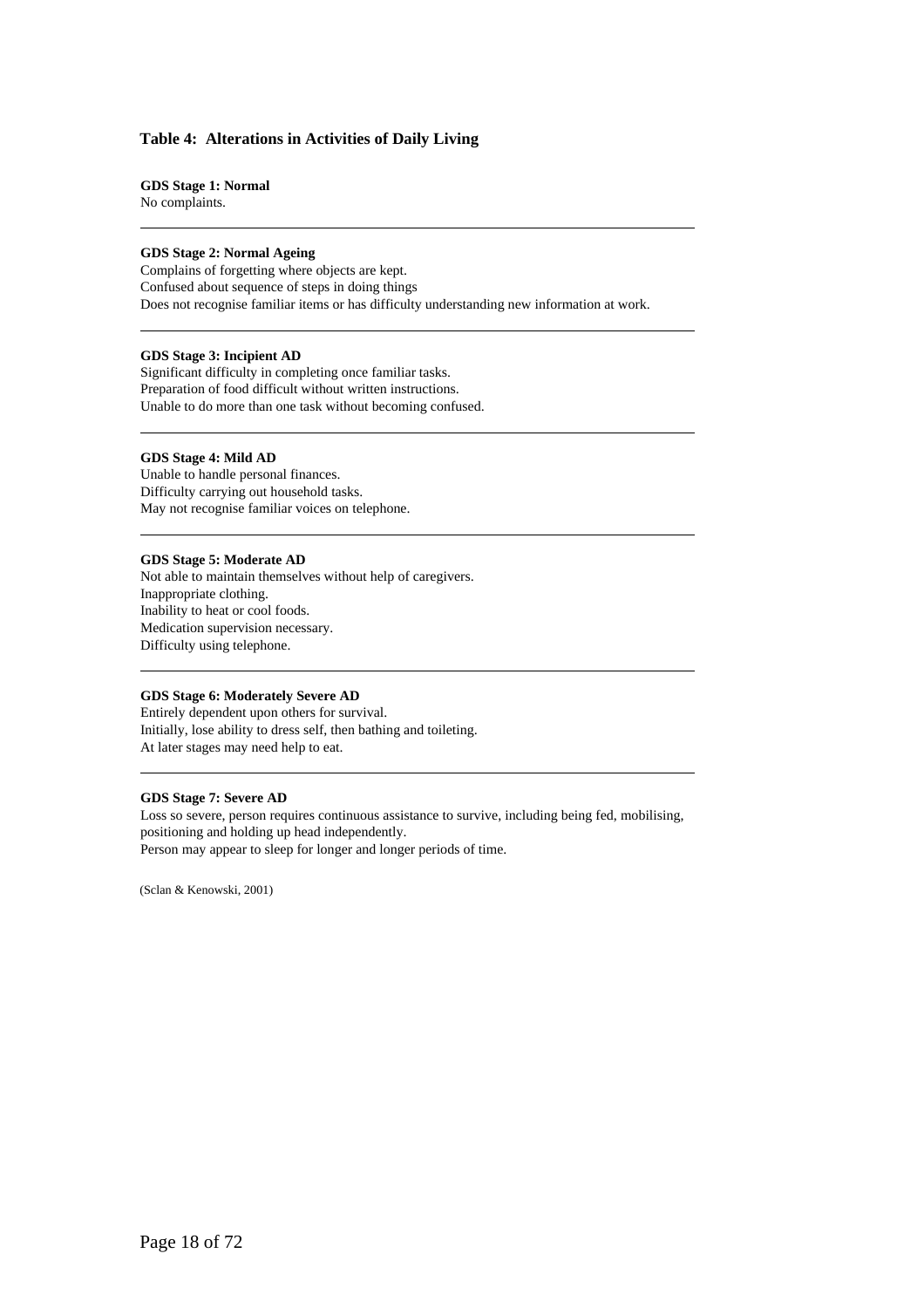#### **Table 5: Emotional and Behavioural Symptoms**

#### **GDS Stage 1: Normal**

No emotional changes attributable to cognitive changes.

#### **GDS Stage 2: Normal Ageing**

Occasional anxiety and/or dysphoria associated with awareness of what symptoms mean for patient's future.

#### **GDS Stage 3: Incipient Alzheimer's disease**

Increasing anxiety may occur. There is repetitive questioning because of memory failure. Occasional dysphoria.

#### **GDS Stage 4: Mild AD**

Flattening affect may occur emotionally (no joy, sadness, happiness – same emotional response for all situations). Occasional utterances of not wanting to be alive or being a burden to family.

#### **GDS Stage 5: Moderate AD**

Development of behavioural difficulties; e.g. sleep disturbance (frequently awakening at night). Paranoia or delusions (people stealing things, spouse isn't who they say they are).

#### **GDS Stage 6: Moderately Severe AD**

Continuance and escalation of behavioural difficulties. Sleep disturbance day rather than night. Wandering. Verbal/physical aggression toward caregiver.

#### **GDS Stage 7: Severe AD**

Nonverbal agitation in some people (kicking, hitting, screaming, moaning, resisting behaviours).

(Sclan & Kenowski, 2001)

The effects of the global deterioration processes can be counteracted to maintain the social being of the person with dementia using support processes and interactions that enable their personhood and wellbeing to be maintained. The most well known of these interactions is that of person-centred care. The following section focuses on the theory of person-centred care through the philosophy of personhood as developed by Professor Tom Kitwood (1997) and more recently by Professor Dawn Brooker (2007) and others.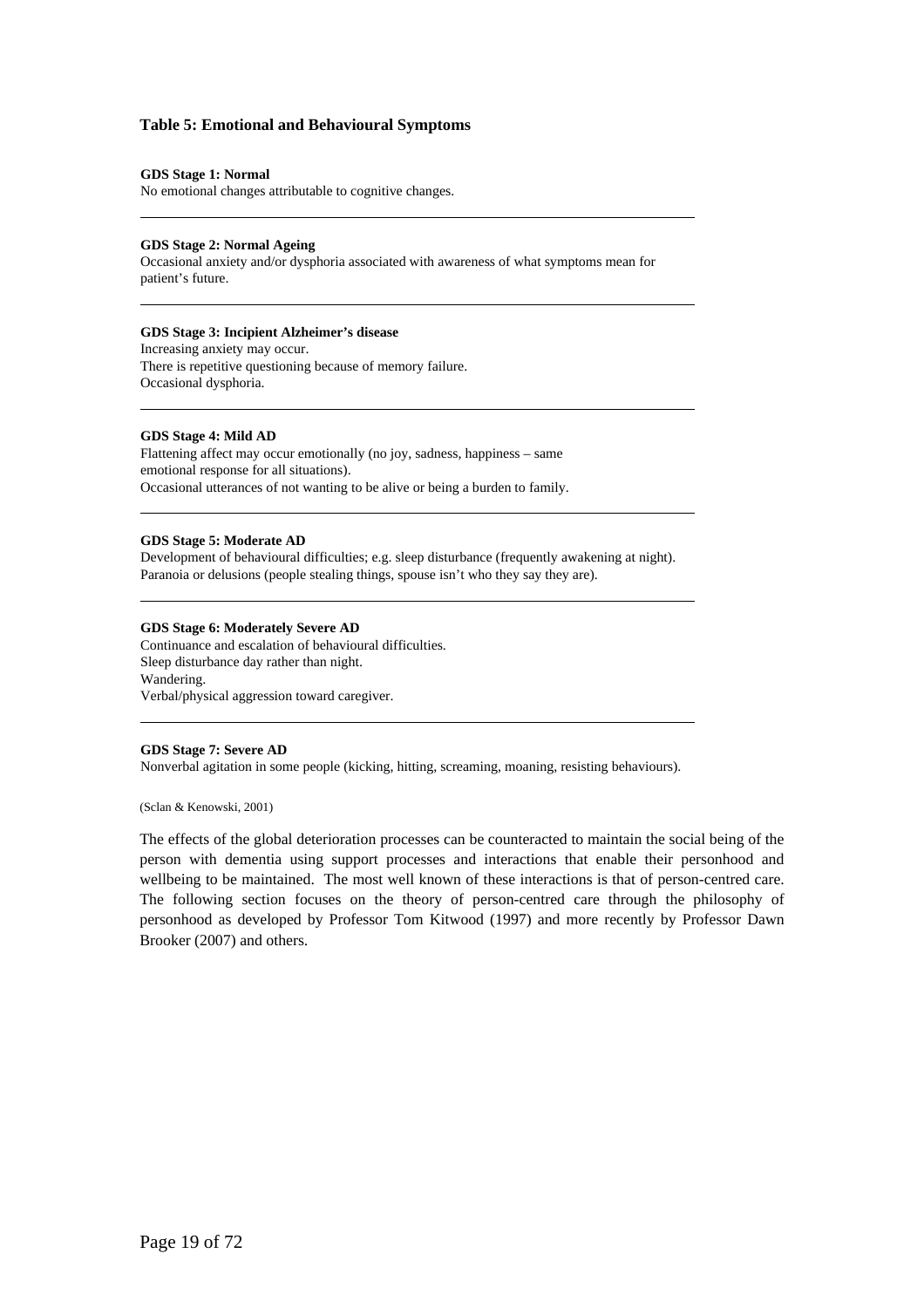## Philosophy of Personhood

Kitwood (1997) promotes that the person with dementia is equal to that of the person who is caring for them. He emphasises that personhood is about the morality of accepting and acknowledging the right of each person within the care relationship to be accepted as a person with the same needs, worth and wellbeing as other members in the relationship. This entails 'negating the separation of one person from another or placing one person above the other' (Kitwood, 1997, p. 41). To see 'the person' means to understand all that influences his or her experiences in the world, whether he or she is cognitively impaired or not, as it is these influences which will shape the person with dementia and their response to the world. This was not acknowledged in the past, when most people with a mental health issue were simply locked away from a society that had no knowledgeable response to their condition (Brooker, 2007). Mozley, Huxley, & Sutcliffe, et al.'s (1999) research illustrates an example of the voice of the person with dementia identifying the need to be accepted as a person who is still capable of making decisions and able to respond to the effects and contexts of their care. The aim of the research was to try and understand just how much decision-making capacity people had in their diagnosed state of dementia. The research supports the view that people with dementia are still able to negotiate simple decision-making even with cognitive impairment, 'especially when certain levels of cognition remain intact namely orientation to place, attention and language skills' (Mozley et al., 1999, p. 782). This is summarised eloquently by a quotation from one of their participants that was used in the title of their research article: "Not knowing where I am doesn't mean I don't know what I like" (Mozley et al., 1999, p. 776).

Many researchers in the field of dementia agree that, despite a loss of cognition, the person who has dementia is still a person with the same attributes of a human being as any other person (Kitwood, 1997; Brooker, 2007; Dewing, 2008). This means that a person with dementia still requires all of the social interactions that a person without dementia requires to make their life fulfilling, including making decisions about how and what care they receive. According to Kitwood (1997) it is the interplay of physical care, social care and psychological events that 'creates' the person with dementia and their capacity to make decisions about their care, even when their cognitive state has been compromised or has deteriorated. In general, Kitwood (1997) describes it as follows:

D=P+B+H+NI+SP with

D (Dementia) =  $P$  (Personality) + B (Biography) + H (Physical Health)

+ NI (Neurological Impairment) + SP (Social Psychology).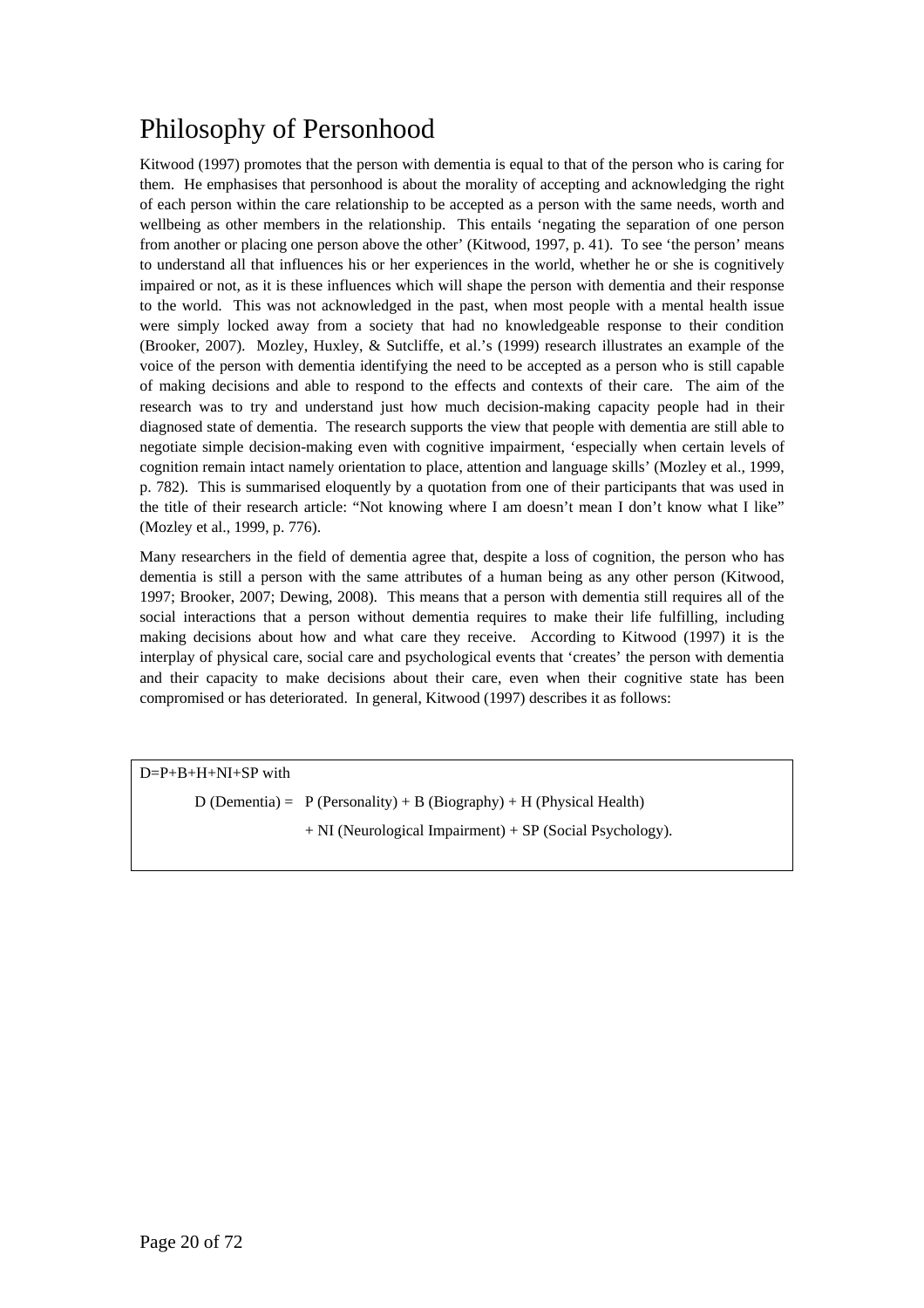Included in this interplay is the time and setting of the interaction with the whole creating the embodied experience and personhood of the person with dementia. It is a development of self both within the person's own identity, as well as in their relationship to others (Garratt & Hamilton-Smith, 1995).

To illustrate this in a more personal sense, Christine Bryden, a young person with dementia describes the process as 'life in the present without a past or future' (Bryden, 2002, p.153). This comment exemplifies why understanding not only the past but also the here and now of the person with dementia is so important. Bryden (2002, p. 154) describes dementia as the brain developing 'coping mechanisms in the face of internal devastation'. She recommends a focus on the social aspects of life using therapies such as: reminiscence and validation therapies (used to enhance past remembrances of positive social associations and relationships, thereby validating the person with dementia's existence and interactions); rehabilitation strategies; spirituality; and cognitive behavioural therapy. Any, or all of these, can be important in helping the person with dementia to live within the disease (Bryden, 2002).

Kontos (2005) describes how Professor Kitwood's model of what happens in the dementia experience pivots on the interplay between the social being and the physical being with a person's self residing simultaneously in the brain and in the social nexus. These concepts reflect the attempt to describe the embodied experience of the person with dementia by recognising that the learned or innate practices of the body constitute individual selfhood (Kontos, 2005). Kontos and Naglie (2007, p. 565) then explored how the communicative capacity of the body connects the healthcare practitioner to the 'personhood of their care recipients, thereby fostering sympathetic care'. They concluded and emphasise that healthcare practitioners can better achieve person-centred care by recognising the self that exists beyond the deteriorating cognitive state and how it is expressing itself at the time of care (Kontos & Naglie, 2007). They claim this will 'promote better time management, planning and practice as the practitioner learns to identify and accept the state of embodiment the person with dementia is experiencing' (Kontos & Naglie, 2007, pp. 568-569). In accepting the embodied person with dementia, the healthcare professional and student can provide care that centres on the overall needs of the person not just the symptoms being treated, leading to a person-centred approach in their professional practice.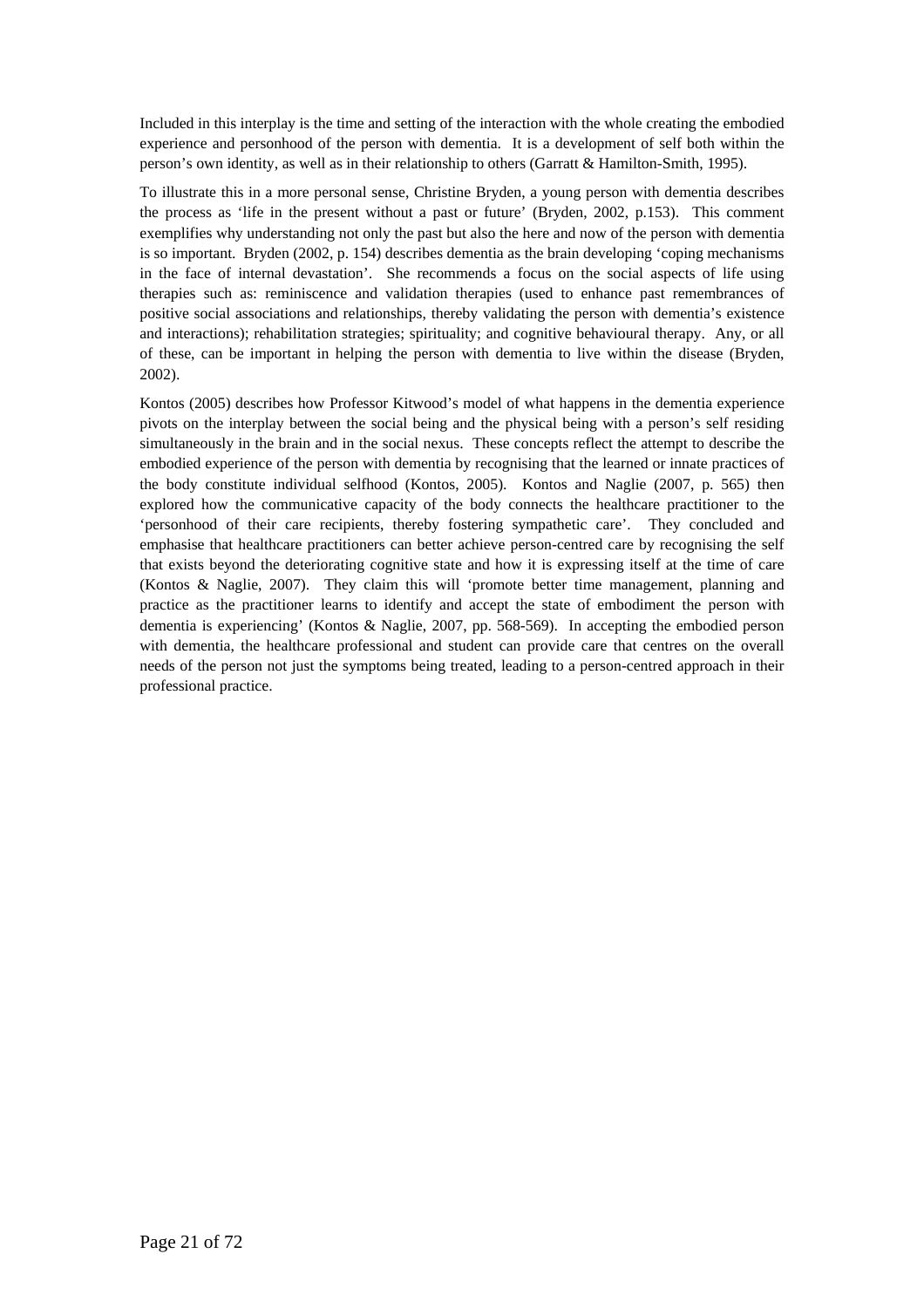## Person-centred Care

Dr Carl Rogers, an American psychologist of the late 20th century, created the concepts of clientcentred counselling, student-centred education and person-centred approaches to human relations and community (Rogers, 2008). However, it was Professor Tom Kitwood who later integrated these concepts with the philosophy of personhood to define person-centred care for people with dementia through positive person work and the influence of malignant social psychology (Kitwood, 1997; Brooker, 2007; Dewing, 2008).

Professor Kitwood became well known for his theory of a person-centred approach to dementia care and applied the application of his theory in interactions with all people with whom he engaged but especially with those living with cognitive impairment. When he focused on the person with dementia, his primary interest was of the quality of care they received in institutional environments. He observed and brought into focus how the social context of a person's experience influences their state of behaviour (Kitwood, 1997; Bryden, 2002). He found that the impact of experience and behaviour can influence a person's personhood or the 'status that is bestowed upon one human being, by others, in the context of relationship and social being. It, (personhood) implies recognition, respect and trust' (Kitwood, 1997 p.8). McCormack's (2004) work, as shown in Table 6, connects Professor Kitwood's definition of personhood to the concepts of person-centred care for people with dementia.

#### **Table 6: Links between Person-centred Care and Personhood**

| Being in relation     | People exist in relationships with other people                                            |
|-----------------------|--------------------------------------------------------------------------------------------|
| Being in social world | People are social beings                                                                   |
| Being in place        | People have a context through which their personhood<br>is articulated                     |
| Being with self       | Being recognised, respected and trusted as a person<br>impacts on a person's sense of self |

#### **Concepts of Person-centred Care Link with Kitwood's definition of Personhood**

(McCormack, 2004)

For example, the overall concept of 'being in relation' expresses Professor Kitwood's definition that people exist not only as their own person, but also as a person who is part of a relationship with others. These social relationships allow personhood or a sense of self to remain intact to some degree. Therefore, to exclude people with dementia from relationships due to their cognitive impairment is to deny them an aspect of their existence. Kitwood (1993) elaborated further on the factors that influence a loss of personhood in the person with dementia as illustrated in Table 7.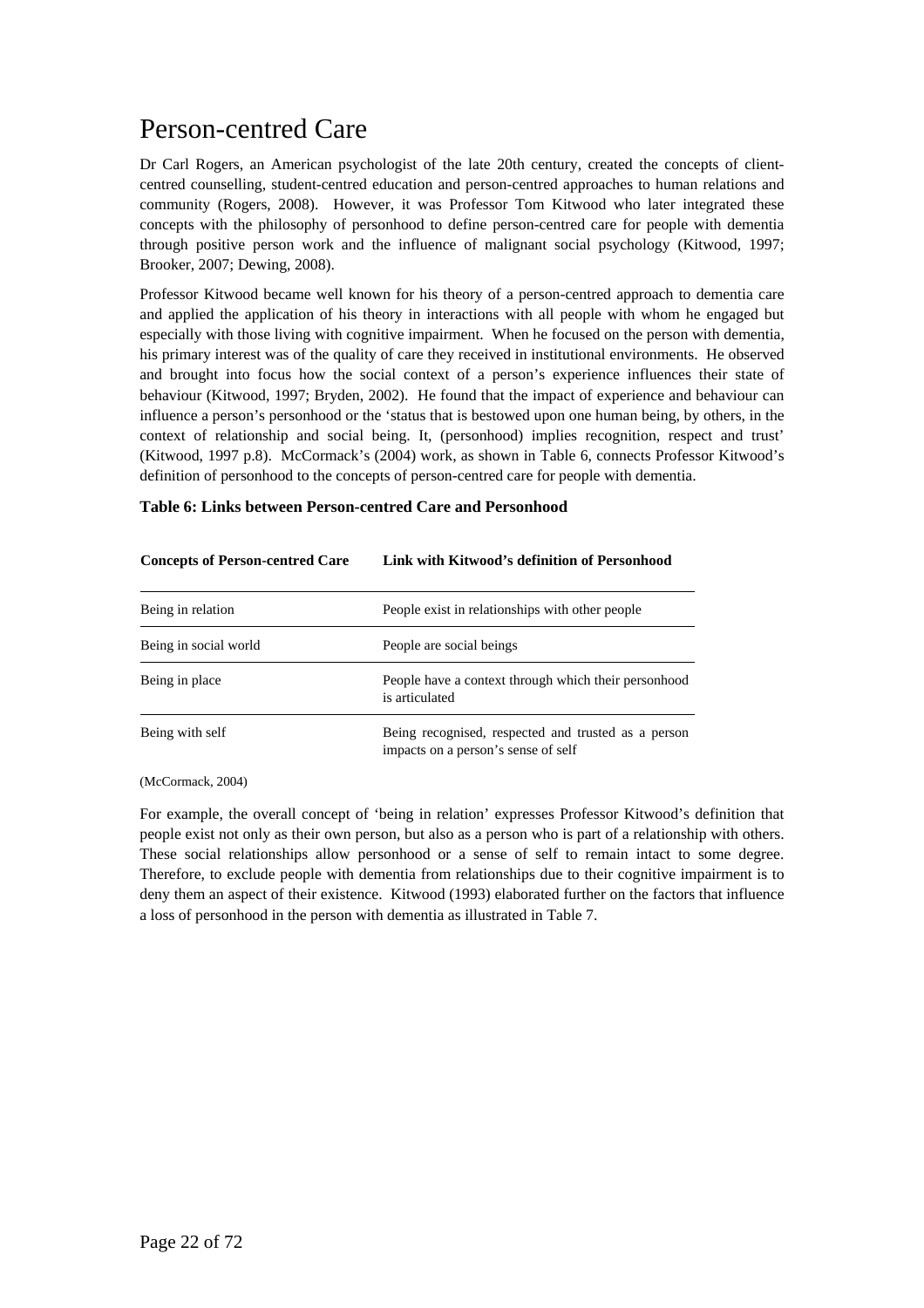#### **Table 7: Factors Influencing a Loss of Personhood in Dementia**

| <b>Personality</b>                       | Personality includes all those components of self that enable us to cope with<br>crisis, loss and change, anxiety and being open to others. In dementia,<br>psychological defences to uphold these characteristics of self are broken<br>down.                                                                                 |
|------------------------------------------|--------------------------------------------------------------------------------------------------------------------------------------------------------------------------------------------------------------------------------------------------------------------------------------------------------------------------------|
| <b>Biography</b>                         | When a person has their psychological defences intact, their personal<br>biography or story includes an ability to withstand the uncertainties that life<br>proffers. People with dementia may have this destabilised, which can affect<br>their ability to make sense of their story in later life.                           |
| <b>Physical Health</b><br><b>Status</b>  | Acuity of the senses may heighten or diminish depending on the person<br>with dementia's general health at the time.                                                                                                                                                                                                           |
| <b>Neurological</b><br><b>Impairment</b> | Because impaired cognition is present and advancing in the person with<br>dementia, their capacity to store and process information will fluctuate over<br>time.                                                                                                                                                               |
| <b>Social Psychology</b>                 | Social psychology encompasses the sense that we make in our daily<br>In particular, our sense of security and value is either<br>interactions.<br>enhanced or diminished in these interactions. For the person with<br>dementia, these interactions remain just as important as to the person<br>without cognitive impairment. |

(Kitwood, 1993)

Undergraduate students from across healthcare disciplines will be placed in positions of trust with people who may not be able to fully articulate who they are or what relationships they hold, including the relationship they have with the healthcare student or professional. Because of this, Kitwood (1993) emphasises the importance of the quality of interactions between the healthcare professional and the person with dementia and how this interaction will influence the sense of personhood for the person with dementia. McCormack (2004) contends it is the nurturing of this relationship component of personhood that will help provide and maintain the connection between the healthcare professional and the person with dementia. This allows for person-centred care to be practiced in a way that prevents deterioration in the person with dementia's condition and wellbeing through enhancement of their personhood and maintaining their dignity, thus preventing challenging behaviours from occurring.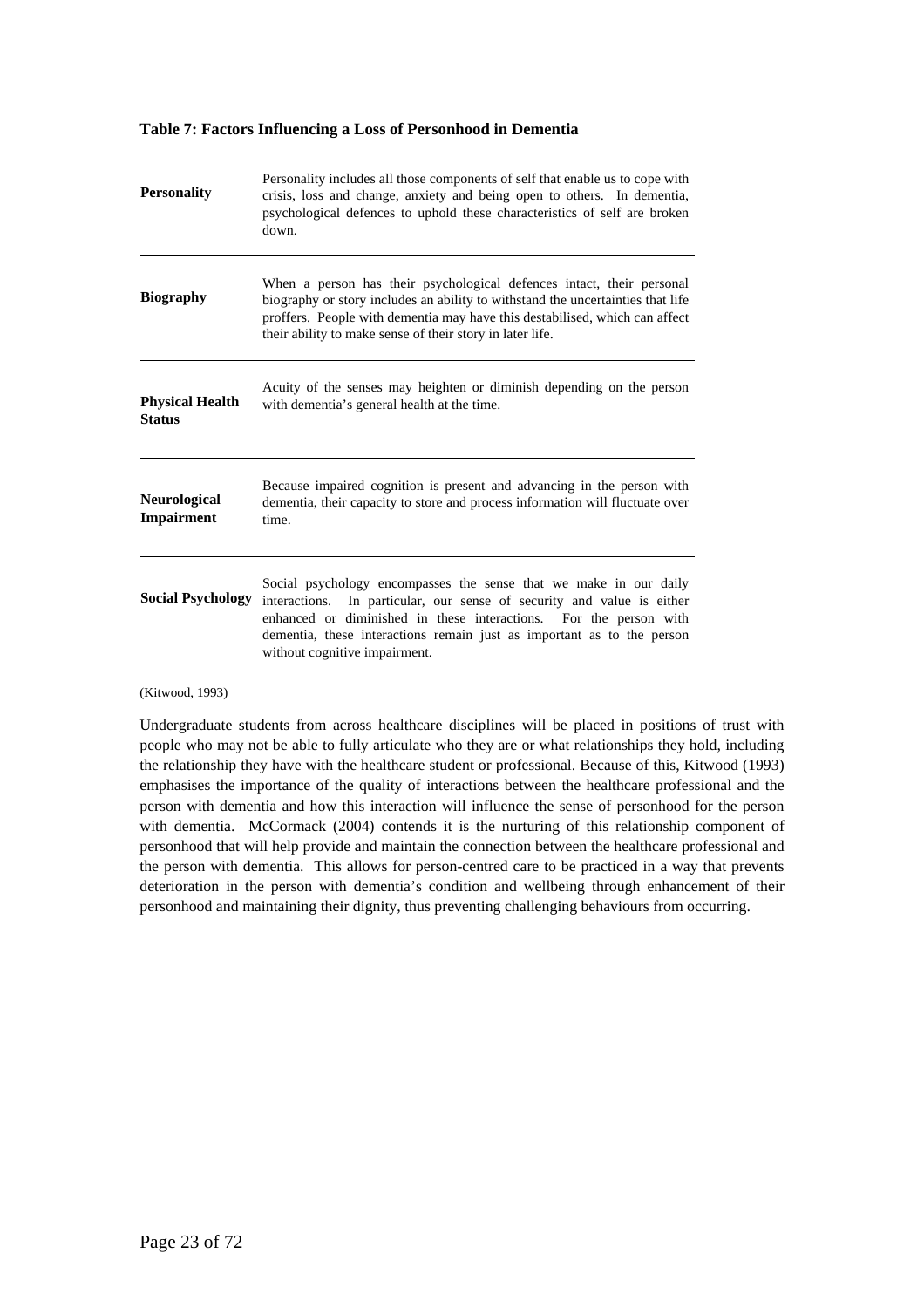## The Impact of Adverse Care Practices on Personhood

Davis (2004) discusses the sociological and philosophical constructions of dementia and identifies the theoretical tensions in naming dementia simply as an organic disease of the body and not recognising the person within. Dwelling only on the pathological consequences of dementia in a medical model intimates that dementia may or may not be able to be treated like any other disease. However, this negates the other psychosocial degenerative changes that occur throughout the body as it ages in the context of the person's own life cycle and the effects of these changes on their personhood.

This supports the definition of the body as one that includes social, psychological and neuropathological factors that act together to create the person within (Bryden, 2002; Davis, 2004; Kontos, 2005; Kontos & Naglie, 2007). Understanding all of these relational aspects of dementia enables more positive interactions with the person who has dementia. Conversely, the practice of malignant or negative interactions by healthcare professionals can lead to organic and behavioural deterioration of these same elements in the person with dementia. Thus, the theory of personhood and person-centred care strives to bring the moral ideals of protecting and nurturing to the fore when caring for people with dementia, rather than simply addressing bodily needs. To describe and highlight positive care interactions from negative ones, Kitwood (1997) defined the two groups of interactions that typically occur in the care of people with dementia as Positive Person Work (PPW) and Malignant Social Psychology (MSP) as seen in Table 8. Kitwood (1997) defined PPW as having 12 aspects of interaction which create positive experiences for the person with dementia. Conversely, MSP comprises 17 interactions which create negative experiences for the person with dementia. Kitwood (1997) identified that both types of interaction play a major role in affecting the wellbeing of people with dementia.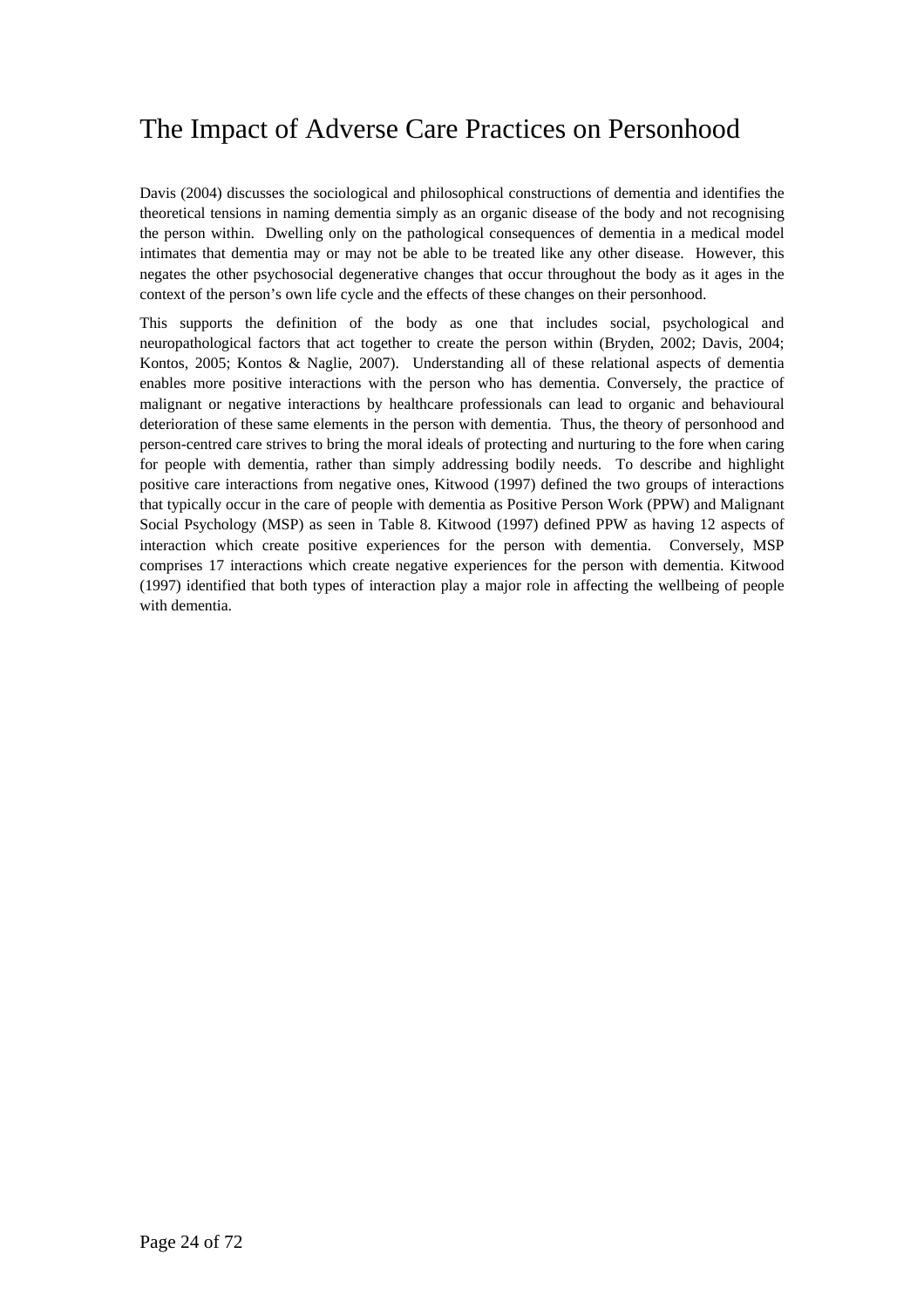| Positive Person Work (PPW) | Malignant Social Psychology (MSP) |
|----------------------------|-----------------------------------|
| Celebration                | Accusation                        |
| Collaboration              | Banishment                        |
| Creation                   | Disempowerment                    |
| Facilitation               | Disparagement                     |
| Giving                     | Disruption                        |
| Holding                    | Ignoring                          |
| Negotiation                | Imposition                        |
| Play                       | Infantilisation                   |
| Recognition                | Intimidation                      |
| Relaxation                 | Invalidation                      |
| Timalation                 | Labelling                         |
| Validation                 | Mockery                           |
|                            | Objectification                   |
|                            | Outpacing                         |
|                            | Stigmatisation                    |
|                            | Treachery                         |
|                            | Withholding                       |

#### **Table 8: Categorisation of Interactions by Professor Tom Kitwood**

(Kitwood, 1997)

To illustrate the specific ways in which these interactions take place between the person with dementia and the people providing their care, PPW and MSP have been summarised for this resource with examples of their application in practice. The categorisation of interactions can overlap and have similar characteristics within each of these categories.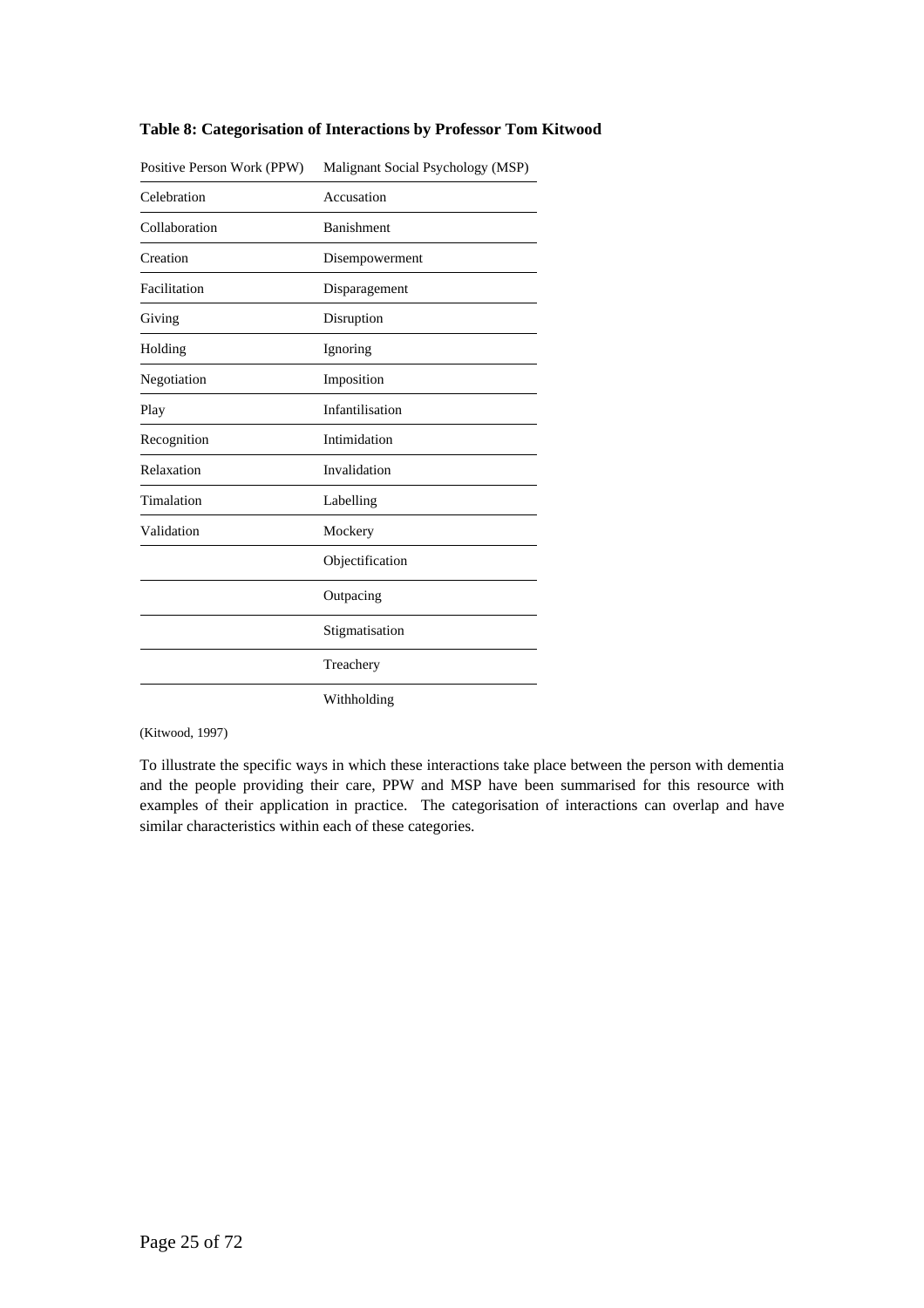## Positive Person Work (PPW)

The following explanations of the different aspects of PPW have been interpreted, developed and expanded upon based on Professor Kitwood's body of work. These interactions have been labelled positive because they assist to maintain and enhance the personhood, dignity and wellbeing of the person with dementia (Kitwood & Bredin, 1992; Kitwood, 1997).

## **Celebration**

When a person with dementia celebrates their being alive with joy and gratitude, the healthcare professional should be accepting and open in encouraging this. Being expansive and convivial with them helps the person with dementia know that you accept their celebration. It is a time when the person's ego becomes overshadowed by expanding self-hood in an almost spiritual aspect to the moment. An example would be joining in the celebration with the person with dementia who is happy and rejoicing for whatever reason by singing or whistling with them or acknowledging their happiness during an event.

## **Collaboration**

When power relationships are discarded, a true collaboration and a partnership can develop with the person who has dementia. Coercion or imposition should not be part of interacting with the person who has dementia. Assistance should be given to enable the person to engage with everyday tasks as best they can, for example having a bath and getting dressed in ways that are comfortable and routine for them, including choices about how and when these are accomplished. Including the person with dementia in any decisions that will affect them with their ADL's or their healthcare in whatever capacity they are able to participate is an important collaborative behaviour.

## **Creation**

Allowing creativity to flourish for the person with dementia without seeking control is encouraging the person with dementia to be creative. This acknowledges that this creativity can be therapeutic for the person with dementia. Examples include spontaneous dancing, encouraging reading, talking and listening activities, and also engaging the person with dementia in activities where creativity can be enhanced, such as flower arranging or other past interests.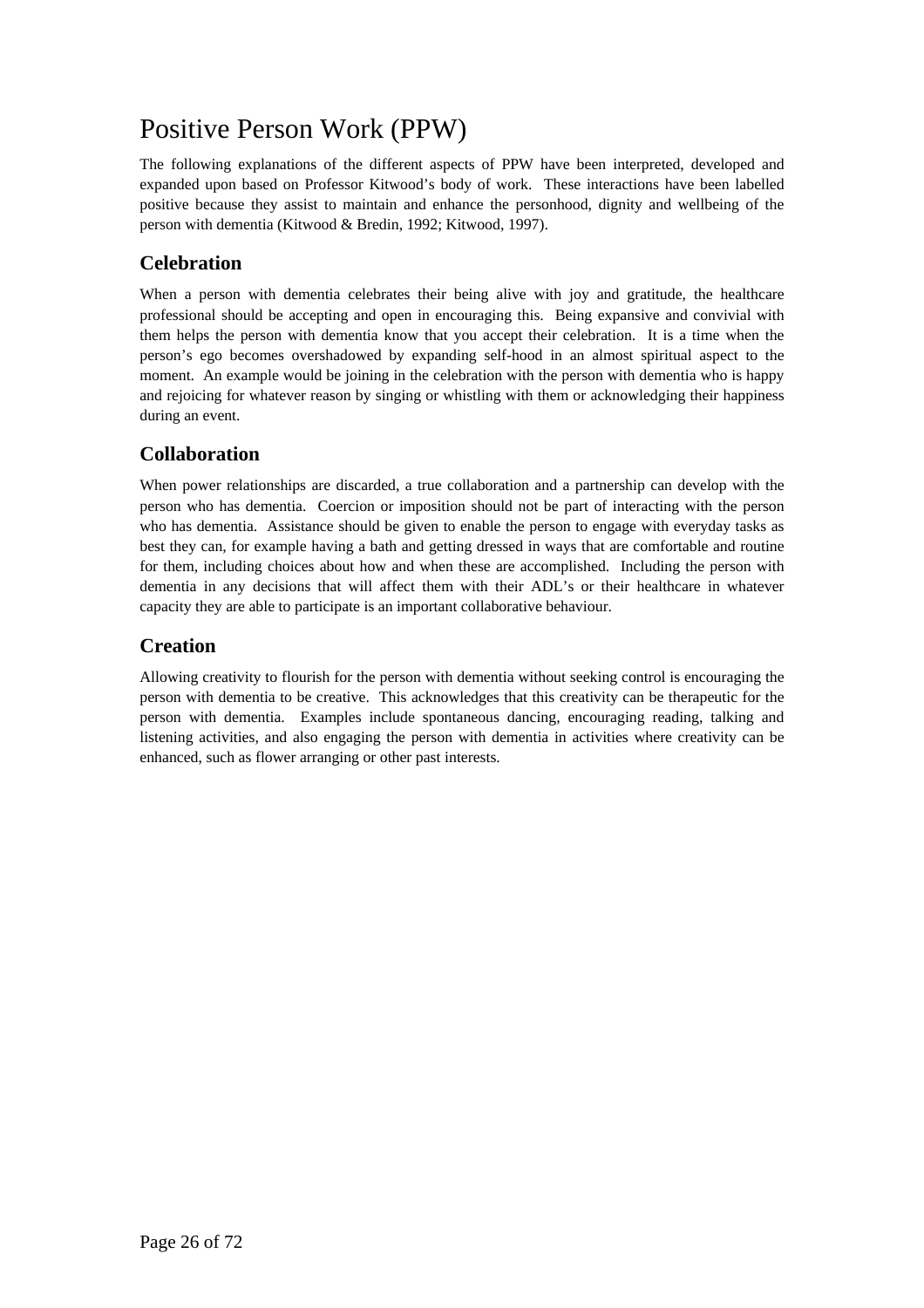### **Facilitation**

Facilitation is sharing in the gestures and meaning of gestures offered by the person with dementia by knowing them well enough to enable their responses when pieces of the action or conversation are missing. Facilitation includes understanding simple gestures, like a nod of the head or a moan and reacting to them with knowledge and insight. Examples may include, taking a person with dementia for a walk when they get restless or want to go outside or leave a setting by acknowledging their need. Another example includes facilitating an activity that is pleasurable for the person with dementia based on their preferences and interests.

### **Giving**

Accepting, on the part of the healthcare professional, involves being humble enough to accept whatever gifts of kindness or support the person with dementia bestows. By accepting their concerns, gratitude and affections, warmth and sincerity between the person with dementia and the healthcare professional or student can be created. For example, a person with dementia may want to share food with the healthcare professional or may wish to give a small gift of affection like a flower.

### **Holding**

Holding is remaining fully present (in a metaphysical sense) with the person, especially in stressful times, providing both physical and psychological support. It is a matter of remaining passive and not reacting negatively to behaviours being displayed by the person with dementia. Allowing the person with dementia to express themselves and their emotional state as an expression of an unmet need requires acceptance and investigation. This means providing them with a safe psychological space for conflict and trauma to emerge. Through giving steady, calm and reassuring responses, the healthcare professional absorbs the negative emotions without reacting to them. People with dementia are extremely vulnerable during these states and need to know that no matter how they express themselves the healthcare professional will not be driven away or react negatively. For example, if a person with dementia is distressed, do not leave them alone or confine them. Rather, remain present and accepting of their emotional state and validate this with them without trying to stop them, ignore them or react in a negative way.

### **Negotiation**

Negotiation requires interacting with the person with dementia by asking, consulting, listening to their requests and acting on their cues. This means learning their preferences, desires and needs rather than asking them to conform to another person's expectations. Consultation should take place across the range of everyday events from what clothes to wear and when they would like to have a meal, to decisions about their healthcare. Encouraging negotiation with the person with dementia puts the power back into their hands instead of the institution or healthcare professional. For example, if negotiating the possibility of entry into a residential aged care facility, the healthcare professional should listen to the wishes of the person with dementia and acknowledge their validity in the decisionmaking process.

### **Play**

Everyone likes to have fun, including people with dementia. Games and storytelling are useful interactions to promote fun. Spontaneity and self-expression through laughter or game playing are important ways people with dementia can continue to engage with the world socially and should be fostered when appropriate and possible. For example, having a joke or sharing funny stories acknowledges the sense of humour of the person with dementia which they may retain. It may also involve kicking a football or turning an assessment process into a game.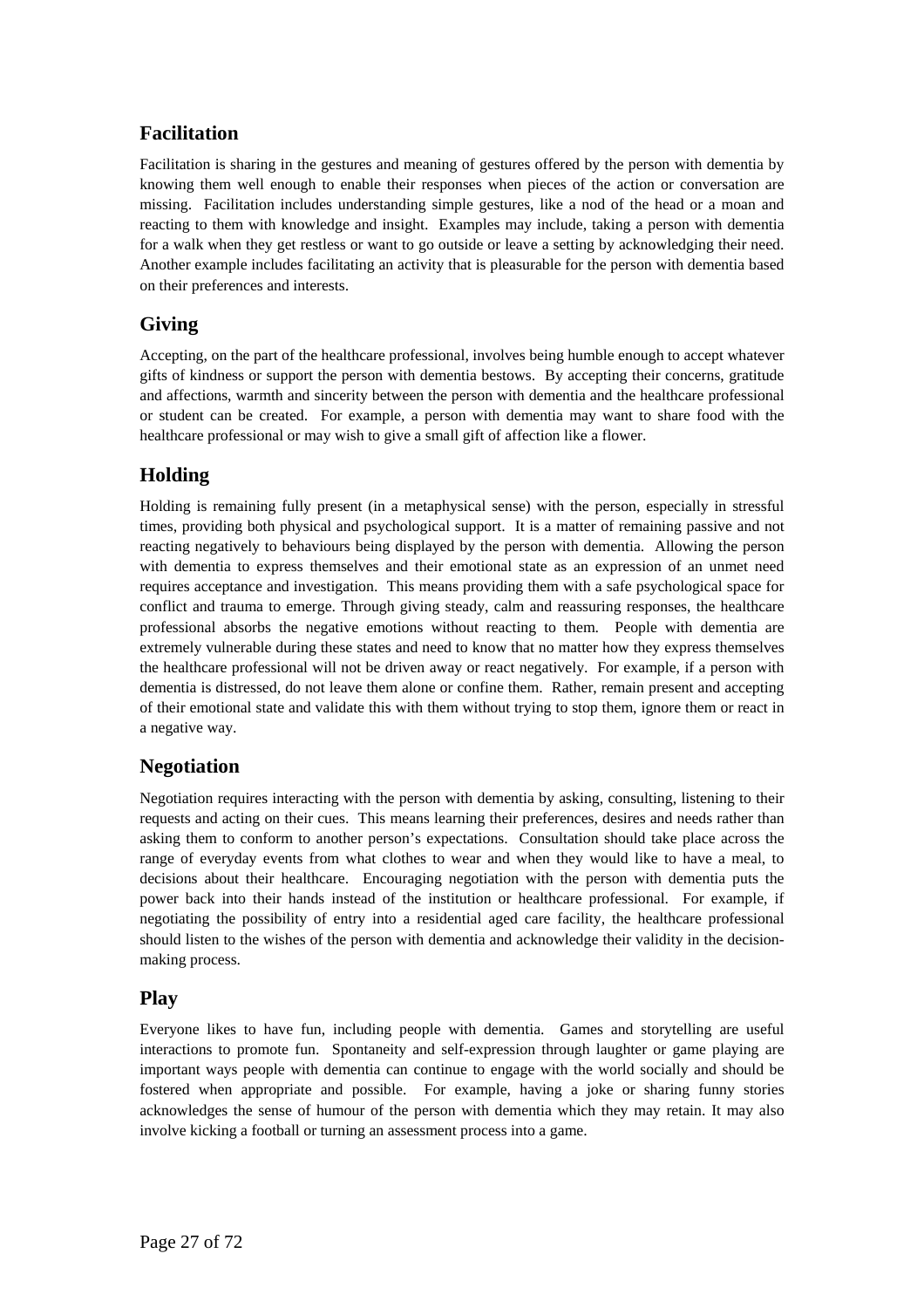## **Recognition**

Recognition requires an open and unprejudiced attitude to the person with dementia. There can be no stereotyping. Instead, the uniqueness of the individual should be identified and accepted. Simple acts of greeting or listening carefully to what is said provides recognition of the quality and worth of the person. These acts could be verbal or may be as simple as giving eye contact (when culturally appropriate) and being present for the person. For example, when greeting a person with dementia and their spouse, the greeting should be directed to the person with dementia in the first instance with the appropriate name rather than greeting the spouse first and conversing with them. Eye contact and body language are important components to use to demonstrate the healthcare professional's presence for the person with dementia.

### **Relaxation**

Relaxation allows for both the person with dementia and the healthcare professional's bodies and minds to have respite and rest. This means stopping active work for periods of time, as well as slowing down activities and conversation. It may be that the only time a person with dementia feels able to relax is in the presence of another person and may be an expression of needing that company in order to relax. Allowing the person with dementia to determine the conversation or silence in a calm and relaxing atmosphere may involve listening to music together, watching birds or animals or just listening to the conversation of other people. This can create a restful mood that relaxes both the mind and the body.

### **Timalation**

The person caring for the person with dementia and healthcare professionals should try to interact in a way that is directly pleasurable to the person with dementia. This could mean using senses to engage the person's body, such as providing different taste sensations during meals, aromatherapy or, where appropriate, massage therapy. These types of interactions provide contact, reassurance and pleasure without placing any demands on the person with dementia. Other examples could be going for a walk, listening to music, sitting in a pleasurable environment or choosing a relaxing setting when interviewing the person with dementia.

### **Validation**

Validation involves being sensitive to heightened emotional states and engaging in empathy for the person with dementia. This is observed by making each experience for the person with dementia a robust one, accepting and acknowledging their reality and the power of that experience to them on an emotional level. It also involves developing a high degree of empathy for them and trying to understand the person's frame of reference, no matter how chaotic, paranoid or hallucinatory. For example, if the person with dementia is distressed about a person who is absent, acknowledge their distress and ask them about the person or what about this person is upsetting them. It involves conversations about what the person with dementia is verbalising or acting in the moment and not being dismissive of any conversation or activity the person with dementia may be expressing.

In summarising PPW, Kitwood (1997) attributed each of the positive psychosocial communicative interactions as ways in which the use of these skills with people who have dementia could create a positive experience for both the healthcare professional and the person with dementia. These positive interactions inform the focus of the person-centred approach promoted in this educational resource. In the following section, negative interactions that make up MSP as identified by Kitwood (1997) are elaborated upon. These are in opposition to PPW, but important for healthcare professionals and students to recognise in their own practice and that of others, so as not to perpetuate them.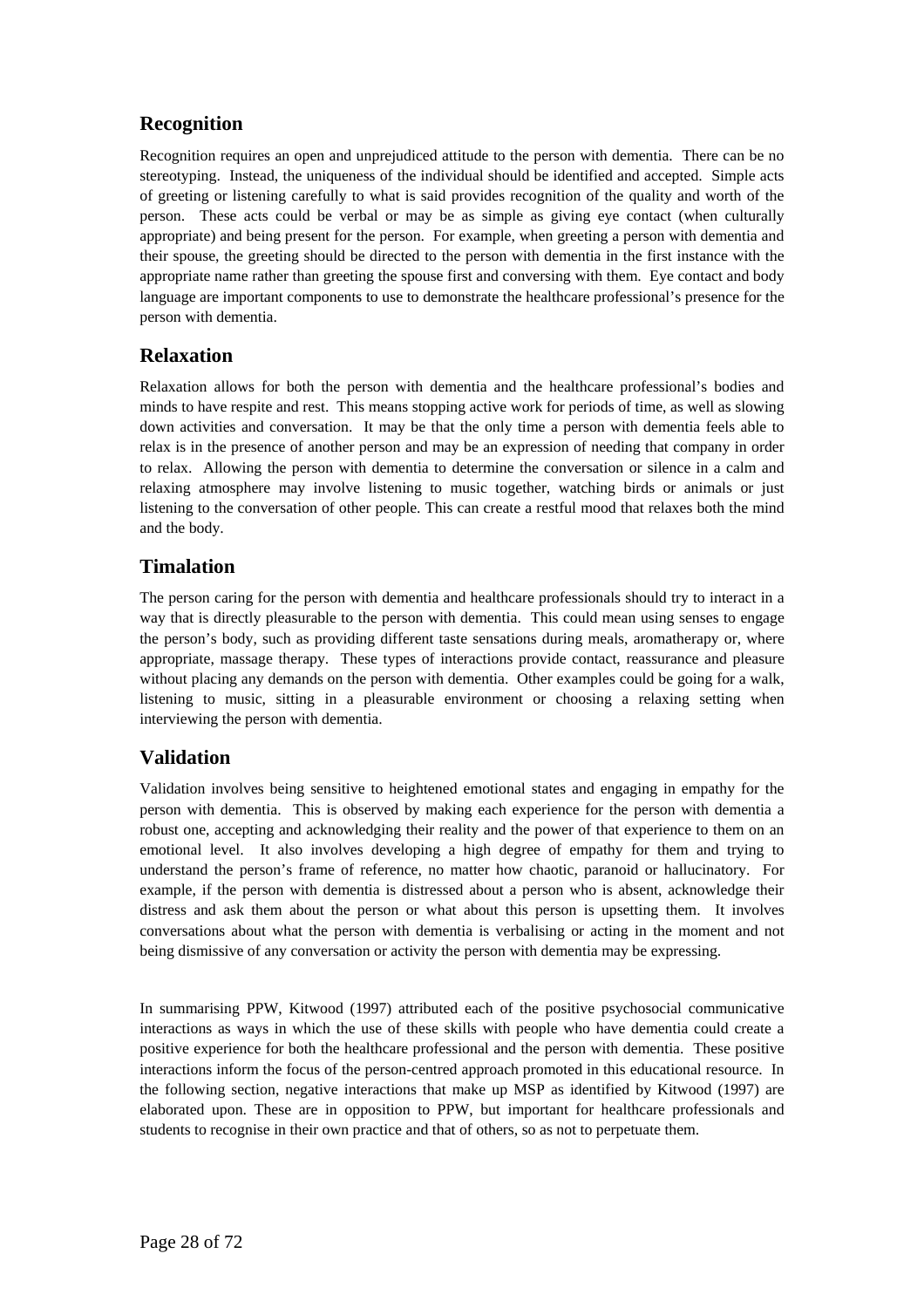## Malignant Social Psychology (MSP)

Contrary to PPW are the negative behaviours Kitwood (1997) classifies as Malignant Social Psychology (MSP). A negative interaction with a person with dementia can affect their wellbeing and the way they conduct themselves with other people. Negative interactions on the part of healthcare professionals or students can engender deterioration in the state of dementia in a person, creating a spiralling effect that leads to greater confusion and more disruptive behaviours. To better clarify what negative interactions are and how they affect the person with dementia, the following section describes the interactions that may create a malignant outcome.

### **Accusation**

Accusation involves blaming the person with dementia for their actions or inactions when they lack understanding. This can lead them to feel rejected by the healthcare professional or student. Examples might include chastising the person for not eating when they have actually reached the stage of requiring prompting. It can also mean blaming them for frustrations possessed by the healthcare professional. For example, a healthcare professional stating to the person with dementia that 'they are very busy' and the person with dementia 'is holding them up from their work' is blaming the person with dementia for the healthcare professional's inability to interact with them and determine their needs.

### **Banishment**

This very destructive form of malignant social interaction involves excluding the person with dementia psychologically, socially and/or physically, including unnecessary restraint, either physically or chemically. It includes care given without regard to the person with dementia's wellbeing as though they did not exist as a sentient being. Examples of banishment might include rough handling or discussion with others that excludes the person with dementia deliberately. It may also include sending a person to their room away from others as a form of punishment or refusing to let a person in or out of a room imposing social isolation upon them.

### **Disempowerment**

Disempowering the person with dementia involves the healthcare professional or student taking away what powers still remain to the person with dementia. Not allowing them to complete buttoning their shirt or taking over doing something because the person is doing it too slowly are examples of disempowerment. A further example might be making healthcare decisions for the person with dementia without their participation or denying their input into decision-making that is still within their capacity to make. Inclusion of the person with dementia needs to be attempted and revisited continually to prevent disempowerment from occurring.

### **Disparagement**

Disparagement involves deliberately damaging the self-esteem of the person with dementia. Any criticism of the actions of the person with dementia that damages their self-esteem, especially telling them they are incompetent, useless or worthless is disparaging to that person and does not maintain their dignity or personhood. Disparagement involves dialogue and actions on the part of the healthcare professional or others that are demeaning. For example, healthcare professionals or students may talk about the person with dementia and the difficulties they are having with them in the presence of the person with dementia. Ridiculing someone as 'demented' is another example of a disparaging interaction.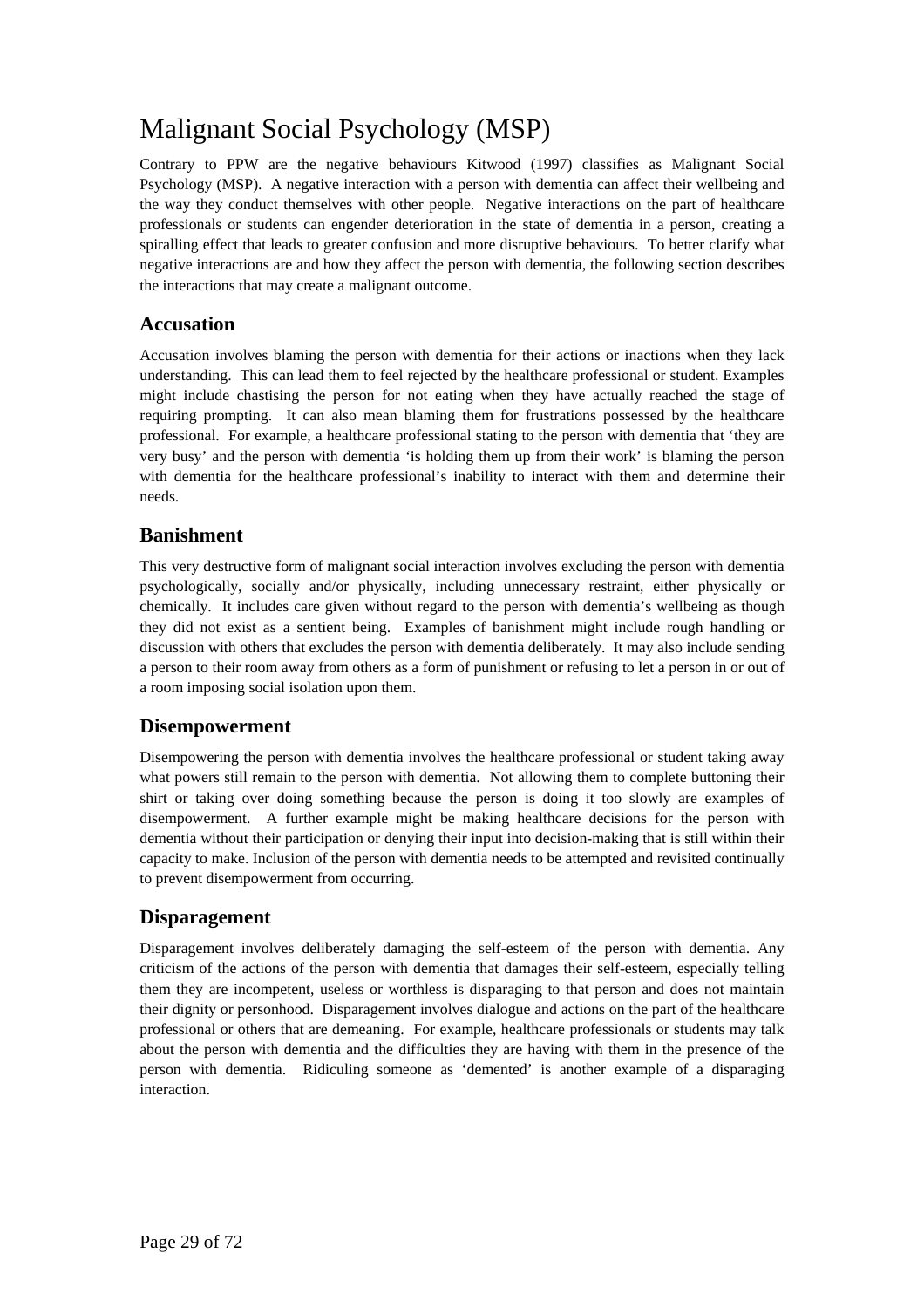## **Disruption**

Disruption occurs when the healthcare professional or student interrupts the person with dementia's concentration as they are engaged in a task or conversation. This breaks their frame of reference and inhibits their ability to impart information or dialogue. Intruding on the person with dementia's actions or inactions when they may need to go slowly or by not allowing rest periods creates disruption of mood and their ability to perform at their own pace. For example, stating that the person is repeating themselves and asking them to stop, or interrupting the person with dementia brusquely while they are knitting or sleeping are forms of disruption. Another example is interrupting the person with dementia when they are engaged in an activity to meet the needs of the organisation without consideration of the person with dementia's needs.

## **Ignoring**

Similar to banishment, ignoring is about having conversations with others in the presence of the person with dementia without including them in the conversation or activity. This is commonly done while having conversations with other people involved in providing care. Existence of the person with dementia is denied through a lack of interaction or communication. An example includes talking about the person with dementia going into an aged care facility while in their presence, but ignoring any protestations, body language or noises they may make at hearing this information. Another example would be simply ignoring the person with dementia's reactions, conversation or behaviour when they may be trying to express an unmet need.

## **Imposition**

Imposition involves forcing someone else's values on the person with dementia. Doing this negates the person with dementia's ability to choose or exercise personal autonomy. This can also mean forcing someone to do something against their will. For example, stating to the person with dementia that their behaviour is 'bad' or 'not right'; not recognising their religious beliefs or cultural perspectives; or trying to force other cultural beliefs or perspectives onto the person with dementia. Another example is making a person with dementia sit next to a person who causes them anxiety because of prescribed seating arrangements. It would also include telling a person with dementia to stay in bed when they wish to be up and about.

## **Infantilisation**

This MSP involves not treating the person with dementia with the respect their age would entail in general and in particular. Infantilisation includes patronising and punitive behaviour or treating and talking to the person with dementia as though they were a child. An example of this might be the way that a person who requires assistance with feeding is treated as a baby, hurrying food into them or playing games with their food to get them to eat it. Another example is stating 'you're tired' or 'go to sleep' or 'don't dribble' when the person is not exhibiting these behaviours at the time or has no control over them. Included in this MSP is calling the person by 'love' or 'sweetheart' without regard for their preferences.

### **Intimidation**

Intimidating behaviour includes threatening or physically manipulating the person with dementia to induce fear or anxiety in them. This could mean turning out the lights before the person is safely in a bed or chair because they are not moving quickly enough. Also included in this category may be threatening to tell other people or authorities about some behaviour of the person with dementia that the healthcare professional does not like, in order to coerce them into a different behaviour. This could be threats of smacking, locking in a room or the use of physical or chemical restraint. At the extreme end, this could entail or lead to physical, emotional, psychological or financial abuse, as well as neglect.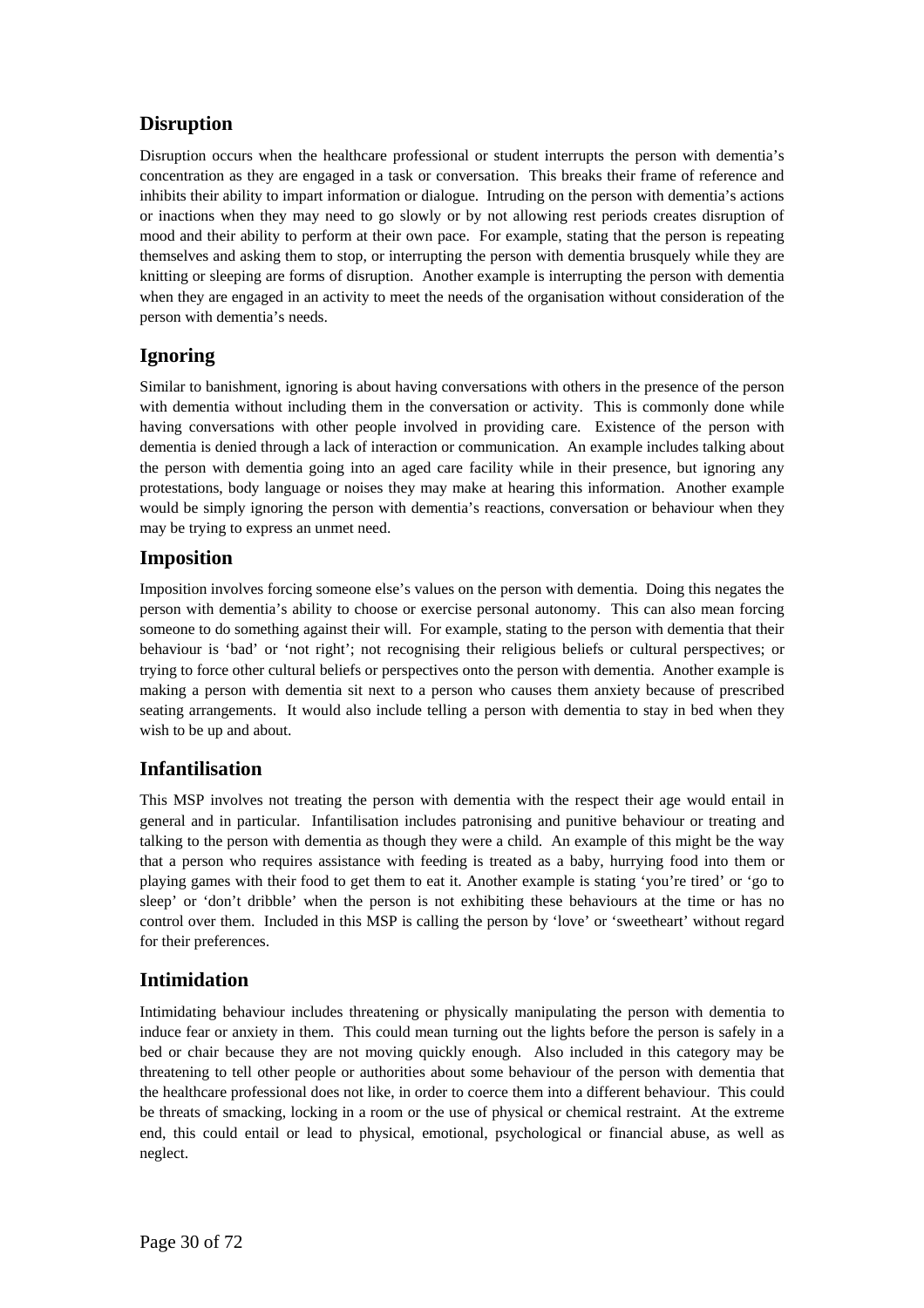## **Invalidation**

Invalidation includes not giving credibility to the reality of the experience of the person with dementia. This especially holds true for the way the person with dementia is feeling and occurs when the healthcare professional or student does not pick up on these feelings, displayed through speech, body language or behaviour. It also includes not trying to understand what feelings the person with dementia may be having about situations they are encountering. For example, a healthcare professional or student might tell the person with dementia they have no reason to be unhappy, anxious or agitated without acknowledging the person with dementia's dialogue or reactions. This can be avoided by identifying meaning in the person with dementia's actions or words, known generally as validation therapy.

## **Labelling**

Identification of a person by naming them through their behaviour or condition is called labelling. This involves creating categories of people with dementia based on their condition and behaviour rather than the person that they are. Examples could include being known as 'the stripper' or by a category such as 'demented' or 'the demented person in bed 3'. Another example is calling a person 'hopeless' or 'crazy'. Being labelled as 'the absconder' or being a 'nasty piece of work' are additional examples. Any derogatory term used for the person with dementia would be included in this category.

## **Mockery**

Mockery means making fun of the person with dementia as if they were unaware of what is being spoken about. This includes teasing to the point of humiliation or pointing out or making fun of their behaviour or actions. An example may include exaggerating or laughing at their actions or dialogue. Another example would be making a joke about the person with dementia to someone else in the vicinity and within hearing of the person with dementia that was in some way detrimental, sarcastic or cynical. Mockery is not to be encouraged at any time, whether the person with dementia is present or not, and is viewed as incompetence in codes of professional conduct.

## **Objectification**

Objectification involves not treating the person with dementia as a sentient being who thinks, feels and breathes, but rather treating them as though they were an object. Poking, prodding or pushing the person are examples of this negative interaction and includes speaking of the person with dementia as though they were an object. Another example of objectification includes providing nursing care without talking to or explaining what is going to happen or is happening to the person with dementia. Objectification is closely related to ignoring and can occur across all MSP interactions.

## **Outpacing**

Healthcare professionals who interact too quickly for the person with dementia to understand and keep up with them in conversation or with instructions are outpacing them. This includes applying pressure for actions faster than the person is capable of doing or comprehending and providing information too fast for the person to respond to or understand. For example, stating to the person with dementia that they are going to have a shower, eat breakfast, go to a doctor's appointment and have some morning tea before their relative picks them up, all in one sentence, is outpacing. Outpacing can also include two people talking about events concerning the person with dementia that the person with dementia cannot keep up with as the conversation proceeds. Arranging a discharge or instructing people who have dementia about new medications too quickly for the person to understand are other examples.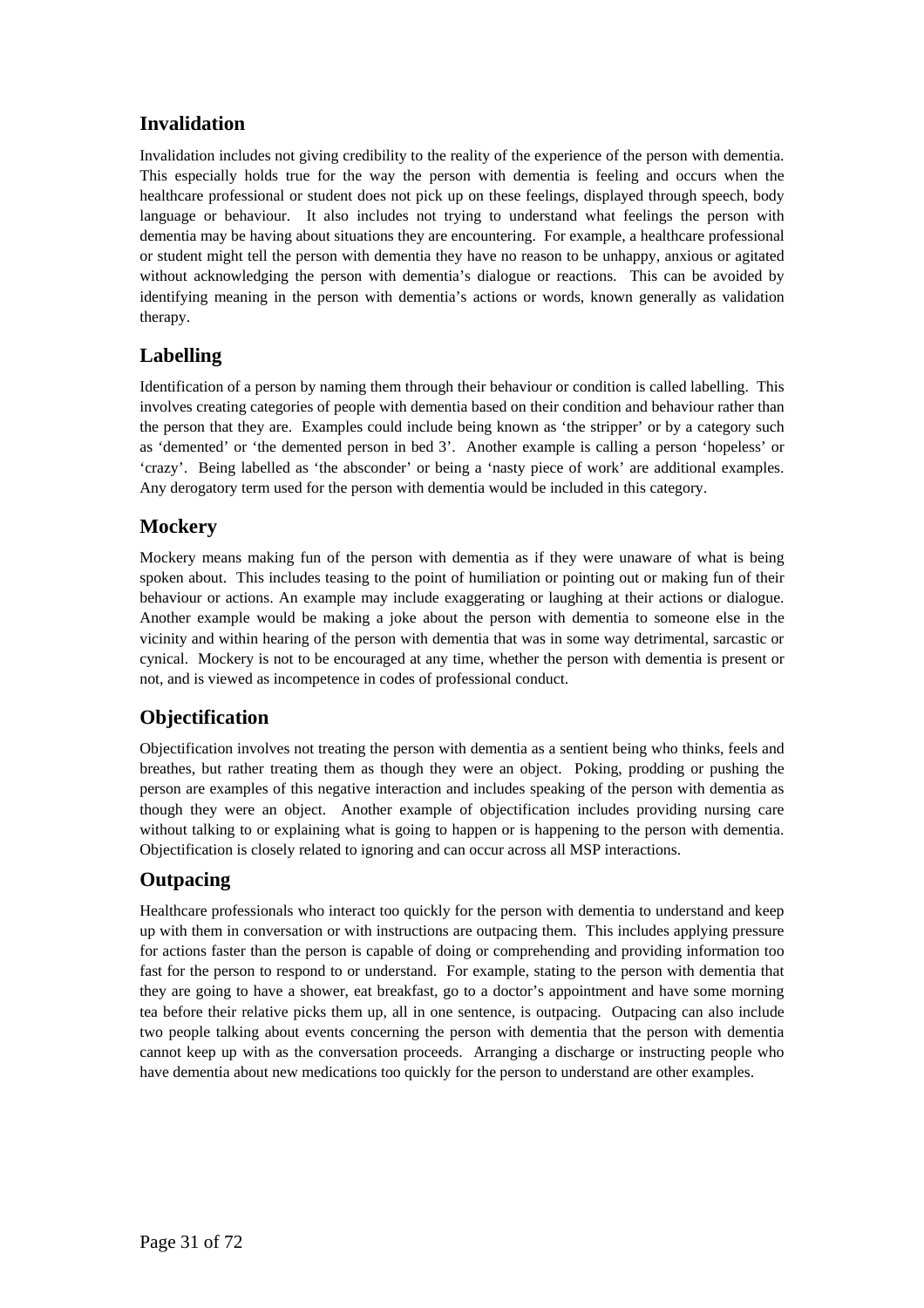## **Stigmatisation**

In stigmatising the person with dementia, they are treated as though they were diseased, an alien or a different species with no worth and no need for social interaction. Stigmatisation includes labelling the person with dementia as though they were an object or outcast, not someone who is part of human society with human feelings and emotions. An example of stigmatisation could include treating people with dementia as if they were all the same with their state of 'dementia' explaining their behaviours and emotions, rather than looking at the individual with individual needs of worth. As one healthcare professional describes in an interview that accompanies this workbook, "When you have met one person with dementia, you have met one person with dementia".

### **Treachery**

Treachery involves using deception to distract or manipulate a person with dementia. It also includes making promises that cannot possibly be kept to get the person with dementia to cooperate. People often use treachery innocently to get a person to comply with their instructions. An example could be hiding medication in food to get the person with dementia to take the medication without telling them. Another example might be telling the person with dementia that a procedure will not hurt when it will, or stating that a relative is in the room to get the person with dementia back into their room when they have been wandering.

## **Withholding**

Withholding is refusing to meet the needs of the person with dementia in something they require and is the opposite of holding. Refusing to provide affection or comfort when distressed or not accepting their anxiety or distress as an expression of a need is an example of withholding. Not providing contact when the person with dementia reaches out is another form of withholding. For example, the person with dementia may want to show affection but the healthcare professional denies them the opportunity to do so by pushing them away or by admonishing them for their display of affection.

In summary, Kitwood (1997, p. 14) attributes MSP behaviour to 'defensive reactions by carers and healthcare professionals from anxiety caused when situations out of control of the healthcare professional arise in the relationship with the person with dementia'. He believes these negative interactions may not be done with intent but, rather 'as the result of the individual carer or healthcare professional associating the conditions of frailty and dependency with the twin fears of mental instability and confrontation of death that society sees in the person with dementia' (Kitwood, 1997, p. 47).

Most people harbour fears about a loss of memory, loss of independence and a prolonged or unpleasant death. With appropriate education and understanding, healthcare professionals can allay these fears if they maintain their focus on the person being cared for rather than what their disease process represents personally or what the organisational culture demands. To do this requires recognising positive interactions and negative interactions so healthcare professionals and students can distinguish which ones they are practicing, and tailor their responses to the person who has dementia to encourage positive interactions rather than negative ones. In recognition of this, many educational institutions, government healthcare agencies and others are shifting the focus from organisational demands that promote malignant social psychology to the person-centred care approach advocated by Kitwood (1997) and others (Dewing, 2004; Australian Health Ministers' Conference, 2006; Alzheimer's Australia, 2007; Brooker, 2007; South Australian Government Department of Health, 2008). McCormack (2003, 2004) and McCormack and McCance (2006) advance the use of person-centred care by healthcare professionals and students with a framework to help conceptualise both the person with dementia under their care and the context of that care. This framework uses 29 principles that can be adopted when caring for a person with dementia and is described as follows: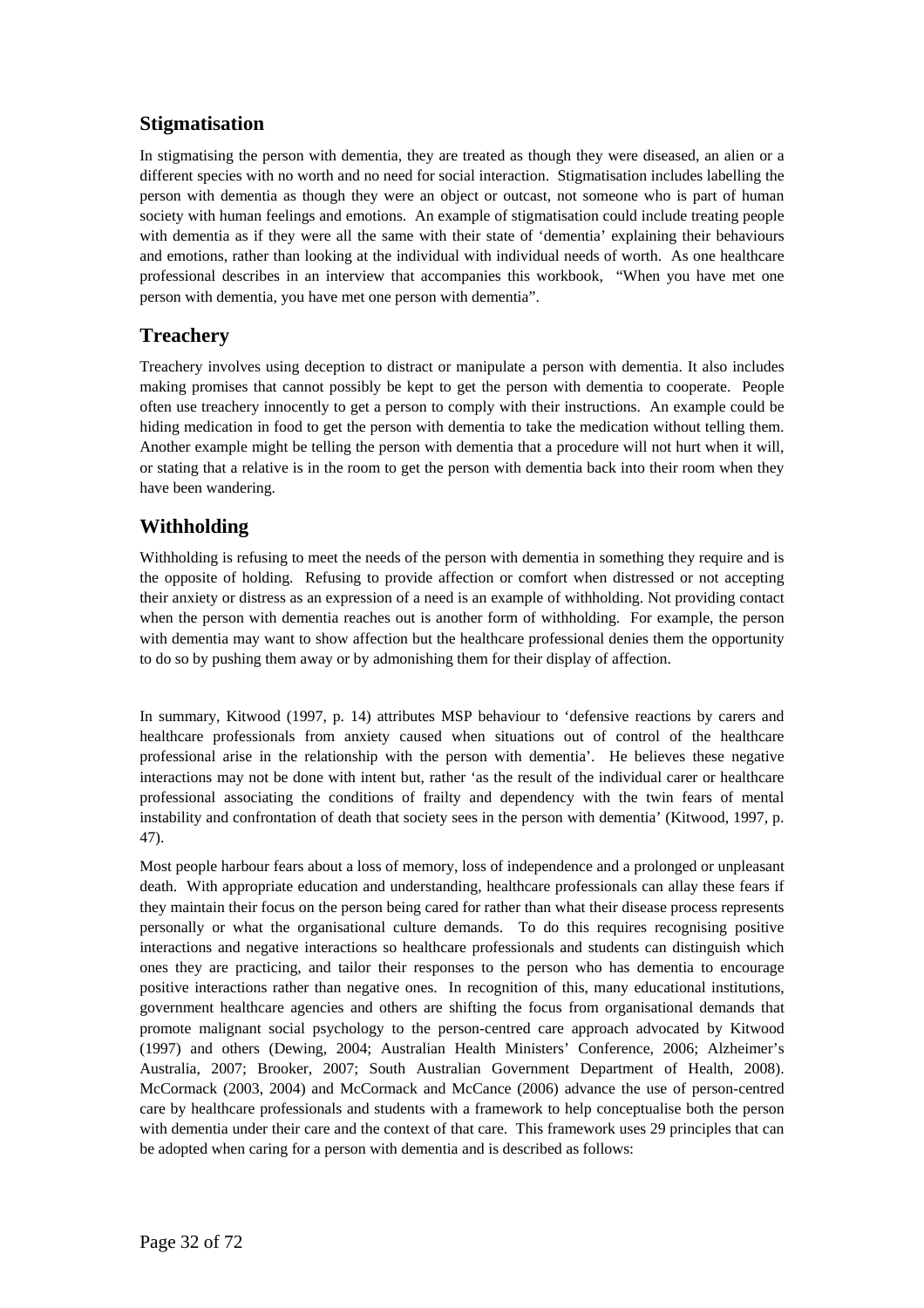# Principles of Care that Inform the Person-centred Approach

- 1. Make explicit the care agenda.
- 2. Recognise that the way one questions a person affects the ability of the person to contribute to the setting of the care agenda and their contribution to a conversation. If too many questions are asked at once, the person may not be able to provide required answers in the sequence or time required.
- 3. Be aware that actions to achieve one outcome might have an effect on a previously unrecognised need.
- 4. Have a repertoire of interactional approaches that will enable personal decision-making and participation in the planning of care plans.
- 5. Pose specific and clearly formulated questions that have a clear aim.
- 6. Respect individuals' important routines in daily life and negotiate new components of the care agenda each day.
- 7. Be aware that some people depend on professionals to minimise or prevent constraints on their autonomy.
- 8. Listen to people and allow them to tell their story as a legitimate part of the assessment processes.
- 9. Wherever possible, encourage the person to identify solutions for existing problems and care needs, set within negotiated parameters of risk taking.
- 10. Get to know the person and establish a negotiated level of engagement before decisions about degrees of risk taking are made.
- 11. For informed decision making to be facilitated in a person-centred way, refrain from imbuing decision-making processes with one's own values.
- 12. Suspend the use of prior knowledge about a person and their social context until they have been enabled to tell their story.
- 13. Recognise organisational routines can limit a person-centred approach to decision making that prevents recognition of a person's unique experiences.
- 14. Accord the person's perceptions of their care situation equal status to those of the healthcare professionals or organisation.
- 15. A person's subjective view of their lives should be respected in decision making.
- 16. To facilitate individual participation, understand and be confident with the boundaries of an individual's decision-making potential.
- 17. Adopt a person-centred approach to risk assessment and risk taking.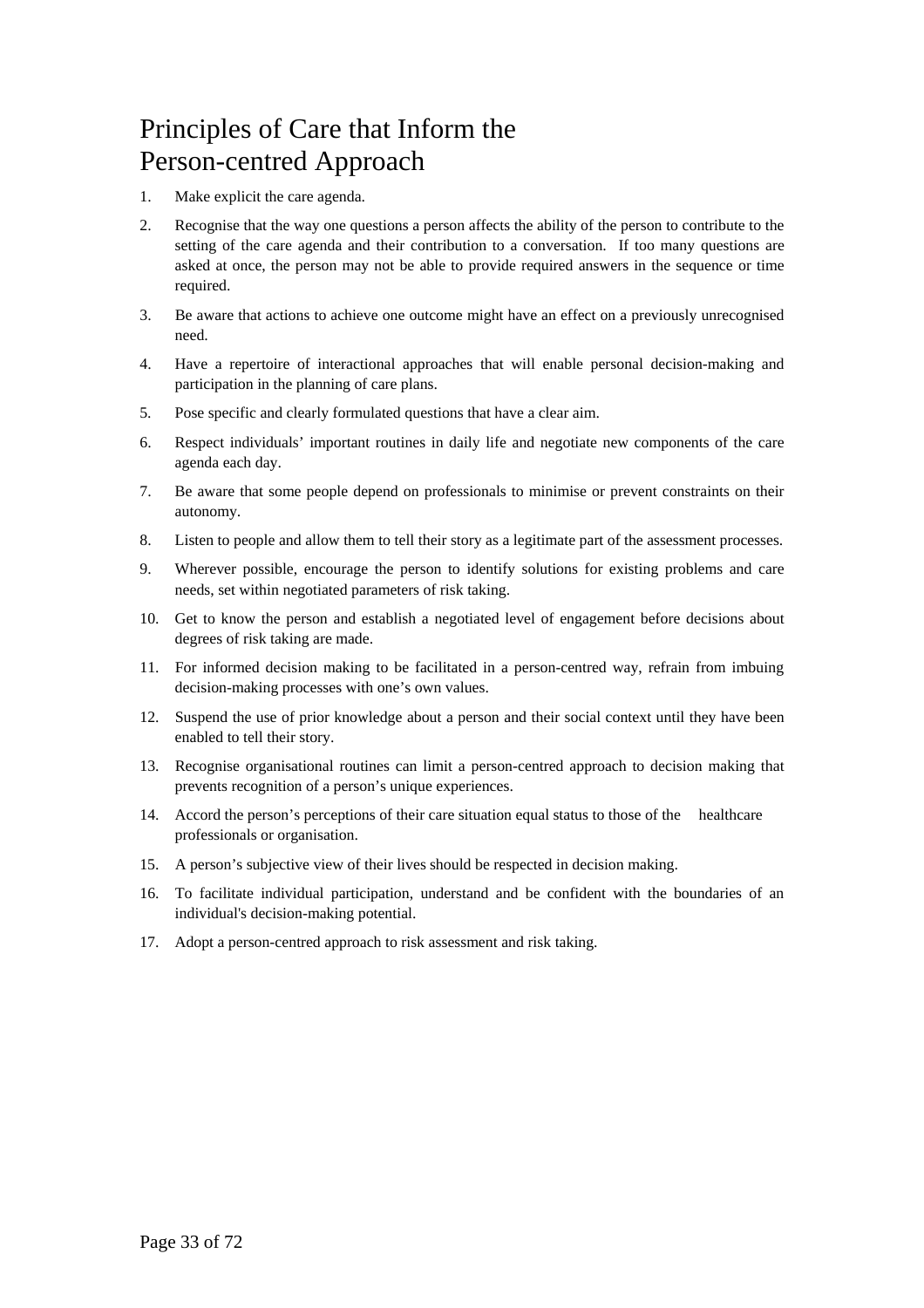- 18. Be explicit about the intent and motivation for action and the parameters within which decisions are set.
- 19. Maximise a person's independence through the balancing of personal narrative with established care policies and procedures.
- 20. Make decisions within a framework of negotiation with clearly established care goals that are regularly reinforced and reviewed.
- 21. Make time to help a person integrate new care decisions and options into their already established care program.
- 22. Acknowledge and facilitate a person's emotional responses as an important part of facilitating individual participation.
- 23. Create opportunities for reciprocity in relationships with people.
- 24. Do not allow age related perceptions of an individual's ability to limit their participation.
- 25. Help people to see beyond their own limited expectations of their involvement in care and their deference to others.
- 26. Continuously reinforce the value of an individual's decisions.
- 27. Facilitate a person's emotional coping ability in order to enhance their independence.
- 28. Recognise that while people want to be consulted about care decisions they do not always want to be the final arbiter of decisions.
- 29. Recognise that people should have their beliefs and values considered in the making of decisions, but being the final arbiter of decisions is not of prime importance.

(McCormack, 2003, pp. 208-209)

These principles are a way of engaging in recognition of the personhood status of the person with dementia under care. The beginning premise of this framework is to recognise the 'authentic consciousness' or embodiment of the person (McCormack, 2003, p. 204). To do this means healthcare professionals need to understand the authentic belief and value systems of the individual so the individual's actions can be placed in context. This will enable the person with dementia to have more autonomy in decision-making as the healthcare professional or student gets to know the person as a whole being (McCormack, 2003). Importantly, it also identifies that the healthcare professional or student's care will be 'imperfect' until this knowledge is attained (McCormack, 2003, p. 204). The emphasis is that when someone cares for a person with dementia, it will not be as easy as just doing things or making decisions for them. The healthcare professional or student will need to get to know the person before any choices the person with dementia makes can be understood based upon their conception of the action rather than the professional requirements involved (McCormack, 2003).

Healthcare professionals and students need to recognise that 'self-determination is a fundamental human right and that they can assist the person to make individual choices by offering support and practical expertise without dictating the care to be given' (McCormack, 2003, p. 205). Adams and Gardiner (2005) propose that person-centred care be practiced in the healthcare workplace from the time of initial assessment. They recommend the use of the 'triad' (person with dementia, carer and healthcare professional) communicating with each other and forming a relationship (Adams & Gardiner, 2005, pp. 199-200). This fosters critical self-assessment by healthcare professionals about their own practice and supports McCormack's (2003, 2004) and Nolan, Davies, & Brown, et al. (2004) assertions about the importance of building relationships that will foster the person-centred approach. Healthcare professionals who understand person-centred care should be able to practice it in their day to day interactions whether or not supported by cultures and systems of organisation. When personcentred care is used, the personhood of a person with dementia is preserved in a manner that promotes the ideal while practicing in the real world of the current healthcare systems.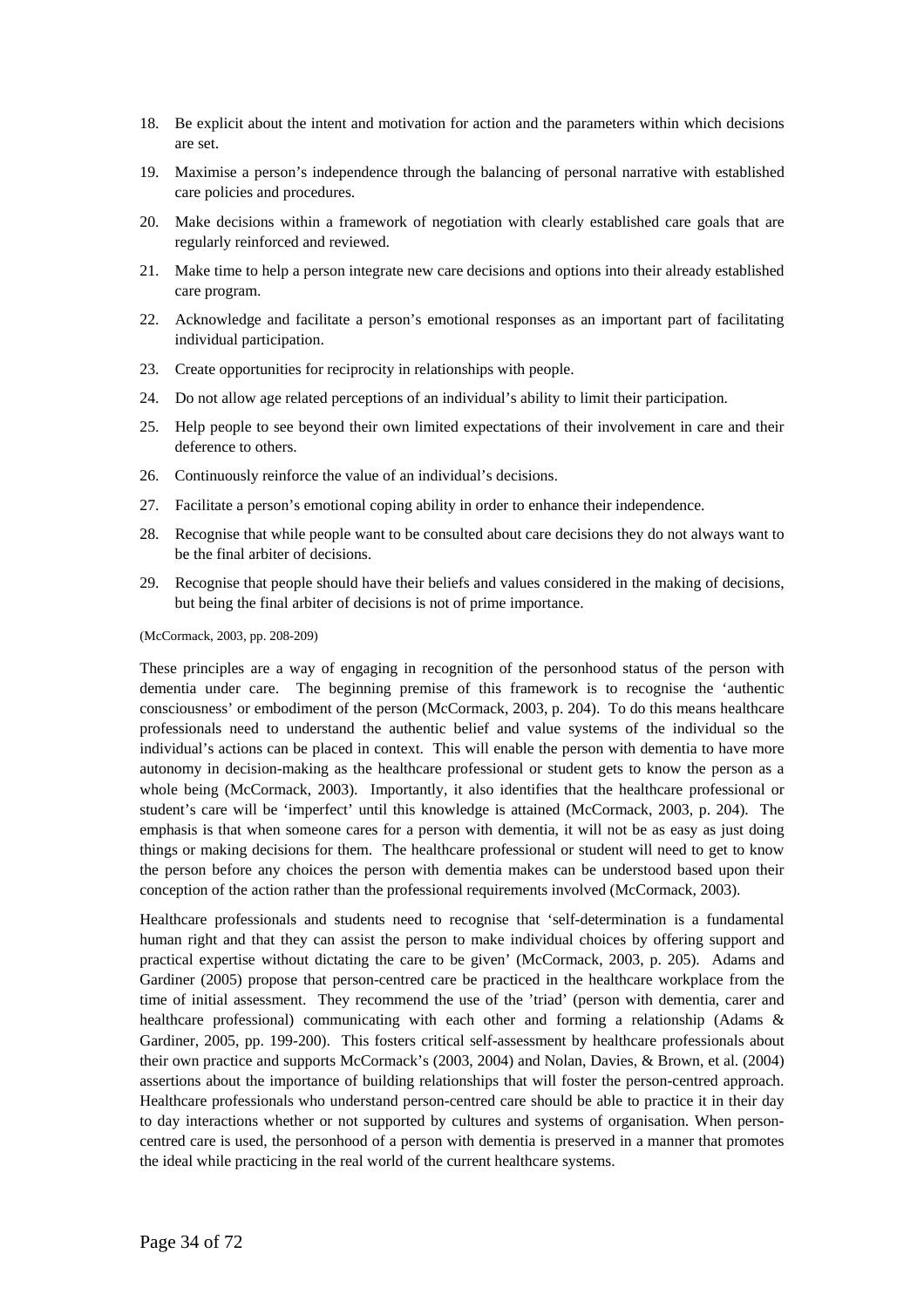# The Impact of Care Settings on Person-centred Care

McCormack (2003) and Hickman, Newton, & Halcomb, et al. (2007) both identify the need for specialised care contexts, environments or organisational units that will promote person-centred care. In their literature review of best practice interventions in the acute care setting, Hickman, et al. (2007, p. 123) identified that best practice is composed of a multidisciplinary approach, gerontological expertise, environmental design incorporated into units for care of the elderly and communication strategies that involve care across the life continuum. Understanding and accepting the individual's concept and value of their wellbeing and health are essential in promoting person-centred care even when organisational structures seem to impede the process (McCormack, 2003; Hickman et al., 2007).

McCormack (2004) accepts that nursing care, in particular, can be hindered by organisational structures that centre on tasks rather than the person for a variety of reasons. This, however, should not preclude the use of person-centred care and rather than striving for the ideal, the focus should be on inducing a constant state of person-centeredness in care. Recent attempts to use person-centred care in practice have generated much literature about the necessity of doing so, but don't 'address workplace culture issues of time management, too few staff and underdeveloped and underfunded resources' in a way that emphasises or allows its daily practice (Dewing, 2008, p. 8). Addressing workplace culture is important because the stress that changing behaviours can have on healthcare professionals, students and the person with dementia have been identified as being of concern (Brooker, 2007; South Australian Government Department of Health, 2008). Of particular concern is how people who have dementia and mental health issues that lead to distressing behaviours have higher rates of institutionalisation (South Australian Government Department of Health, 2008). Healthcare professionals and students who interact with people with dementia using a person-centred care approach can help to prevent distressing behaviours that may have an impact on future care arrangements for the person with dementia.

When the reality of the workplace culture is blended with the person-centred approach of care, a timerich and reflective analysis of the impact of the care that the embodied person is receiving will generate relationships of care that are serviceable for both individuals and institutions. Indeed, Kontos and Naglie (2007) found that when people engage their imagination to accept the personhood of the person with dementia, then sympathetic understanding of the bodily experiences of the person with dementia can be realised. This then improves the time efficiency of clinical practice and may reduce the need for pharmacological interventions or restraints. To evaluate staff care practice within a facility and engage them in changing their care practice to use a person-centred approach, Kitwood and Bredin (1992) developed an assessment tool which they called Dementia Care Mapping. This tool has since undergone further development by Brooker (1999) and Brooker and Rogers (2001) and is outlined in this resource for a basic understanding of cultural change possibilities.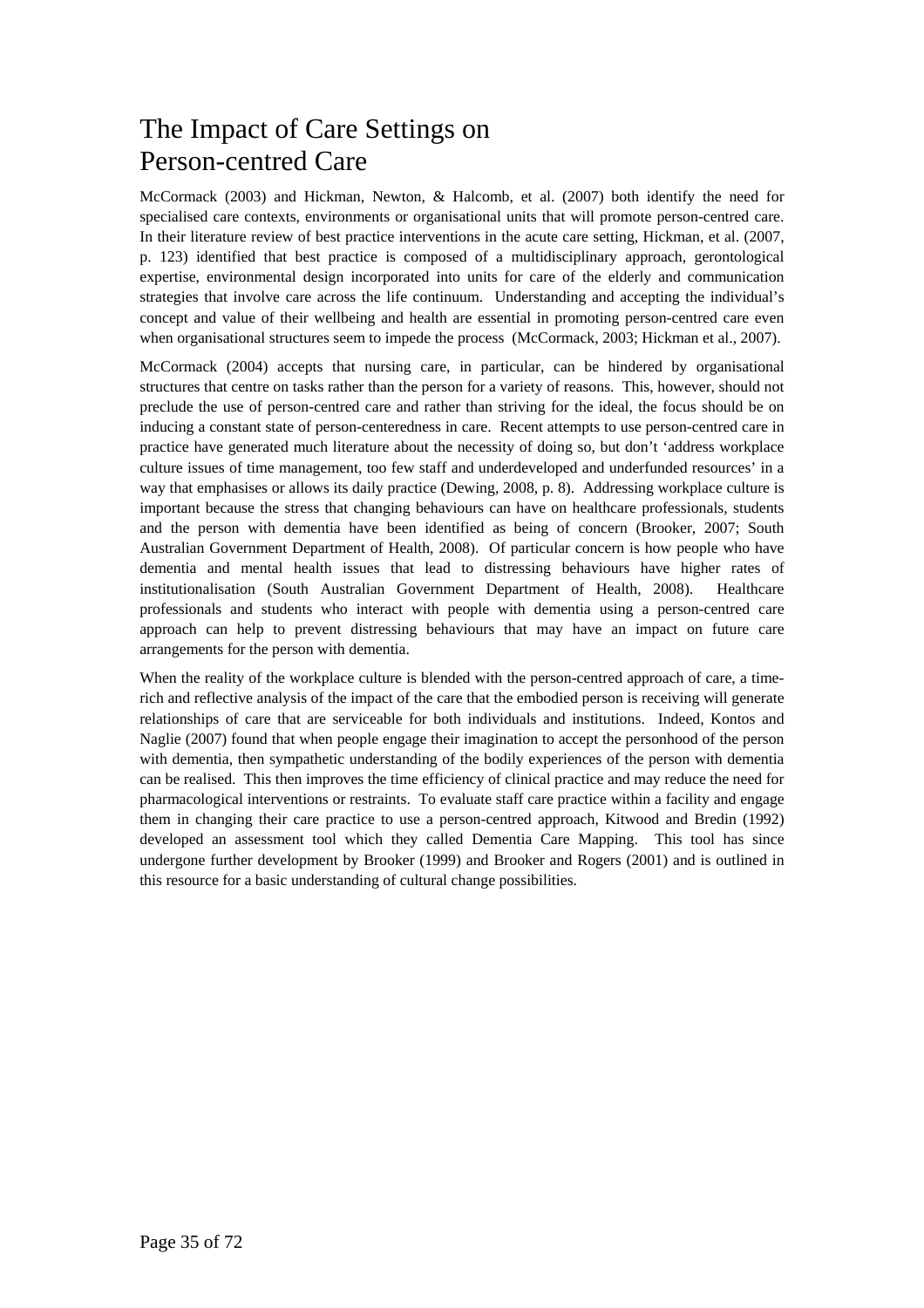# Dementia Care Mapping

In 1992 Dementia Care Mapping (DCM) was developed for evaluating the quality of care in context (Kitwood & Bredin, 1992). DCM involves an observer making detailed observations of the pattern of care being given to a person with dementia and has been defined as both an audit tool and a process for cultural change (Brooker, 1999; Brooker & Rogers, 2001). It was developed specifically to identify person-centred care patterns or the lack thereof (Woolley, Young, Green & Brooker, 2008). Brooker & Rogers (2001, p. 21) describe DCM as 'a change agent' and a process that is complex. It was explored as a means of filling in the gaps that other methods of assessment were unable to capture. The tool uses four coding frames based on the PPW and MSP listings of interactive behaviours developed by Professor Kitwood to record both the quantity and quality of behaviours occurring at the time and in that particular setting (Innes & Surr, 2001). An underlying principle of using DCM is transparency in the conduction of the observations to include everyone involved in the care at the earliest possible stage (Brooker & Rogers, 2001; Innes & Surr, 2001). Thus, DCM is used to measure the quality of care being given to people with dementia in correlation with both their quality of life and the impact of the care setting in meeting their social, psychological and physical needs.

Analysis of observations, through methods like DCM, can show which parts of care are person-centred interactions and which are malignant interactions that may be influenced by the environmental setting and not the person giving care. Brooker & Rogers (2001, p. 22), state that it is important 'with DCM to make sure that it is the best tool it can be, within the best setting conditions'. So, if the environment is not supportive of the technique, then the efficacy of DCM in promoting and enhancing person-centred care can be thwarted. Research into how DCM correlated behaviour with the wellbeing of the person with dementia showed that improvement in wellbeing occurred when behaviour was approached with PPW, rather than necessarily eliminating MSP. For PPW to be effective, time, perseverance and a major re-think in organisational structure of care is needed and not just the removal of negative interactive behaviours (Innes  $\&$  Surr, 2001). It is suggested that if the area in which DCM is being used is well resourced with emotionally supported staff who are motivated and confident enough to develop or improve their skills in interacting with people with dementia, then DCM is a step in the right direction (Beavis & Simpson, 2002). Brooker (2007) found that people generally want to be compassionate when caring for others, but do not have a framework that helps ground them to the reality of the care they are giving. She acknowledges that evaluation and revision of the application of person-centred care, through tools like DCM and others, has led to improvements in the implementation of the philosophy of person-centred care and generation of frameworks to assist in providing person-centred care. To specifically address current workplace issues and settings, Brooker (2007) created a new framework based on PPW, MSP and person-centred care that was conceived after many years of experience working with DCM, other instruments and the Bradford Dementia Group.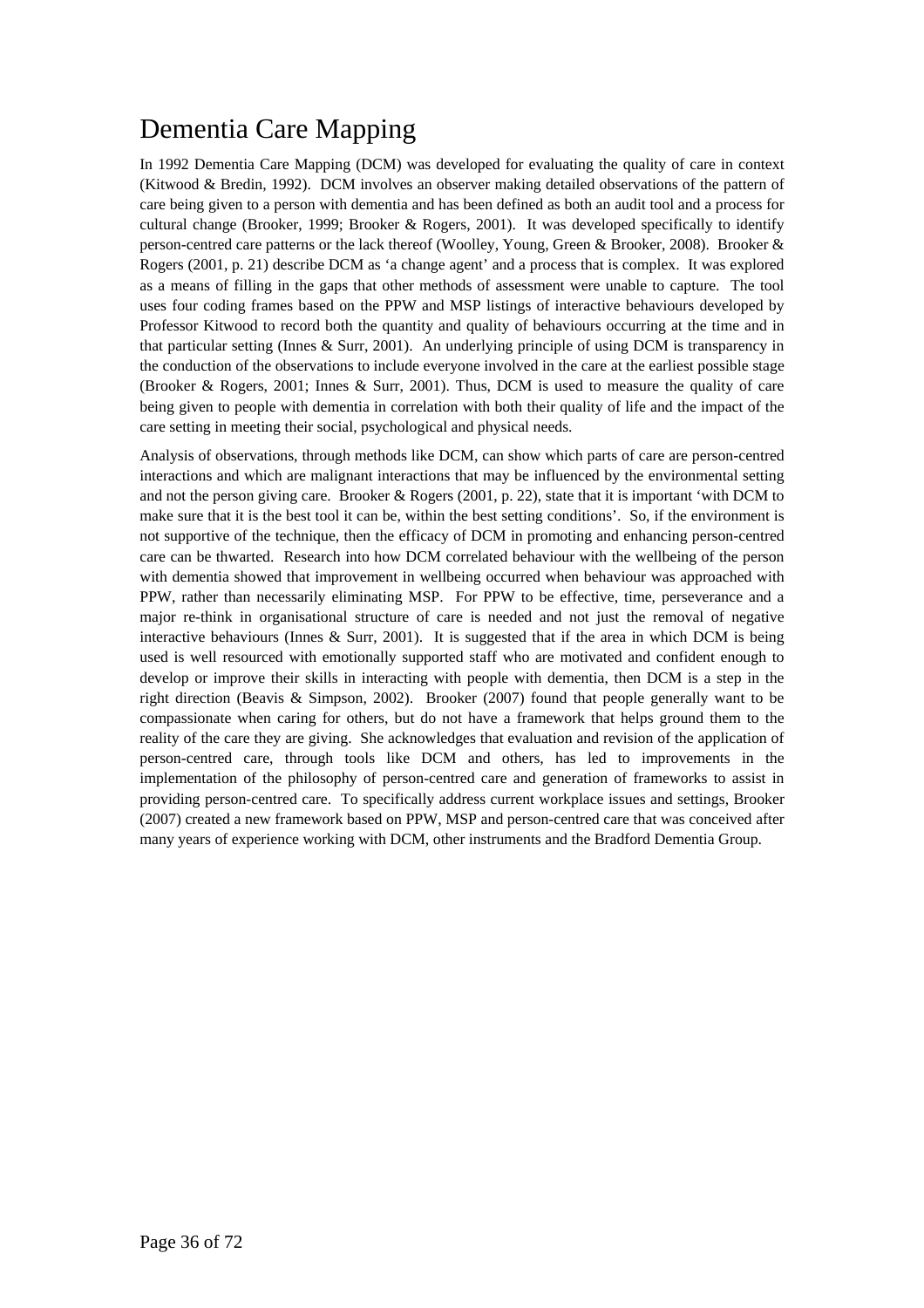# VIPS Framework of Person-centred Care

VIPS stands for four major elements of care; Valuing people, Individualised care, Personal perspectives and Social environment. Each of the elements has six key indicators. Healthcare professionals and students are encouraged to think through and use this framework to articulate the person-centred care needs of those in their care in a systematic way on organisational and individual levels. Ways of applying the VIPS framework are illustrated in Table 9.

#### **Table 9: Elements of the VIPS framework**

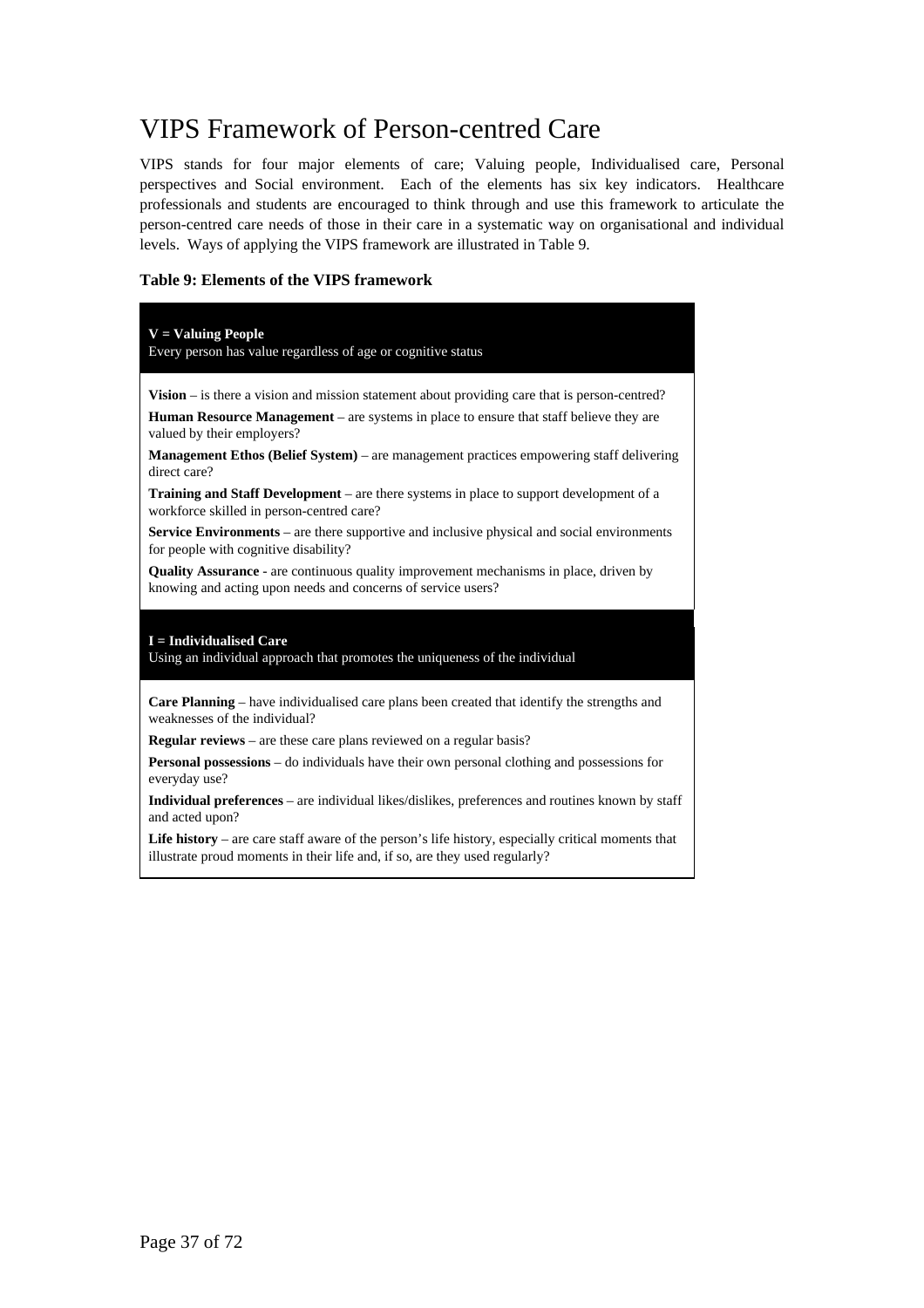**P = Personal Perspectives** 

#### **Acknowledge and understand life from the perspective of the person with dementia**

**Communication with service providers –** are carers asking about the individual's personal preferences, consent and opinions?

**Empathy and acceptable risk** – are carers thinking about the decisions made by the individual from the individual's point of view?

**Physical environment –** is the carer aware of the physical environment of the individual and how they are reacting to noise, temperature and comfort levels?

**Physical health –** is the carer monitoring the health aspects of the individual, like pain, sight, hearing and incorporating this knowledge into their care?

**Behaviours of concern as communication – does the carer try to discover the underlying** causes for the behaviour?

**Advocacy –** does the carer seek to protect the individual's rights when their safety and those of others around them may be compromised?

#### **S = Social Environment**

**Providing a social environment designed to meet psychological needs of the individual**

**Inclusion –** do staff seek to include the individual in conversations with those around them and assist the individual to relate to others?

**Respect –** are individuals treated with respect with no labelling or demeaning behaviour by the carer?

**Warmth** – is the individual part of a warm and accepting atmosphere by carers or is the individual subjected to intimidation and neglect?

**Validation –** does the carer take the individuals' fears seriously? Are episodes of emotional distress attended to immediately or is the individual left alone for long periods of time in this condition?

**Enabling –** does the carer help the individual to engage with their care and activities in their environment? Are individuals treated with dignity and compassion or are they treated as objects with no feelings?

**Community –** are carers using local community facilities with regular visits from people in the local community?

(Brooker, 2007, pp. 27-83)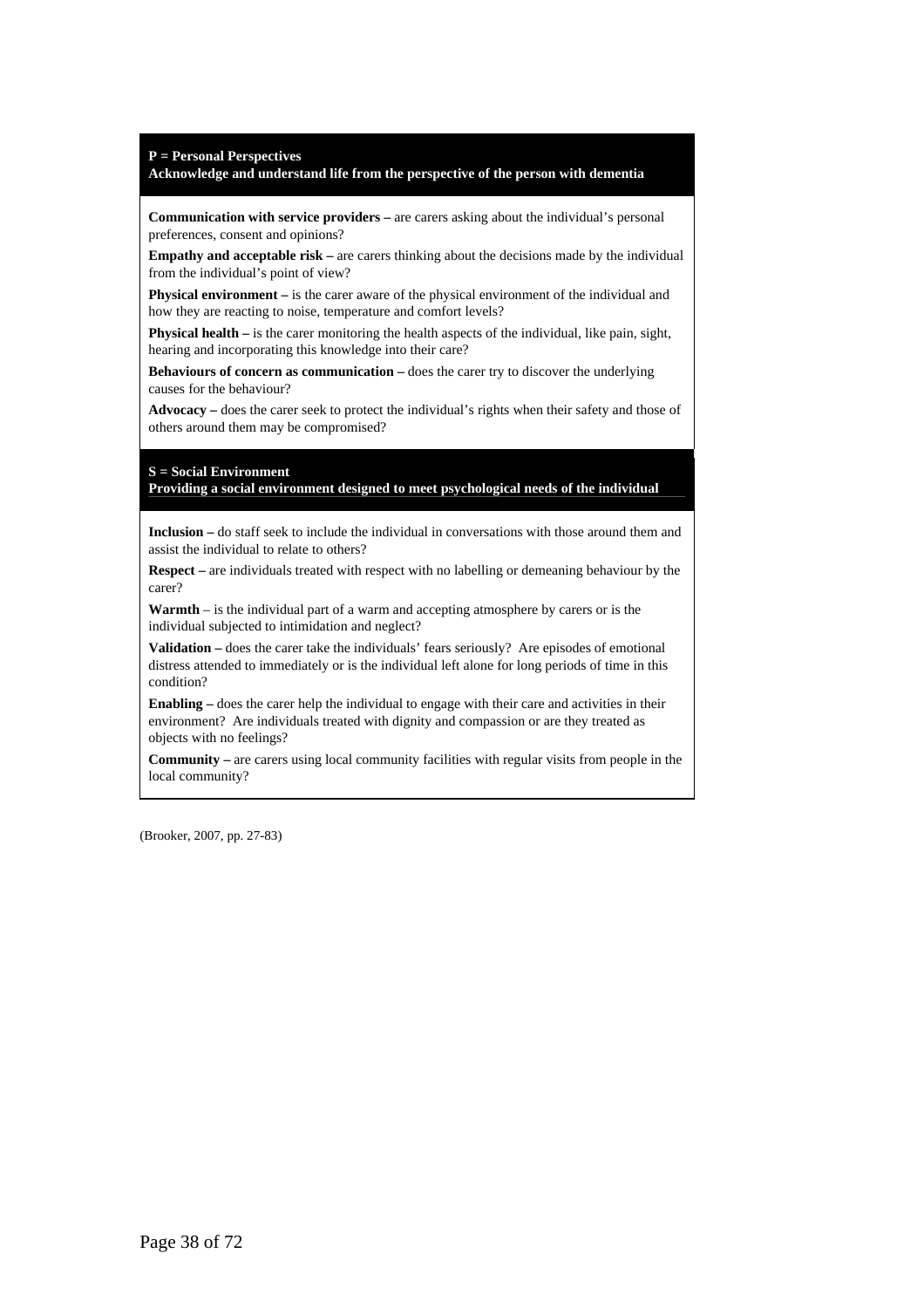The VIPS framework can be adapted by healthcare professionals or students in the place of their interactions or organisational settings where care is delivered to the person who has dementia. In validating the VIPS framework, Davis, Cornman, Lane, & Patton (2005) used an early, modified version of VIPS in their training procedures for case advisers. They discussed four actions namely, education, expectation, facilitation and documentation modelled on the VIPS framework to engage staff in better person-centred practices. They found the framework assisted their staff in better provision of consumer-driven care (Davis, et al., 2005) and confirmed that use of the VIPS framework can provide healthcare practitioners with a method to develop person-centred care within their own practice and organisation.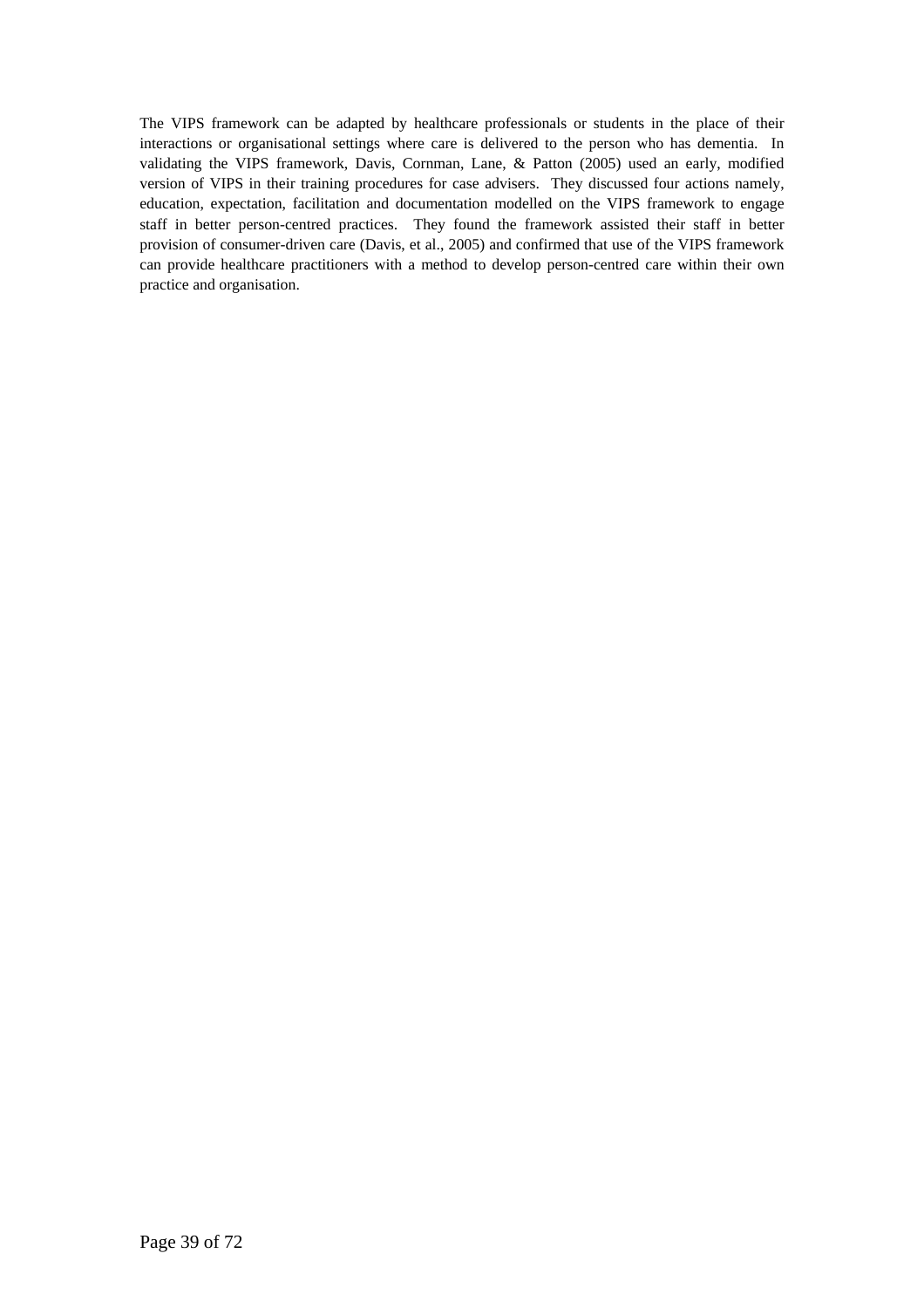# Conclusion

The information contained in this workbook outlines a basic theoretical underpinning of dementia aetiology and epidemiology, person-centred care, examples of psychosocial interactions that are positive and negative, as well as ways in which organisations and healthcare professionals or students can promote the use of a person-centred approach within their organisations or while on clinical placement. The type of interactions that undergraduate healthcare students engage in during care of people who have dementia will determine not only their practice outcomes, but also their contribution to the promotion or detriment of the wellbeing of the person with dementia.

Pivotal to person-centred care is interacting and communicating with the person who has dementia as a sentient being with feelings, emotions and value. To do this, it is essential to validate the actions and dialogue of the person with dementia in a way that recognises their expression of emotions, behaviours and needs, as well as their dignity and personhood as people with dementia can behave and act in as many varied ways as there are individuals.

The five filmed case scenarios in the enclosed DVD demonstrate how person-centred care may or may not be practiced during routine and challenging care situations. The poor practices demonstrated are for teaching purposes only and highlight interactions that demonstrate malignant social psychology. The theoretical underpinning of person-centred care is interrelated with the scenarios depicted in the DVD and the reflective questions listed after each scenario will assist healthcare students to reflect on their own practice and that of others. The DVD begins with an interview with Professor Dawn Brooker discussing her personal history relating to dementia and person-centred care. In addition, interviews with healthcare professionals precede each scenario and discuss why caring for people with dementia is a special part of their practice and how they use a person-centred approach. The following sections introduce each scenario of the DVD and can be read for background information before viewing the scenario. After viewing the docu-dramas, the reflective questions can be used to apply the theoretical underpinning of this resource, as well as highlighting other issues healthcare professionals and students may face in the reality of practice when caring for people who have dementia.



VIDEO - [Dawn Brooker interview](http://nursing.flinders.edu.au/comeintomyworld/media/video.php?video=8)  17:46 mins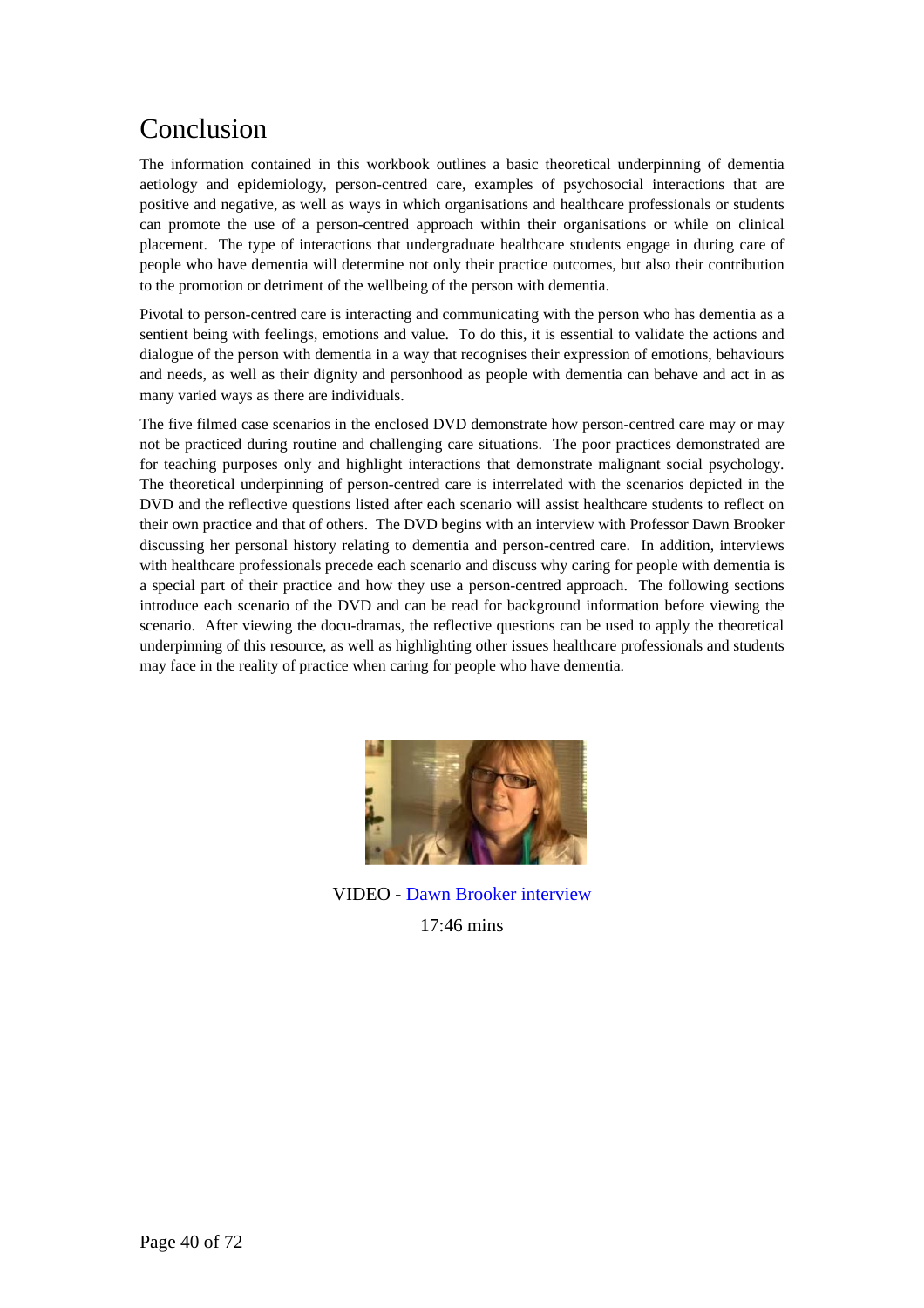# Safety Statement

Please be aware that some of the filmed scenarios contain coarse language and some violence. Material viewed in the DVD may be confronting to undergraduate healthcare students and other viewers and may cause responses unanticipated prior to viewing. For this reason, it is suggested that consideration be given in advance of a person that can be approached to discuss any feelings or emotions that may arise as a result of this viewing.

**These scenarios contain some examples of poor practice that are for teaching and educational purposes only.**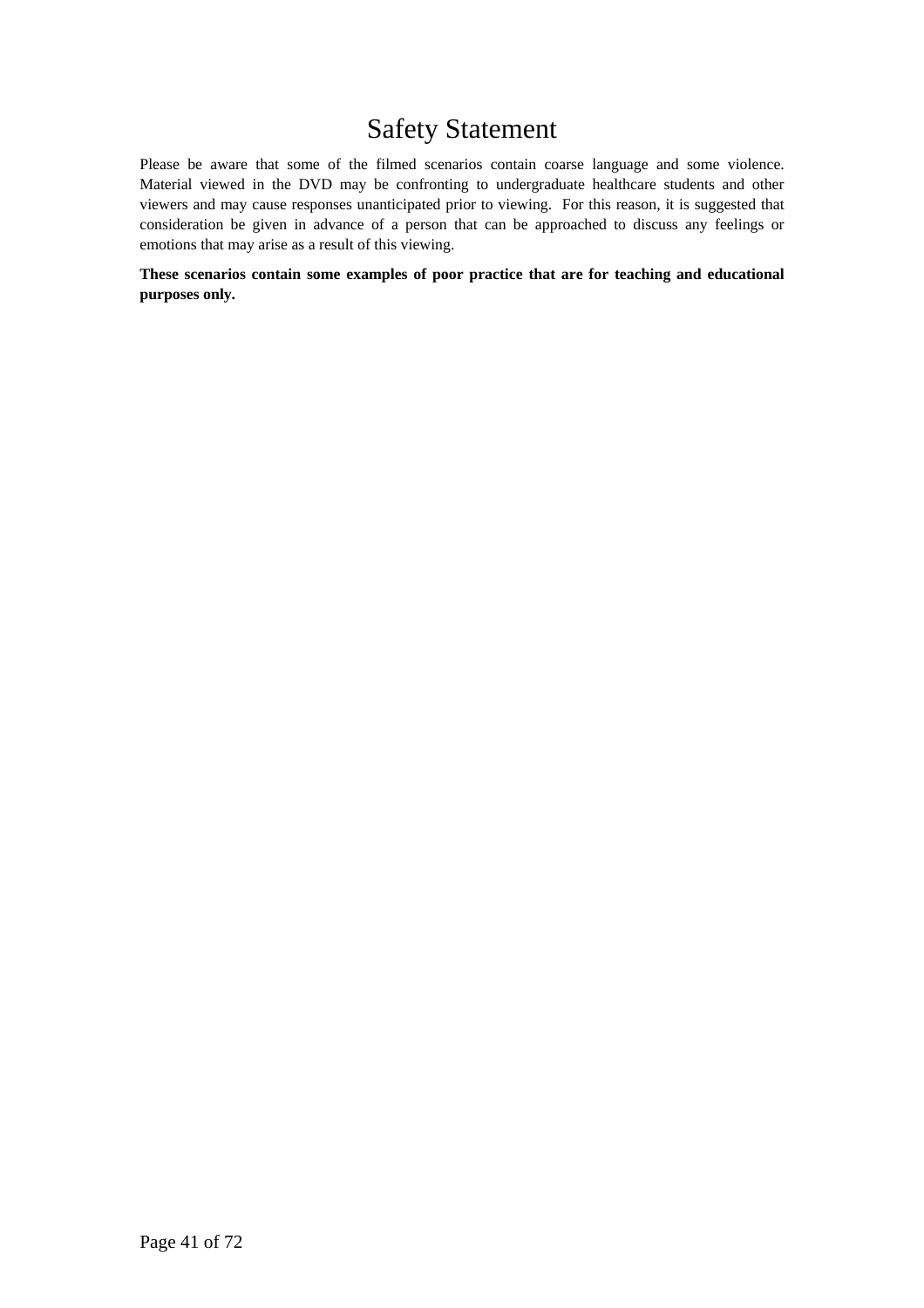# Come Walk With Me

This scenario begins with an interview by Stephanie Altus, a paramedic who discusses the multiple levels of interaction paramedics' face when called to the home of a person with dementia. Often, they must deal with family members who are in disagreement about care requirements while trying to focus on the person with dementia who requires care.

In this scenario, we meet:

- John, an elderly Australian man with possible early AD
- Anne, a community nurse
- Kerrie, his youngest daughter and his main carer
- Jenny, his eldest daughter
- Phil, a senior Paramedic
- Steve, a junior Paramedic

The setting is John's own home in a suburban community where he has lived for many years.

John is experiencing symptoms of AD. Prior to his wife's death, John cared for his wife who had cancer. John is a fiercely independent man who has been a successful business man. His memory has become increasingly impaired so his daughter Kerrie has looked after him and supported him to remain at home. Her sister, Jenny, runs her own business and has limited time to contribute to her father's needs.

Kerrie has recently gone on a holiday and asked her sister, Jenny, to look after their father while she was away. Jenny, as the favourite daughter, is her father's pride and joy and gets anything that she wants from her father, as well as making decisions for him that Kerrie, as the primary carer, sometimes does not know about.

Anne, who is John's community nurse, comes to pay him a visit as she has done monthly since his wife's death and finds him in a distressed state. There is evidence that John has a scalp laceration that suggests he has had a fall, so Anne contacts Kerrie and Jenny, as well as the paramedics to transport John to hospital for assessment.



VIDEO - [Come Walk With Me](http://nursing.flinders.edu.au/comeintomyworld/media/video.php?video=1)   $7.18 \text{ mins}$ 

#### **Sub themes for reflection and further study:**

- Duty of care, role and function of healthcare professionals in relation to this scenario
- The impact of family dynamics on the quality of care of the person with dementia
- Vulnerability of the person with dementia to exploitation and abuse
- Independence versus risk to personal safety and security of environment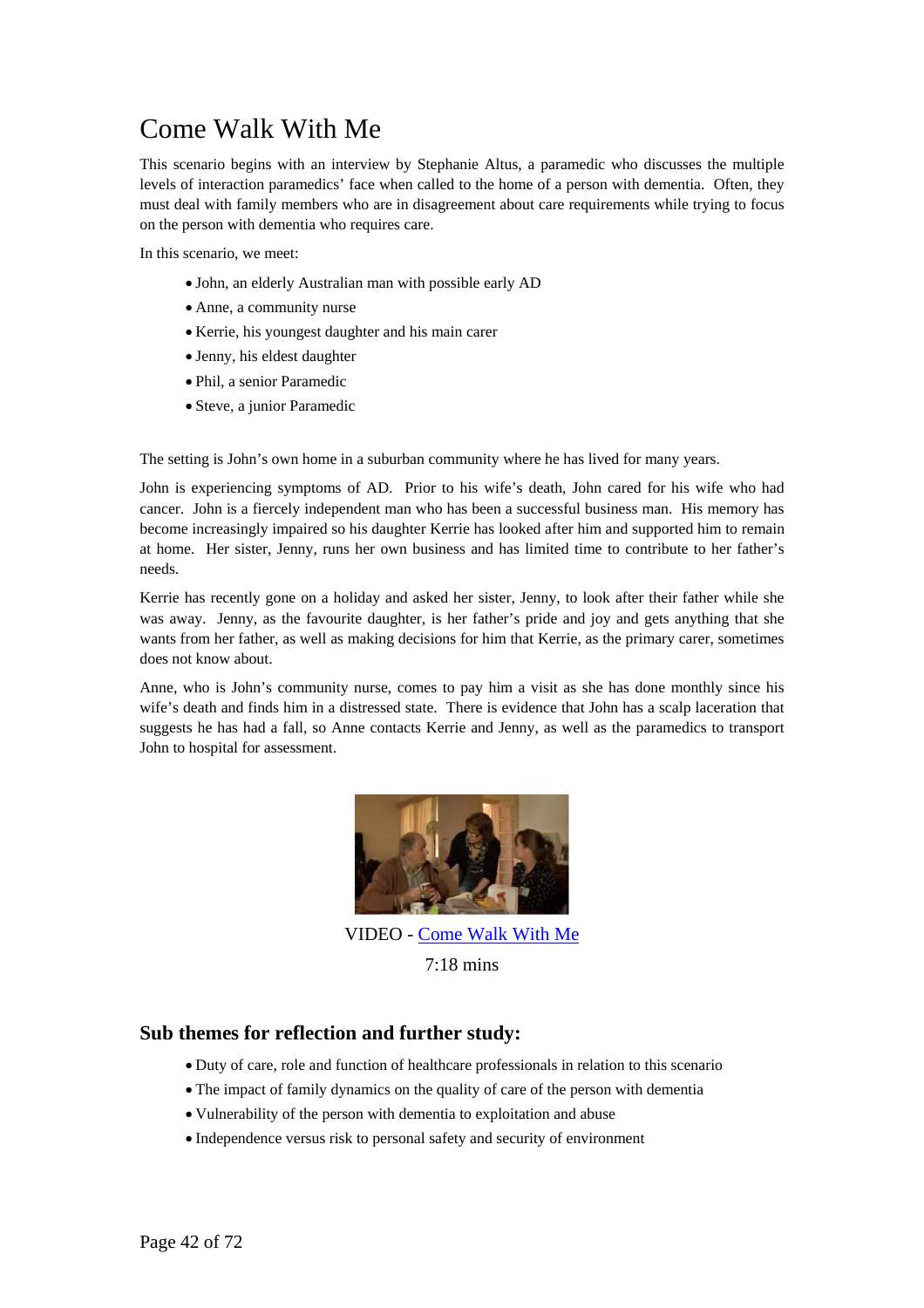## **Positive interactions demonstrated:**

| Recognition | Holding | Relaxation | Validation | Negotiation |
|-------------|---------|------------|------------|-------------|
|             |         |            |            |             |

#### **Negative interactions demonstrated:**

| Treachery | Objectification | Disempowerment | Infantilisation | Intimidation |
|-----------|-----------------|----------------|-----------------|--------------|
| Outpacing | Invalidation    | Ignoring       | Disruption      |              |

#### **Questions for Reflection**

- 1. What are the negative and positive interactions in this scenario? Describe who displays which ones, as well as how and why they may be interacting in this way.
- 2. What were John's responses to any unhelpful or malignant interactions?
- 3. How does Anne demonstrate the positive interactions of recognition and validation?
- 4. How well does Anne exercise the interaction 'holding' when responding to John's anxiety about hospitals?
- 5. What were the main objectives of the paramedics and how did they achieve this?
- 6. Did you find the paramedics in this scene performing in a best practice approach to care? Was Anne, the community nurse, right to call the paramedics and if so, why? If not, why not?
- 7. Reflect on the family dynamics being displayed. What repercussions might these have for John and the healthcare professionals?
- 8. How did Anne handle Jenny's comments to her?
- 9. What would Anne, Phil and Steve be assessing in protection of John's best interests?
- 10. How did John react to the people around him and what was his part in the decisions being made?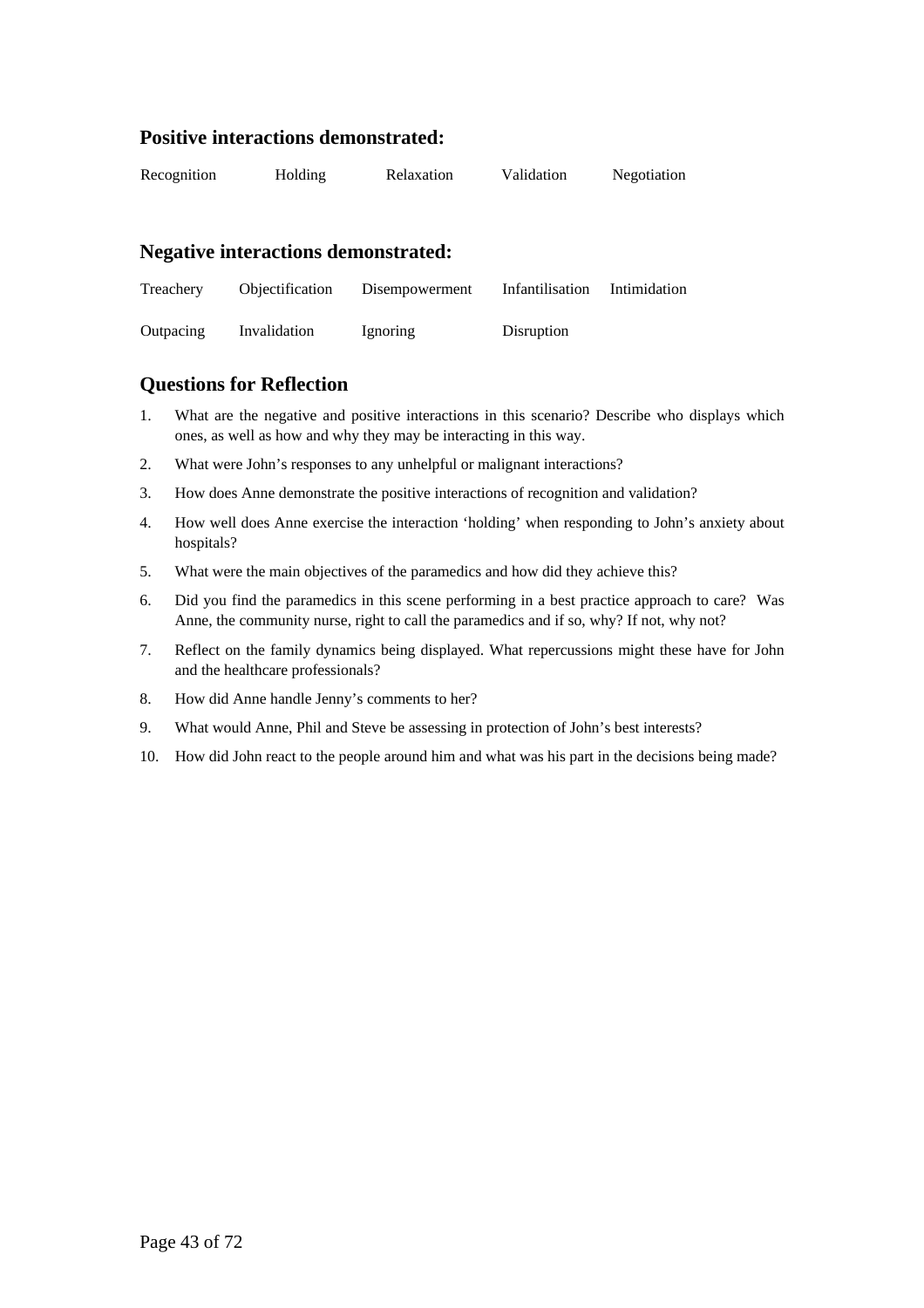## **Extension Questions**

- 1. What signs of memory loss, disorientation and confusion are evident in John's behaviour and conversation?
- 2. What are the requirements under a duty of care for healthcare professionals in this scenario?
- 3. Discuss the vulnerability of the person with dementia to exploitation by others. What strategies are available to protect John's interests?
- 4. Discuss the family discordance evident in this scenario. How might these concerns be addressed?
- 5. Were there any indications of possible elder abuse? Discuss the different types of elder abuse that may present in practice.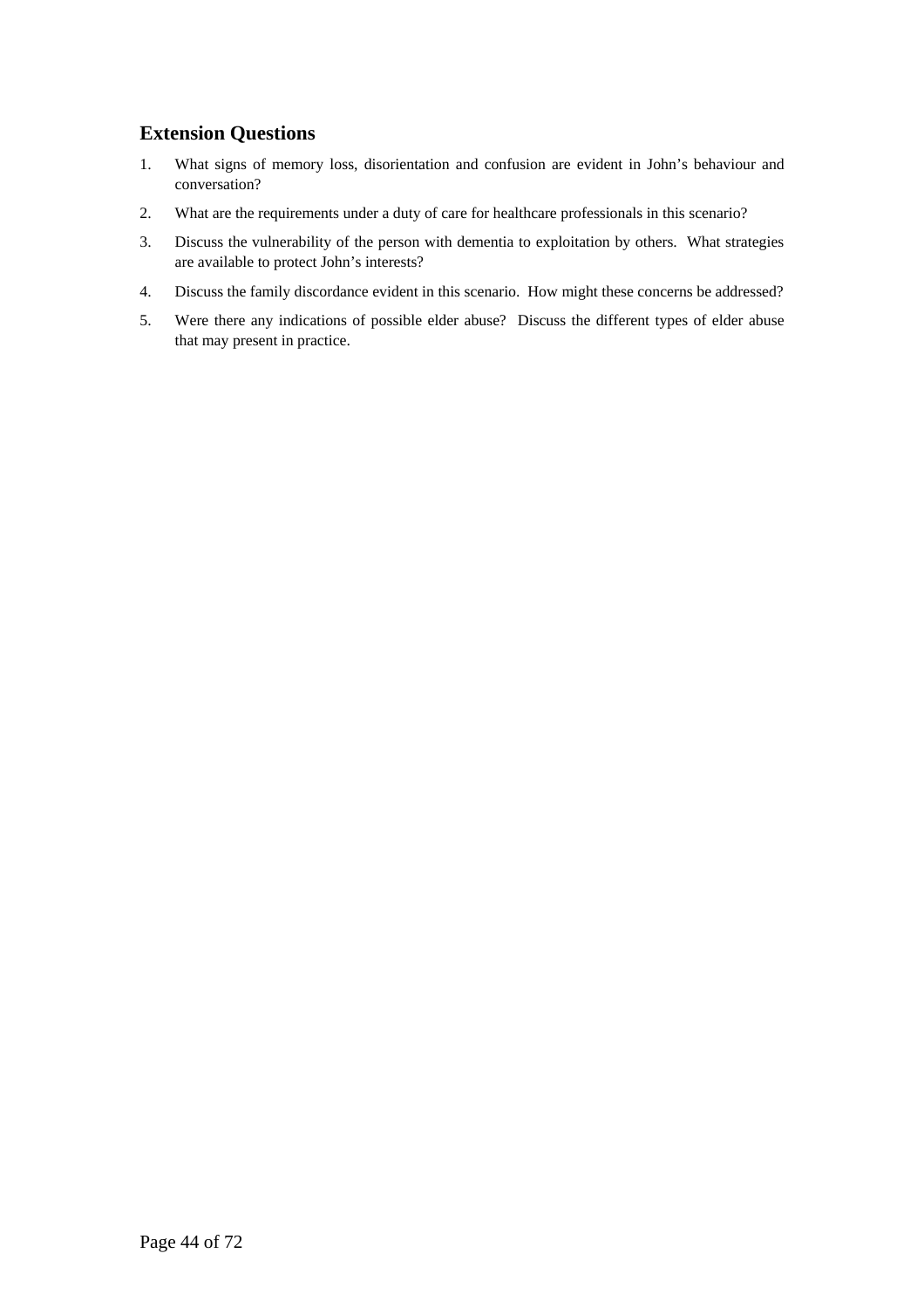# Come Listen To Me

At the beginning of this scenario, Pauleen Bond, a team manager for ACH Group Dementia Services, discusses why it is important to listen to the needs of the person with dementia first before family and others make decisions about their care.

In this scenario, we meet:

- Jacob, 72 year old male with early dementia symptoms and probable AD
- Christine, 64 year old wife of Jacob, who has limited knowledge of dementia
- Michael, a social worker
- May, tea attendant
- Sue, an RN who has contacted the social worker for Christine and Jacob

The setting for this scene is an acute care facility. The scenario highlights practices that may be familiar to viewers with an emphasis on the effect this style of interacting has on the person with dementia.

Michael, a social worker in the hospital, responds to a call from Sue, an RN involved with Jacob's care. Sue gives Michael a brief background on Jacob and Christine's history and advises Michael to talk with Christine separately, emphasising that Christine is having difficulty coping with Jacob having dementia and the changes in him.



VIDEO - [Come Listen To Me](http://nursing.flinders.edu.au/comeintomyworld/media/video.php?video=2)

4:55 mins

#### **Sub themes for reflection and further study:**

- Grief and loss experiences of a family member
- The unwanted carer role and expectations imposed by this
- Exploration of malevolent styles and patterns of interacting with the person who has dementia
- Requirements for best practice in interviewing techniques for the person with dementia and their family members
- Independence versus risk to personal safety
- Aged care facility placement
- Autonomy

#### **Positive interactions demonstrated:**

There are no examples of positive interaction from the perspective of Jacob. However, the request by Sue to discuss Jacob's situation in private with Christine is an example of a heightened awareness of the situation and leads off with PPW.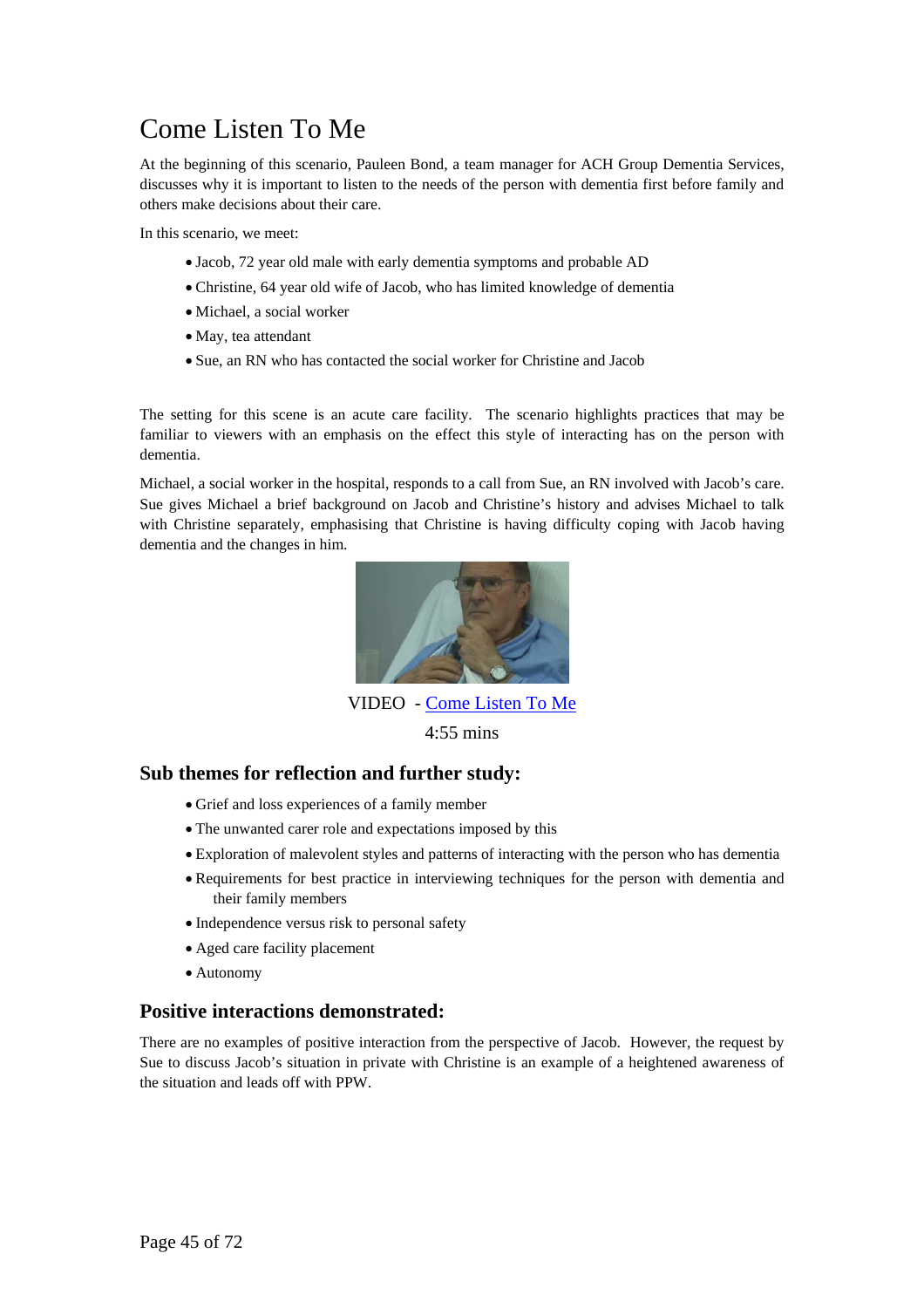#### **Negative interactions demonstrated:**

| Treachery       | Disempowerment | Infantilisation | Intimidation  |
|-----------------|----------------|-----------------|---------------|
| Labelling       | Stigmatisation | Outpacing       | Invalidation  |
| Objectification | Ignoring       | Imposition      | Withholding   |
| Accusation      | Disruption     | Mockery         | Disparagement |

## **Questions for Reflection**

- 1. What are the negative and positive interactions in this scenario? Describe who displays which ones, as well as how and why they may be interacting in this way.
- 2. How do you think Jacob feels and what cues does he display regarding his feelings?
- 3. How does Jacob indicate his dislike of what is happening around him?
- 4. What response might better encompass positive person approaches when Jacob says "listen to me!"?
- 5. Christine is using different mechanisms of accusation when describing her and Jacob's situation. Can you identify examples of this?
- 6. What would you say to May to help her understand that while she is intending to be kind and well meaning her style of interacting is not person-centred and why? What suggestions for future interactions could be made to her?
- 7. With reference to the VIPS framework, what are the likely factors that would account for the behaviour of Michael and May?
- 8. Does Michael handle Christine's concerns in an appropriate manner for Jacob?
- 9. Summarise Christine's concerns about Jacob's behaviour. How can Christine be assisted with the grief and loss she is experiencing?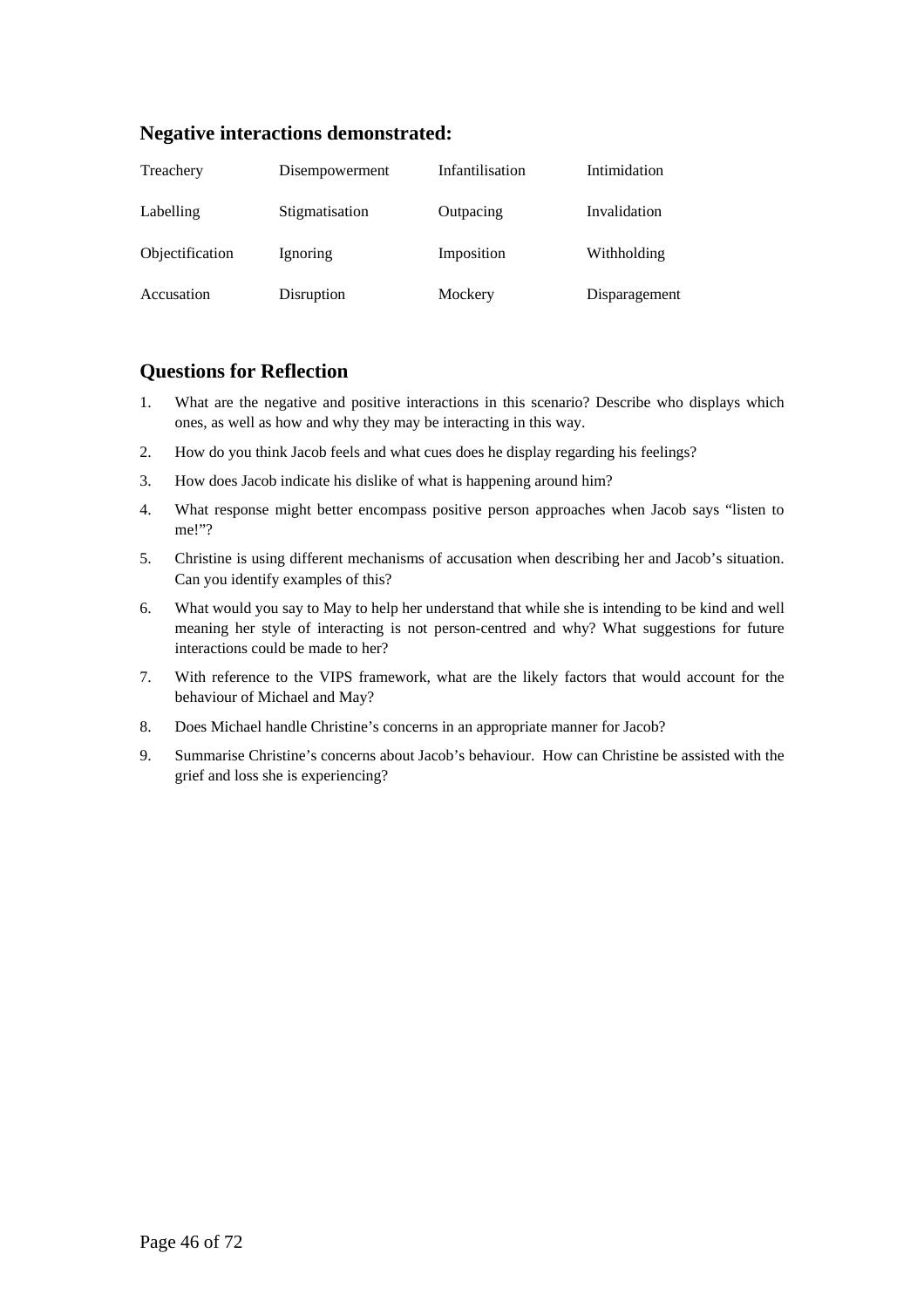## **Extension Questions**

- 1. Was it appropriate for Michael to suggest nursing home care without consulting other healthcare professionals or Jacob himself?
- 2. What processes and requirements need to be fulfilled when considering placement in a residential aged care facility or remaining at home?
- 3. What was important about Michael speaking to the RN prior to meeting Christine and why?
- 4. What was Sue intending to achieve by discussing Jacob and Christine with Michael?
- 5. What resources are available for families and carers in the community?
- 6. How could Jacob's preference to return to his home be supported?
- 7. How would the ongoing care of Jacob be best resolved?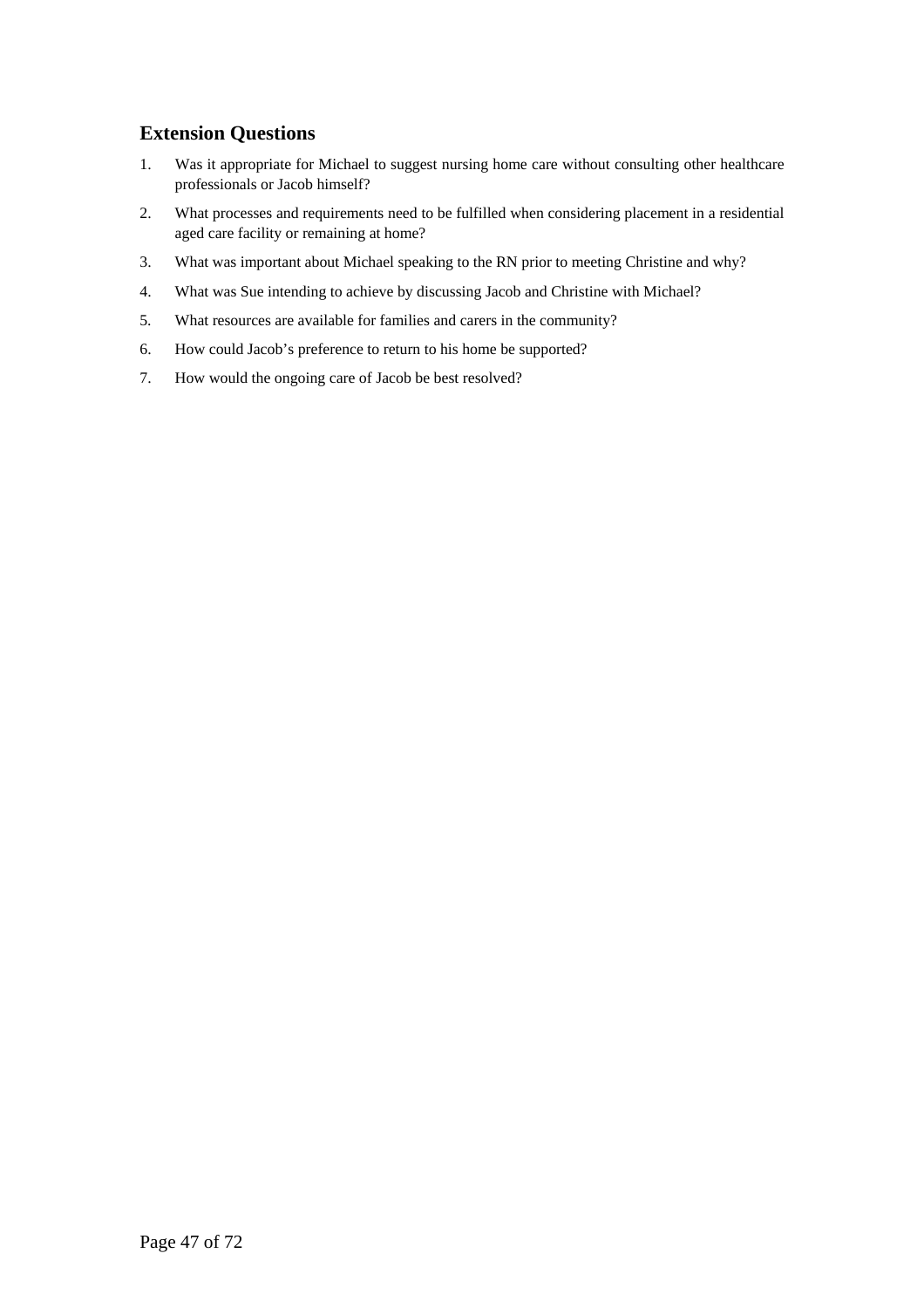# Come Meet With Me

This scenario begins with an interview by Joanne Molsher, a Clinical Nurse Consultant at the Repatriation General Hospital. She talks about the need to understand the behaviour of a person, their history and how they interrelate with each other.

In this scenario, we meet:

- Alan, mid-50s a former businessman with YOD, specifically Frontal Temporal Lobe Dementia
- Fiona, a registered nurse
- Daniella, an enrolled nurse
- Marion, a behaviour consultant
- Grace, a physiotherapist
- Peggy, a visiting friend of Alan's

This setting is in an aged care facility. The case scenario includes observing Alan over several days and during different times to see how the healthcare professionals can improve their practice to help with Alan's sometimes unpredictable behaviour.

Alan is a former businessman with Frontotemporal Lobe Dementia a common form of Younger Onset Dementia where emotional and sexual etiquette is disinhibited and where episodes of aggressive behaviour can occur without warning. Two nurses in the facility, Fiona and Daniella, regularly take care of Alan and have their own individual approach to handling his behaviour.

The first scene begins at the end of the late shift. Both Fiona and Daniella genuinely like working in aged care, however, they find Alan's behaviour confronting and demanding of their skills and so negotiate care of Alan between them. The next day, Grace, the physiotherapist tries out some new mobility aids on Alan. After some discussion with Grace, Fiona calls in Marion to try and come up with strategies for staff and Alan on how better to understand and respond to his behaviour. In the final scene, Alan has a conversation with another resident about events in the facility.



[VIDEO - Come Meet With Me](http://nursing.flinders.edu.au/comeintomyworld/media/video.php?video=3) 12:33 mins

#### **Sub themes for reflection and further study:**

- Friendships with and grief over the change in friends wiho have dementia
- Environmental settings and limitations
- The importance of recognising the uniqueness, past experiences and history of the person with dementia
- Incorporation of person with dementia into daily routines
- The strengths to a team approach to problem-solving
- Empowering the person with dementia
- Supporting the maintenance of friendship in the life of the person with dementia
- The selective use of touch as a therapeutic tool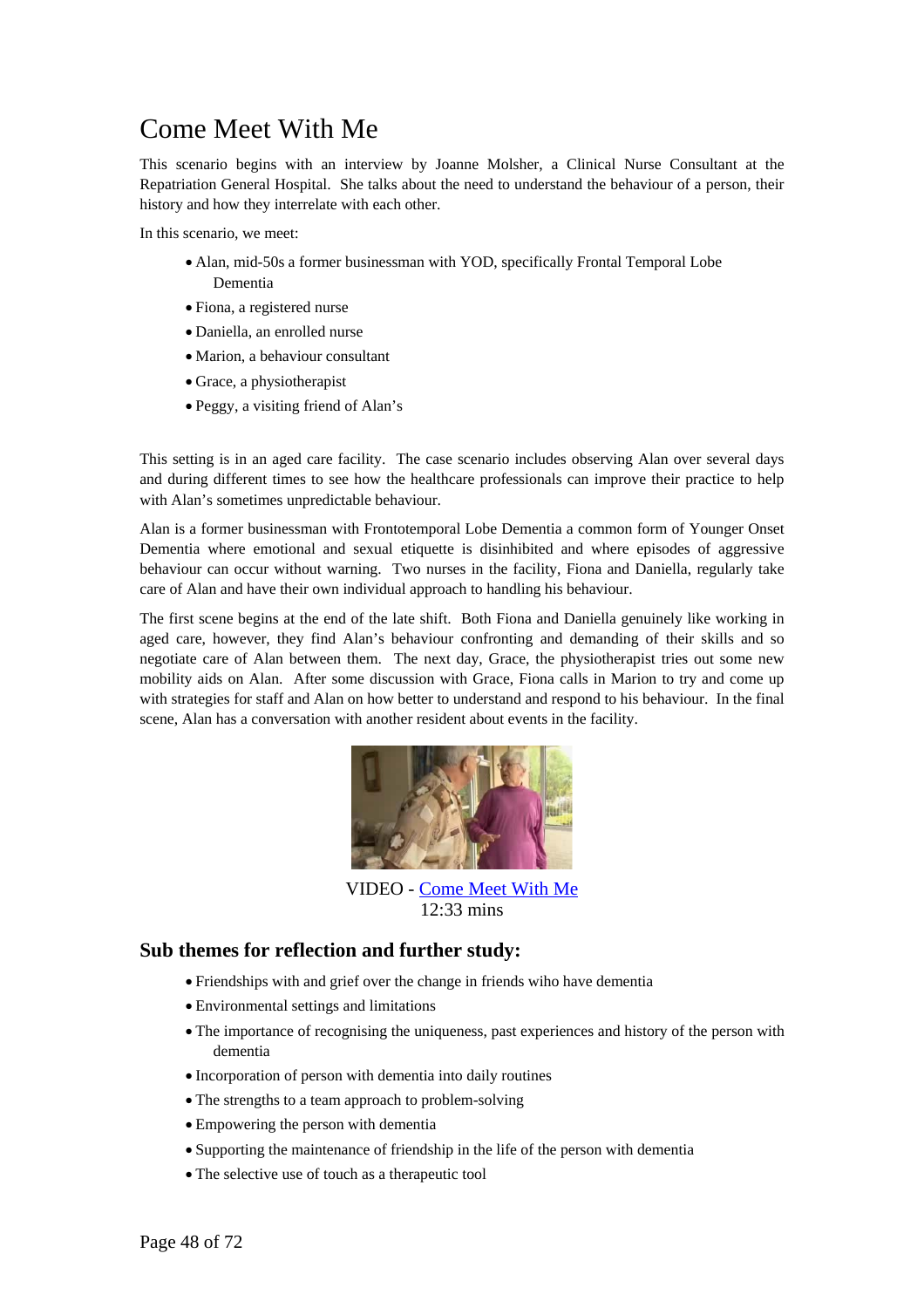## **Positive interactions demonstrated:**

| Recognition | Negotiation  | Collaboration | Celebration | Validation |
|-------------|--------------|---------------|-------------|------------|
| Holding     | Facilitation | Creation      | Giving      |            |

#### **Negative interactions demonstrated:**

| Treachery    | Disempowerment    | Infantilisation | Outpacing |
|--------------|-------------------|-----------------|-----------|
| Invalidation | <b>Banishment</b> | Objectification | Ignoring  |
| Imposition   | Disruption        | Mockery         |           |

## **Questions for Reflection**

- 1. What are the negative and positive interactions in this scenario? Describe who displays which ones, as well as how and why they may be interacting in this way.
- 2. What attempts does Alan make to express his needs?
- 3. Describe how Fiona and Daniella each use different interactions in their approach to Alan, including Fiona telling Alan to 'go to sleep'. Which person shows more of the person-centred care approach and why?
- 4. Grace's approach towards Alan demonstrates outpacing. How could Grace approach her intervention in a different manner?
- 5. How does the setting of the residential care facility impede or assist in providing person-centred care?
- 6. Why does Marion's strategy of taking Alan to a team meeting work? How would Alan have responded if he hadn't been able to get to his 'important meeting'?
- 7. How did staff members respond at that meeting?
- 8. What statements by Fiona indicate that she has moved from 'getting along' and coping with Alan to genuine collaboration with him?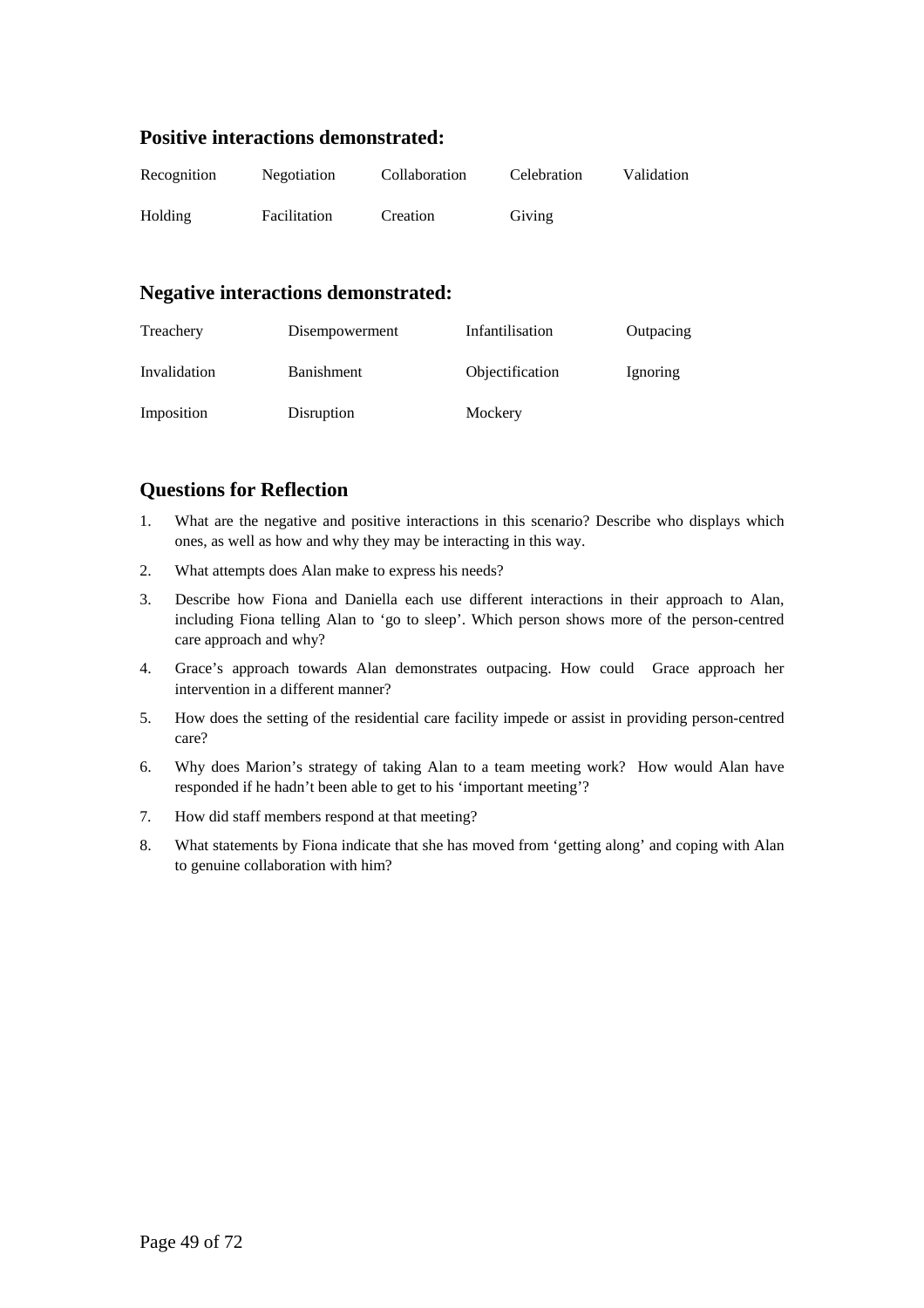## **Extension Questions**

- 1. What could Fiona have done to better support Peggy's experience with Alan?
- 2. From the observation of the residential care facility and staff in the video, what evidence is there of organisational support in providing person-centred according to the VIPS framework?
- 3. Alan constantly states 'don't touch me' during his interactions with many of the staff. Fiona also uses touching in her interaction style with Alan. Discuss the incident in the corridor where Alan lashes out at Fiona's touching of him and her response. What different strategies could Fiona use in the future for reassuring Alan?
- 4. What could be the underlying cause for Alan's reaction to being touched? How does this impact on his relationship with Fiona?
- 5. Why is the conversation Alan has with the resident in the last scene important? Is it important for residents in a residential aged care facility to develop relationships with the other residents? If so, why? If not, why not?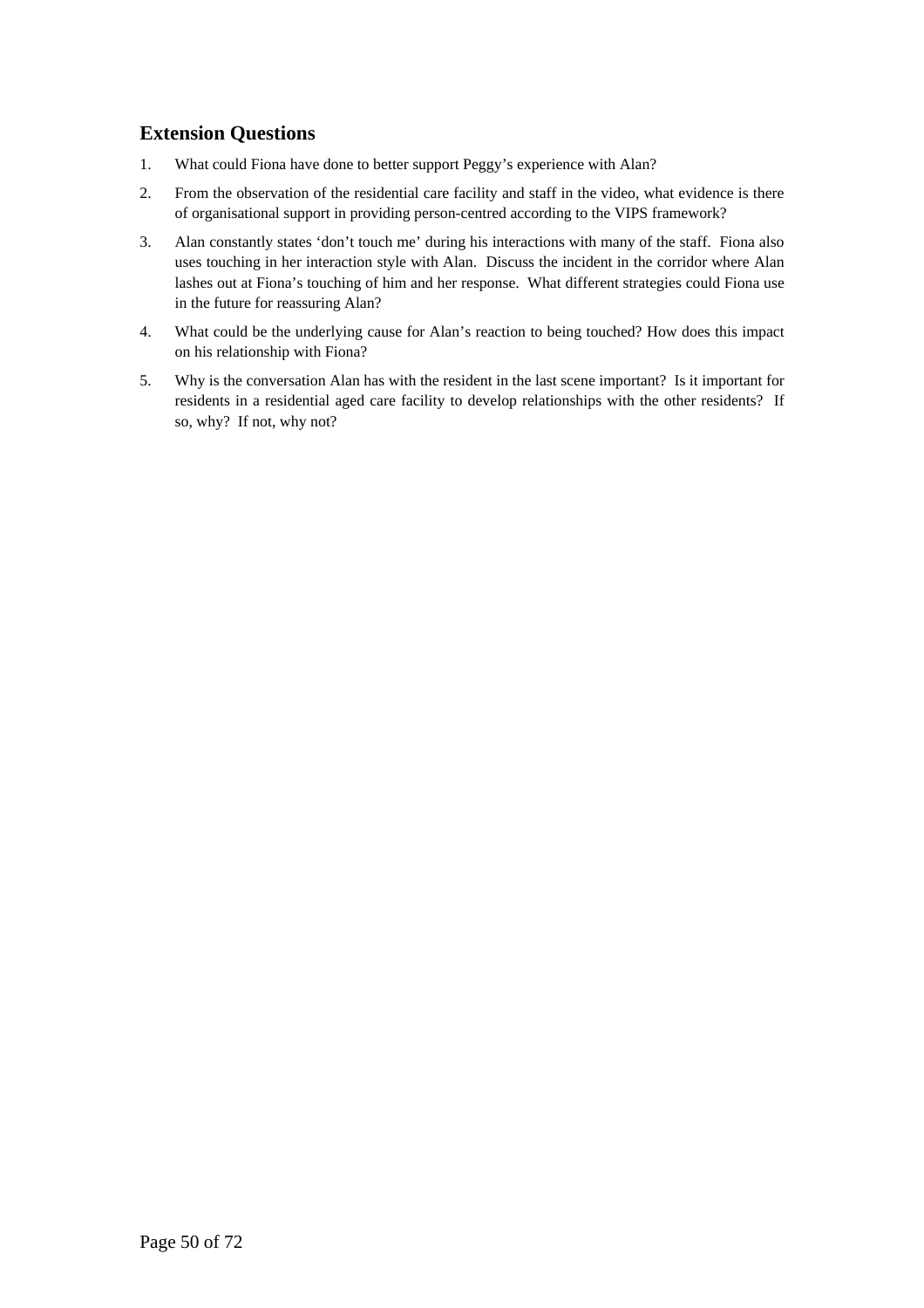# Come Feel With Me

A private practice podiatrist, Peter Bertram, opens this scenario by describing the enjoyment he gets from working with people with dementia. This includes the satisfaction of seeing his clients become more mobile and regaining independence through appropriate treatment of their feet.

In this scenario, we meet:

- Mrs Beryl Wilson is aged 75 and has multi-infarct dementia, epilepsy, and, difficulties with communication
- Lisa, a Registered Nurse on night duty with little understanding of person-centred care
- Olivia, a nursing student on night duty who is influenced by senior staff
- Virginia, a senior Registered Nurse, on day shift
- Dr Trudy David, a Registered Medical Officer for the ward and the doctor on-call
- Tony, a junior podiatrist with little understanding of person-centred care
- Nick, a senior podiatrist, more knowledgeable in using person-centred care in practice

This setting takes place in an acute care facility.

Mrs Wilson was brought into the hospital in a very agitated state earlier in the evening. She had a seizure and became disruptive at her residential care facility. She has low communication skills and is now amnesic, paranoid, impulsive and easily agitated. Beryl is insistent on wearing her beloved beanie of 'The Crows', one of the football teams in the Australian Football League. Since she has arrived in the hospital she has been cursing and wanting to leave and has delusional beliefs. She paces in an awkward fashion as her feet are sore and painful.

Lisa and Olivia are the nurses on night duty. Olivia, the nursing student, is unsure how to help Beryl and is scared of Beryl's swearing and demeanour. Lisa tries to ignore Beryl's behaviour but can only manage for so long. Lisa uses her own approach to settle Beryl which Olivia, as the junior nurse, is encouraged to comply with.

The next morning, Mrs Wilson is delusional and gesturing oddly at the nurse's station as well as creating a clamour disturbing other patients. The day shift RN, Virginia, and the doctor plan to sedate Beryl to ease her psychological distress. The next day, Mrs Wilson is taken to see the hospital podiatrist but this does not work out well. Nick, another podiatrist with more experience in interacting with people who have dementia visits Beryl.



**VIDEO - [Come Feel With Me](http://nursing.flinders.edu.au/comeintomyworld/media/video.php?video=4) 11:09 mins**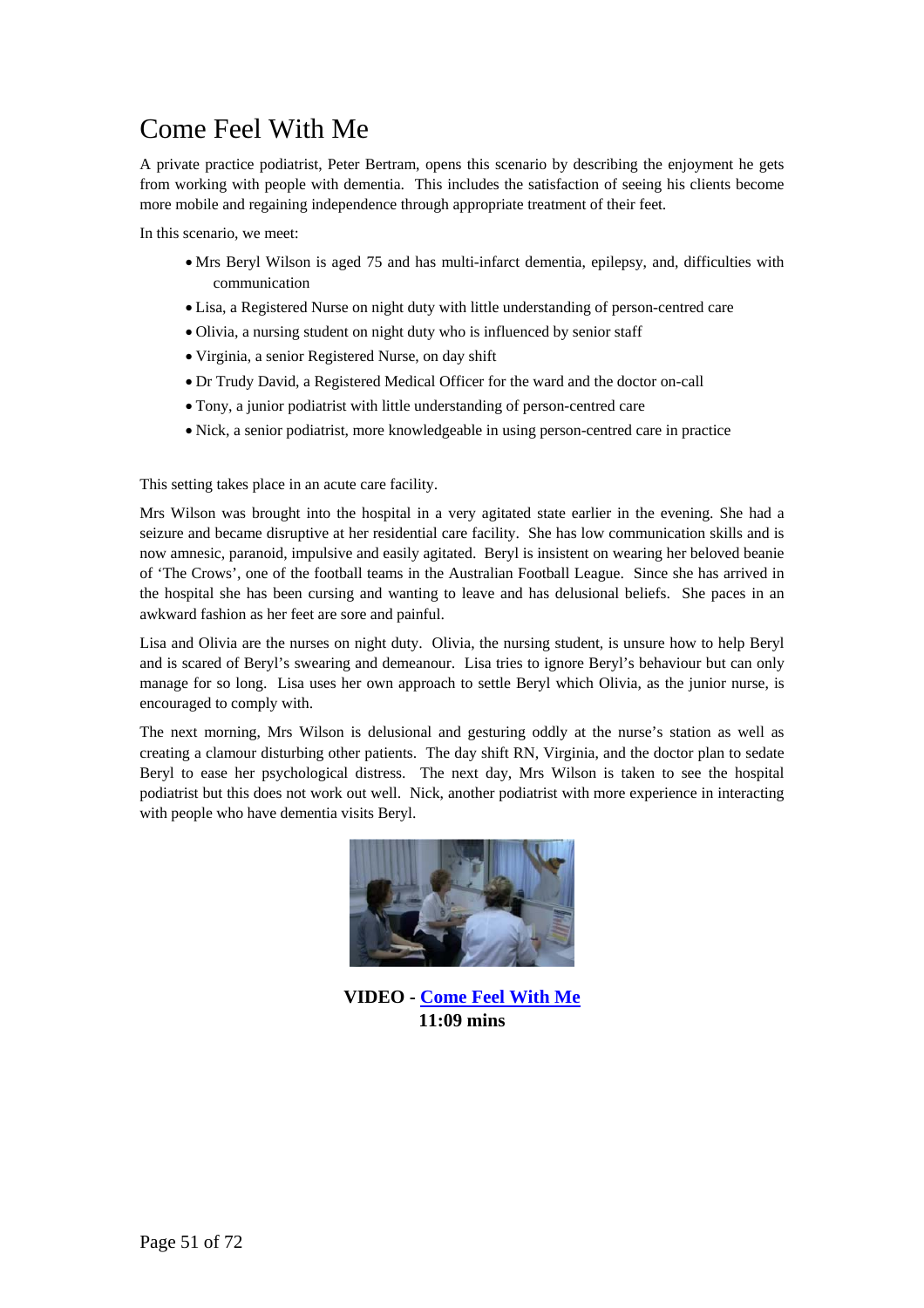## **Sub themes for reflection and further study:**

- Indoctrination of new health care practitioners into adherence with existing workplace culture and practice
- Worker fatigue and apathy
- Anxieties and challenges for new healthcare practitioners delivering treatment interventions
- Negative attitudes towards the person with dementia
- The use and abuse of chemical and physical restraints
- Occupational Health and Safety of staff and patients

#### **Positive interactions demonstrated:**

| Recognition | <b>Negotiation</b> | Collaboration | Relaxation |
|-------------|--------------------|---------------|------------|
| Validation  | Facilitation       | Holding       | Timalation |

#### **Negative interactions demonstrated:**

| Treachery       | Disempowerment | Infantilization | Intimidation      |
|-----------------|----------------|-----------------|-------------------|
| Labelling       | Stigmatisation | Invalidation    | <b>Banishment</b> |
| Objectification | Ignoring       | Imposition      | Withholding       |
| Disruption      | Disparagement  |                 |                   |

## **Questions for Reflection**

- 1. What are the negative and positive interactions in this scenario? Describe who displays which ones, as well as how and why they may be interacting in this way.
- 2. What was Olivia's contribution in this scenario and how she could be better supported as a nursing student.
- 3. What expressions reveal what Olivia feels when she sees how Lisa handles Beryl? Which malignant interactions does Olivia see being displayed by Lisa? Which ones by Virginia?
- 4. Describe Olivia's position on the ward and how that may compromise her behaviour with Beryl. Should this be the case?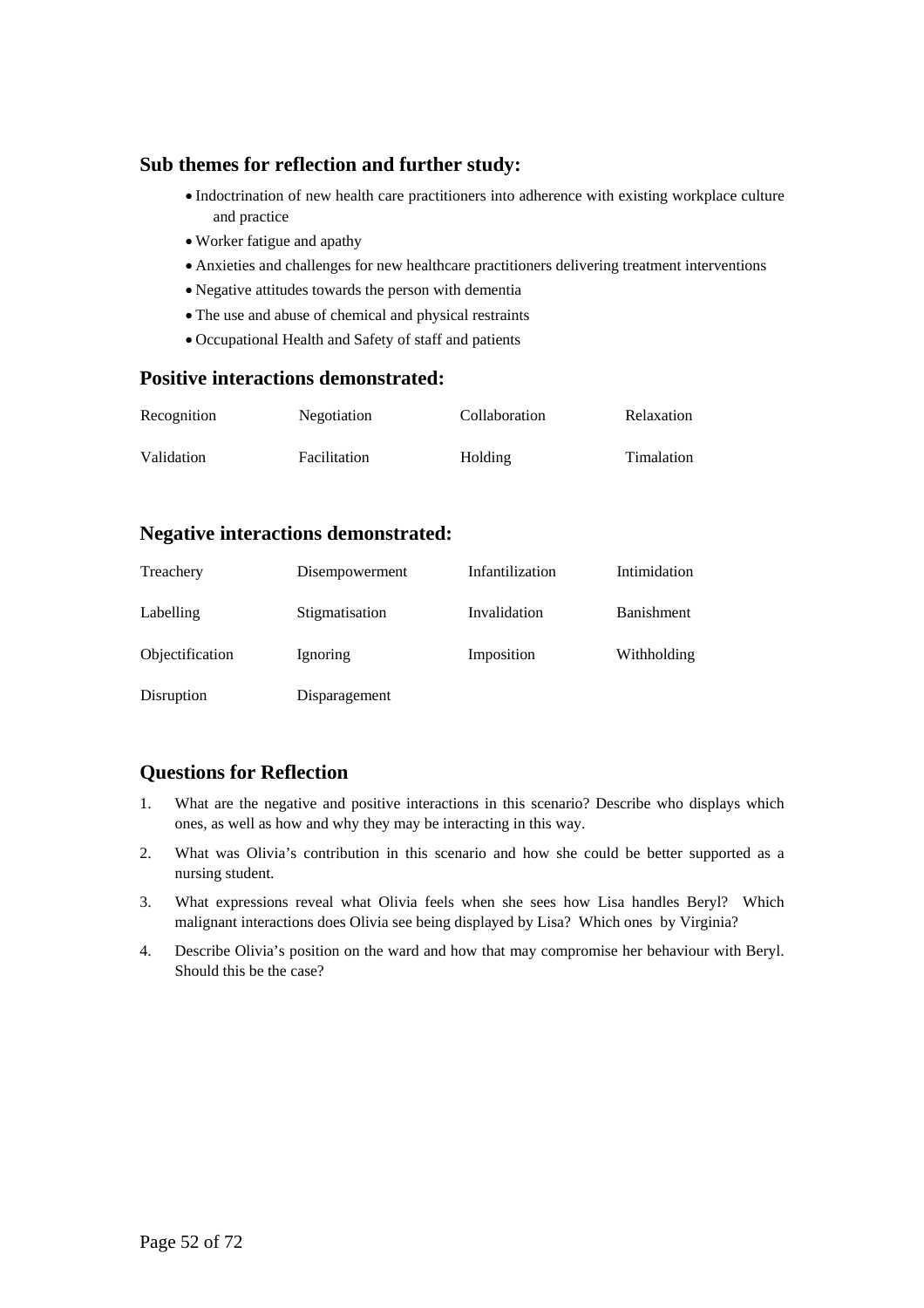- 5. Describe how Lisa and Virginia differ in their approach to Beryl. Which person shows more of the person-centred care approach and why? Why would Lisa have chosen the approach she used?
- 6. At one point, both Olivia and Virginia approach Beryl from behind and to the side. Is this appropriate? If not, how could their approach be improved?
- 7. Tony provokes Beryl to be angry in what way? Is Tony focusing on Beryl or his own values and beliefs?
- 8. Describe how Tony and Nick each use different interactions in their approach to Beryl. Which positive interactions would have benefited Tony in his approach to Beryl's care?
- 9. Does Nick's strategy work for him in providing care to Beryl? How does Virginia assist Nick with his strategy?
- 10. What factors may have enabled Beryl to have her feet attended to by Nick?

## **Extension Questions**

- 1. What aspects of Beryl's behaviour can be attributed to her foot pain and which ones to her symptoms of multi-infarct dementia?
- 2. How could the VIPS framework address this workplace's culture on person centred care?
- 3. What attitude does Lisa display in the last scene with Beryl? How did Virginia approach Lisa in this situation and what may have been said?
- 4. What could assist Lisa in developing a different attitude to Beryl and what would be appropriate for Virginia to address with her?
- 5. Lisa is acting unprofessionally when carrying out restraint procedures on Beryl. What are the best practice guidelines on restraint procedures that dictate professional practice? What risks must be considered? What protocols must be in place?
- 6. Was Beryl having hallucinations, illusions or delusions? What is the difference and how should these be responded to?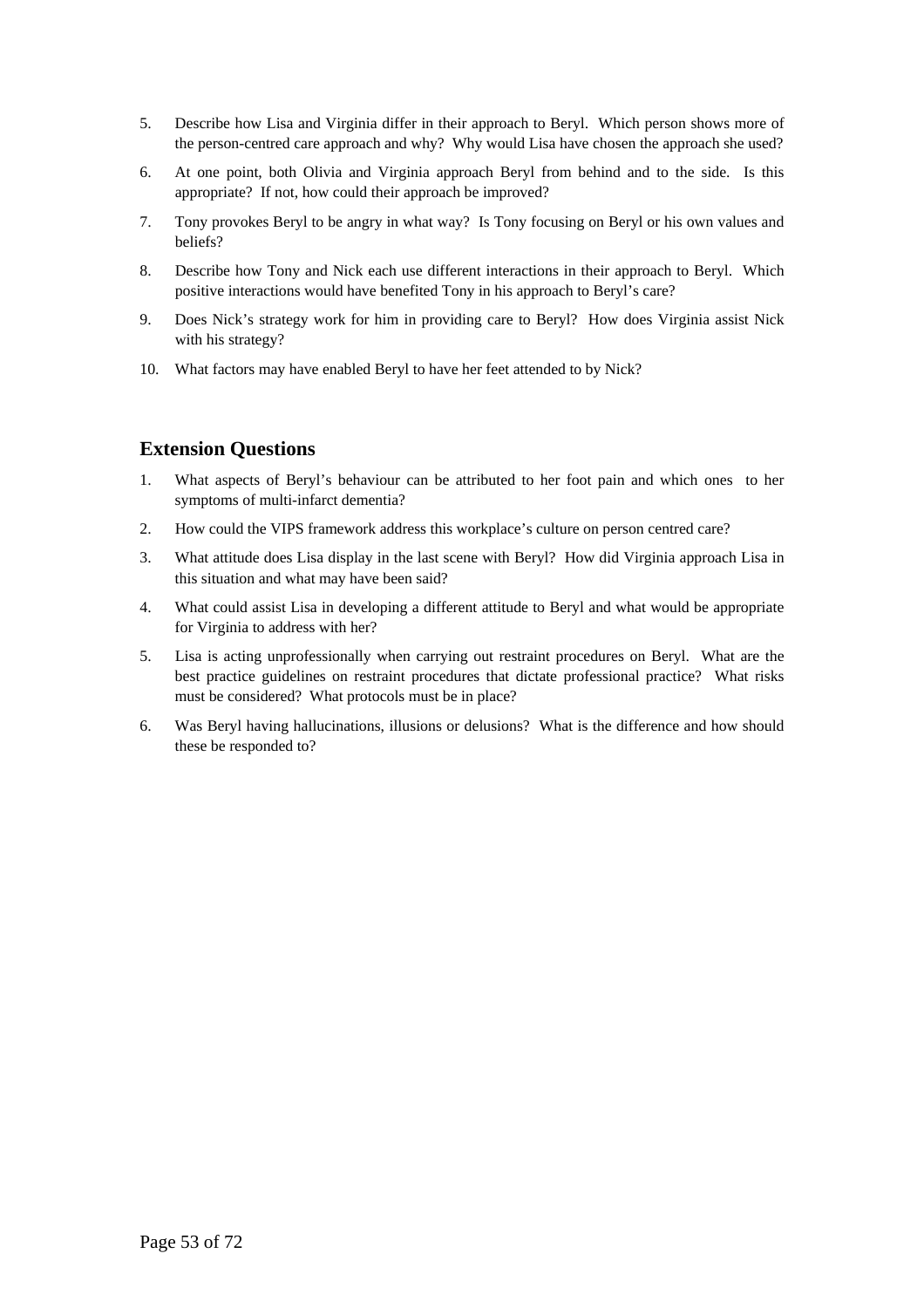# Come Dance With Me

In this last scenario, Stephanie Altus, a paramedic, discusses the challenge of trying to connect with the person who has dementia. Often paramedics will scan the environment of the person with dementia to see how they live, what they do and their connections to family and friends.

In this case scenario, we meet:

- Violetta, an Italian divorcee in her 60's with probable early Alzheimer's Disease
- Sue, a speech pathologist with dementia care training
- Daniel, an interpreter of Italian
- Paolo, one of her two sons
- Mayumi, a nutritionist and dietician
- Marilyn, a clinical behaviour consultant
- Dianne, a careworker inexperienced in caring for a person with dementia

The setting is a large, metropolitan residential aged care facility.

Violetta is an Italian divorcee who raised her two sons and developed a successful career in fashion. Her two sons adore her and helped to care for her in the earlier stages of her dementia. However, as planned and agreed between the three of them, as Violetta's day to day needs increased she has come to live in a residential aged care facility that can provide for her healthcare needs and offer social activity and the company of others.

Violetta's way of eating interferes with the other residents of the facility with the resulting upheaval annoying Dianne, a careworker. Her irritability at bedtime and communication in both Italian and English also disrupts the other residents and makes evening duties difficult for staff. Sue, the speech pathologist, has already assessed Violetta for any swallowing difficulties with no abnormalities detected. She contacts an interpreter, Daniel, and on the advice of Marilyn, a clinical behaviour consultant, uses a reminiscence book designed for Violetta to explore Violetta's past life experiences of eating as a way of better understanding her and providing for her nutritional needs in the facility. The overriding objective of reminiscence therapy is to create pleasant memories for the person with dementia, but occasionally these positive associations can slip into a negative one.

Marilyn and Sue call a team meeting with Mayumi, the dietician for the facility and Dianne. They discuss strategies to ensure that Violetta's nutritional requirements are being met and devise a way for her to join the other residents for meal times without annoying them. Dianne begins to change her attitude in the way she cares for Violetta and becomes interested in exploring positive ways of interacting with her.



**VIDEO - [Come Dance With Me](http://nursing.flinders.edu.au/comeintomyworld/media/video.php?video=5) 11:08 mins**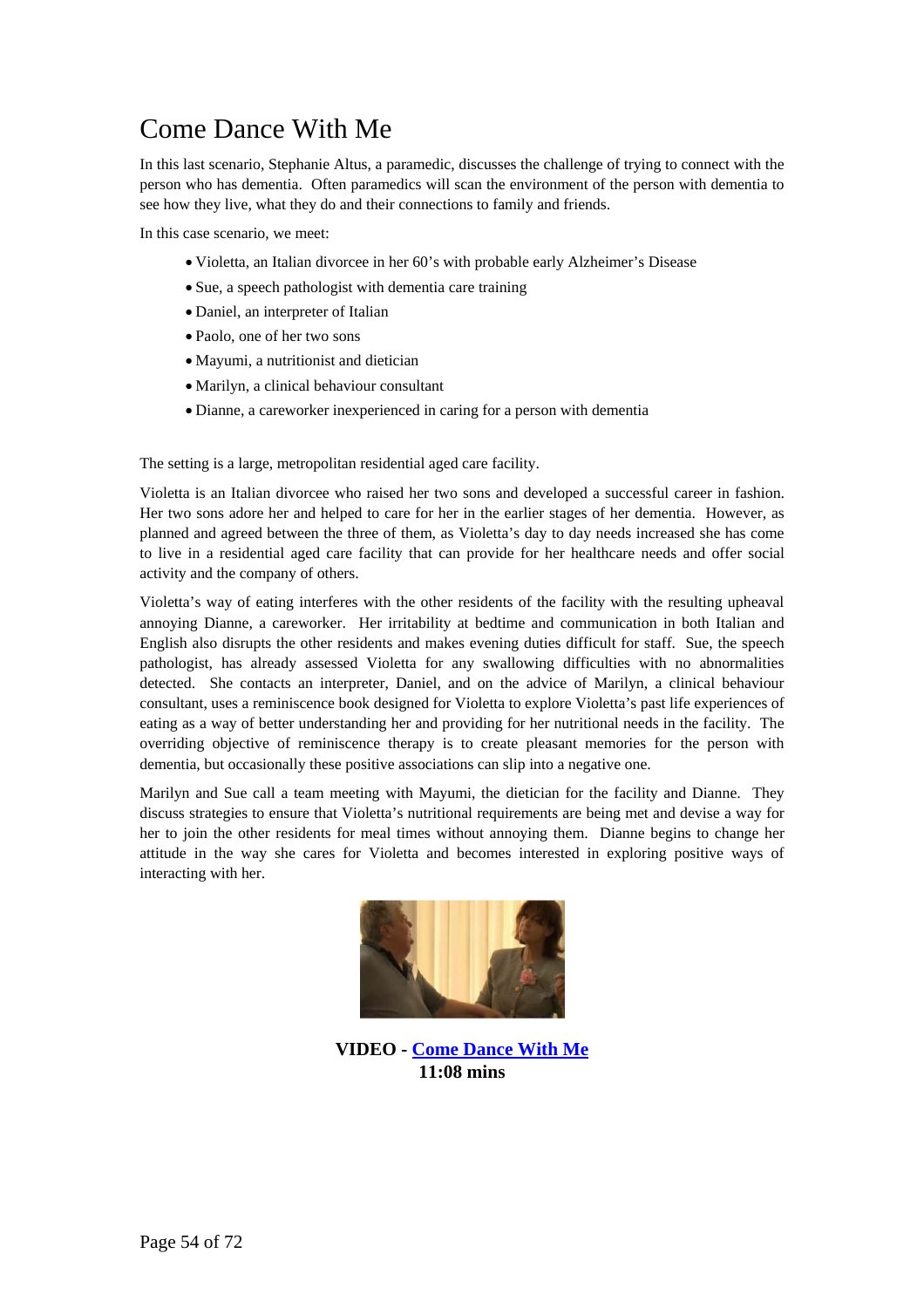# **Sub themes for reflection and further study:**

- Strategies that promote the inclusion of people from Culturally and Linguistically Diverse Backgrounds (CALD) within the dominant culture of the residential facility
- A person whose first language is not English
- Challenging stereotyping and cultural assumptions on the part of the staff
- Assisting others to contribute to person-centred care as an organisational philosophy
- The use of reminiscence therapy, interpreters and diversional activities

#### **Positive interactions demonstrated:**

| Recognition | Negotiation  | Collaboration | Play       |
|-------------|--------------|---------------|------------|
| Timalation  | Celebration  | Relaxation    | Validation |
| Holding     | Facilitation | Creation      | Giving     |

#### **Negative interactions demonstrated:**

| Disempowerment | Intimidation | Stigmatisation | Invalidation  |
|----------------|--------------|----------------|---------------|
| Imposition     | Accusation   | Disruption     | Disparagement |

## **Questions for Reflection**

- 1. What are the negative and positive interactions in this scenario? Describe who displays which ones, as well as how and why they may be interacting in this way.
- 2. Describe how Dianne, the careworker, changes over time in her care approach. How does Dianne's anger with Violetta impact on Violetta? How does Dianne explain her anger in the team meeting?
- 3. Which negative interactions did Dianne display in the beginning of the scenario and which positive ones did she display at the end?
- 4. What was Dianne's reaction to the affection that Violetta gives to her? Discuss this in the context of her practice?
- 5. What principles of care and strategies inform the person-centred approach and were employed to support Violetta's personhood by those concerned?
- 6. How important was Paolo's information to the team? Which interactions did it support or reject?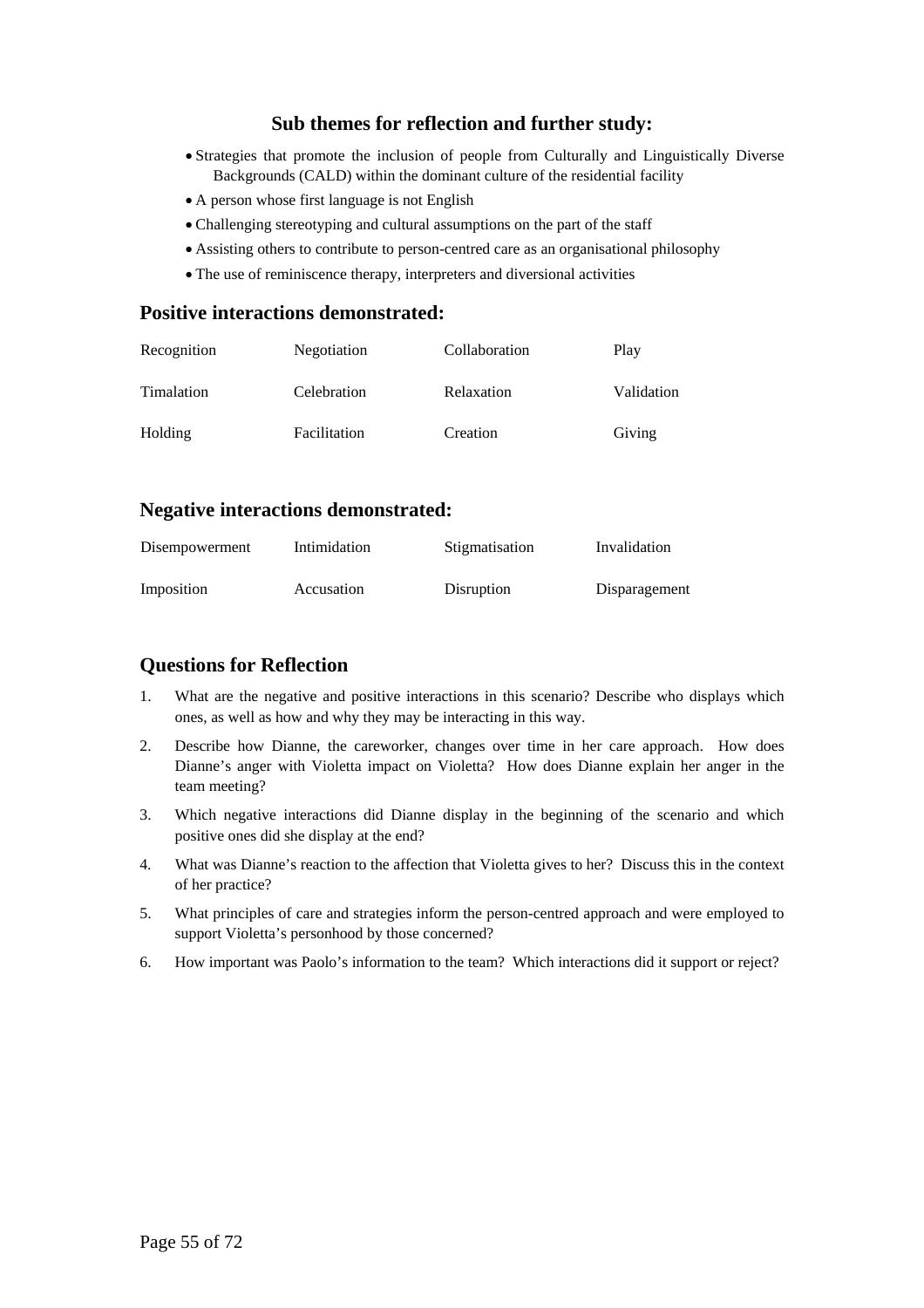## **Extension Questions**

- 1. Discuss the team dynamics displayed. Were Sue, Dianne, Marilyn and Mayumi able to adequately assist with Violetta's needs?
- 2. What are the socio-cultural issues raised in this scenario?
- 3. An unintended consequence of the use of the memory book was that Violetta became tearful. How did Sue respond? What is reminiscence therapy and how is it used? Was it used appropriately in this scenario?
- 4. In the last dance scene, there was another person who had dementia other than Violetta. Could you identify who it was?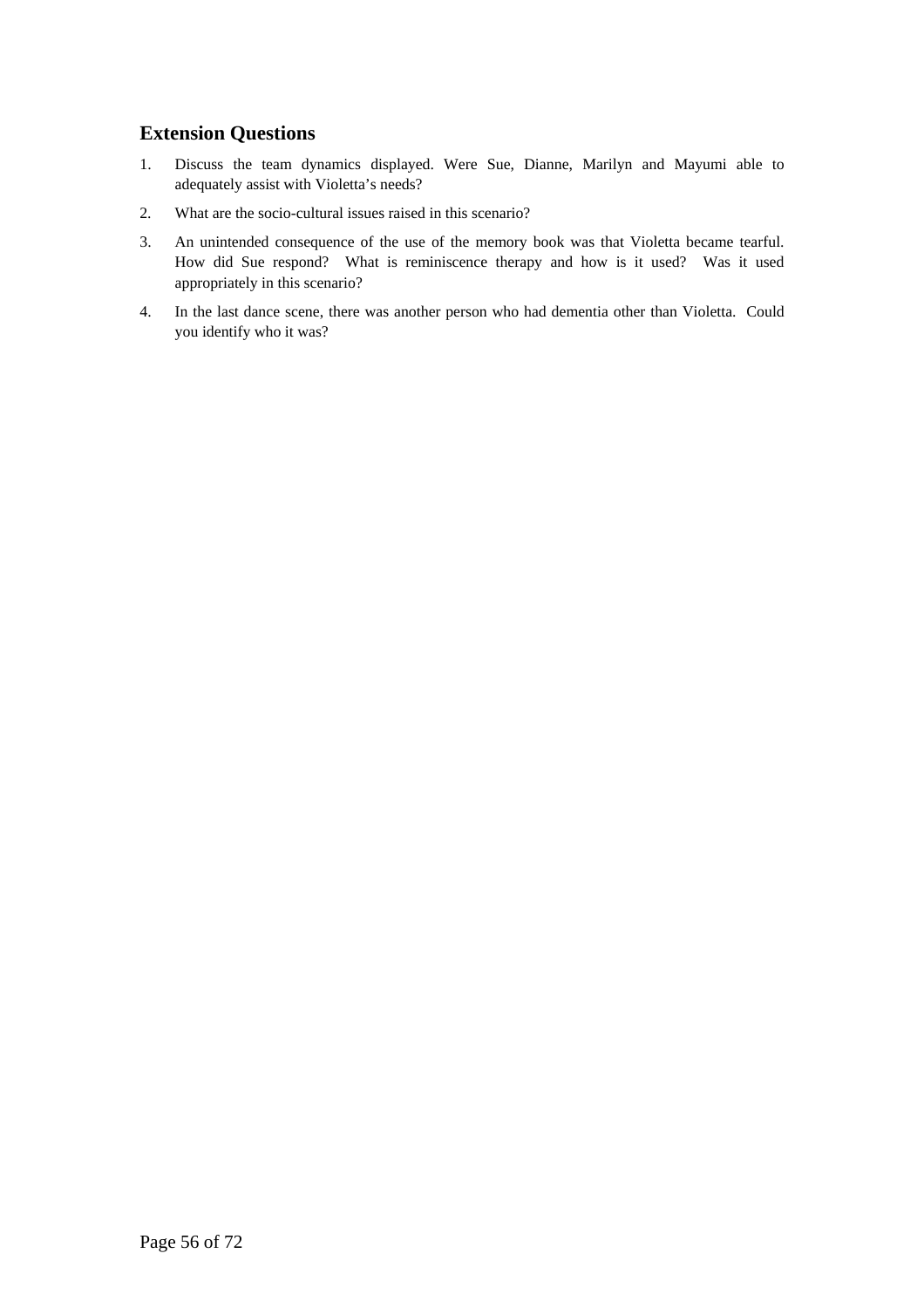Interviews with healthcare professionals

The following video presents extended interviews with four healthcare professionals on their experiences of working with people who have dementia.



VIDEO - [Interacting With People Who Have Dementia](http://nursing.flinders.edu.au/comeintomyworld/media/video.php?video=6) 

7:27 mins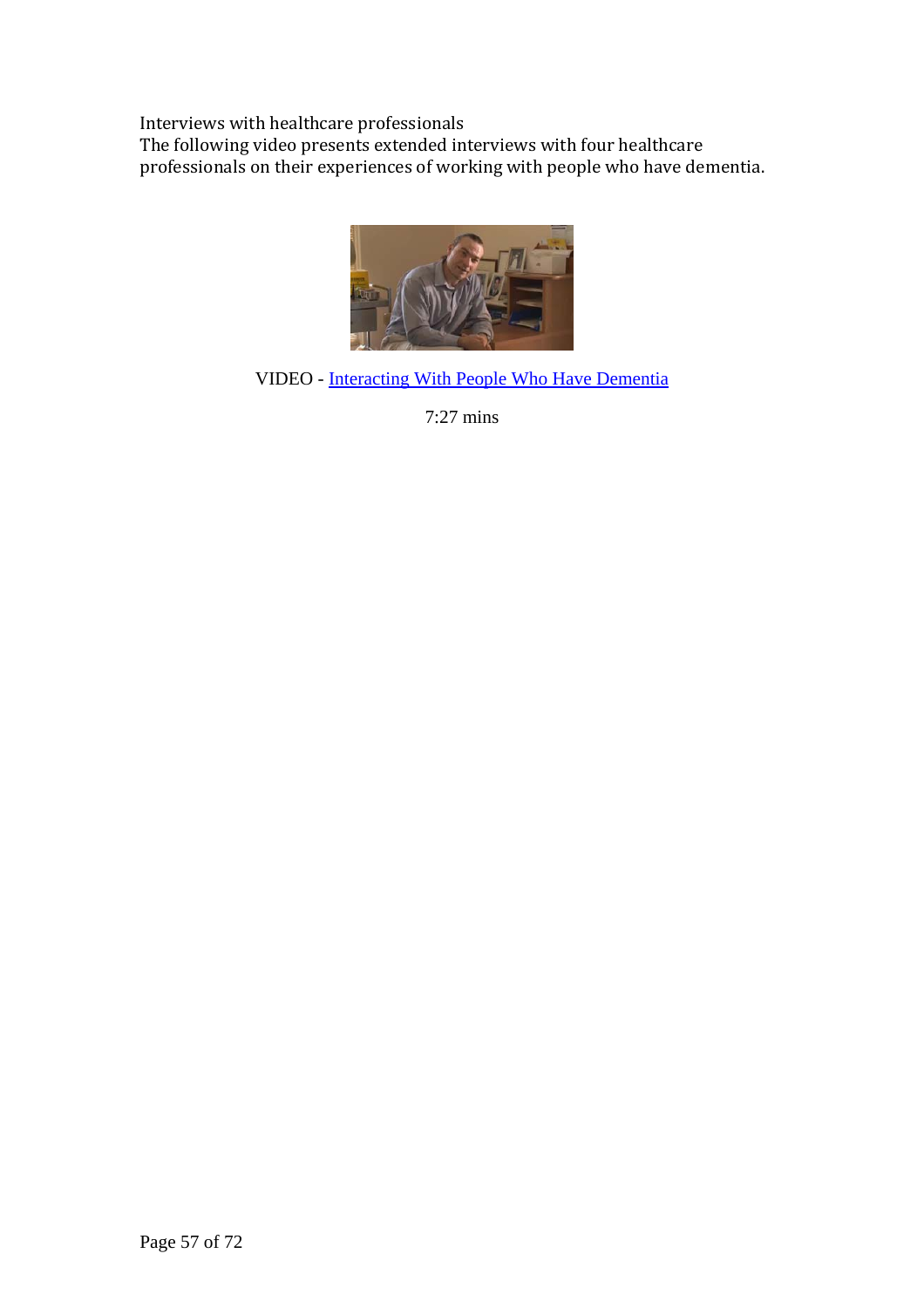# Epilogue

Several years ago, while facilitating a song writing workshop for Alzheimer's Australia, I came across a story I found so moving and inspirational that I couldn't help but take my 'facilitator' hat off and pick up the guitar. As part of Dementia Awareness Month, we were writing songs based on transcripts of interviews with people caring for a person with dementia.

#### *From the transcript, there came a love story.*

Fifty years ago in a quintessential Australian country town a beautiful woman appeared on the horizon. She was spotted by a man who told her he had never seen such 'a beautiful view'. They married and spent fifty years together in a lifetime of hopes, dreams, fears, love and accomplishments. Then dementia took hold of her. She now lives in a high care facility. He visits her every day and thinks maybe he needs those visits more than she does but he wouldn't change a thing, including her dementia. This was their story, their life together. She is the love of his life and always will be.

#### *That was the story, then came the song.*

Later that year, I was at the gala dinner on the last night of the Alzheimer's Australia conference 2005. A big band was playing music from a long time ago and elderly couples began to dance. Husbands, wives, friends and their partners moved across the floor, their bodies remembering the dance. They all moved so elegantly around the room that those with dementia were indistinguishable from their partners. It was a truly beautiful moment of connection and love recreated through the music and dance. As I watched, I thought the dancers might be thinking: *"I want to hold this moment just as long as I can. If we had our time over, I would do it again. Dance with me."* 

This thought became the focus for the following lyrics:

#### **Dance With Me**

Beautiful view I'll always remember The moment I fell for you Such a beautiful view

Come and dance with me I'll follow your lead Come on and dance with me Cause right now You're everything I need

Years gone by So many memories I see in the light in your eyes All those years gone by

By Chloe Hall

Come and dance with me I'll follow your lead Come on and dance with me Cause right now You're everything I need

I want to hold this moment Just as long as I can If we had our time over I would do it again Come and dance Dance with me

And when the tables turn We'll be watching the bridges burn

And I need you now I try to let go



VIDEO - Trailer and Soundtrack 3:59 mins

But I just don't know how And I need you now

Come and dance with me I'll follow your lead

Come on and dance with me Cause right now You're everything I need

I want to hold this moment If we had our time over Just as long as I can I would do it again

Come and dance Dance with me Dance with me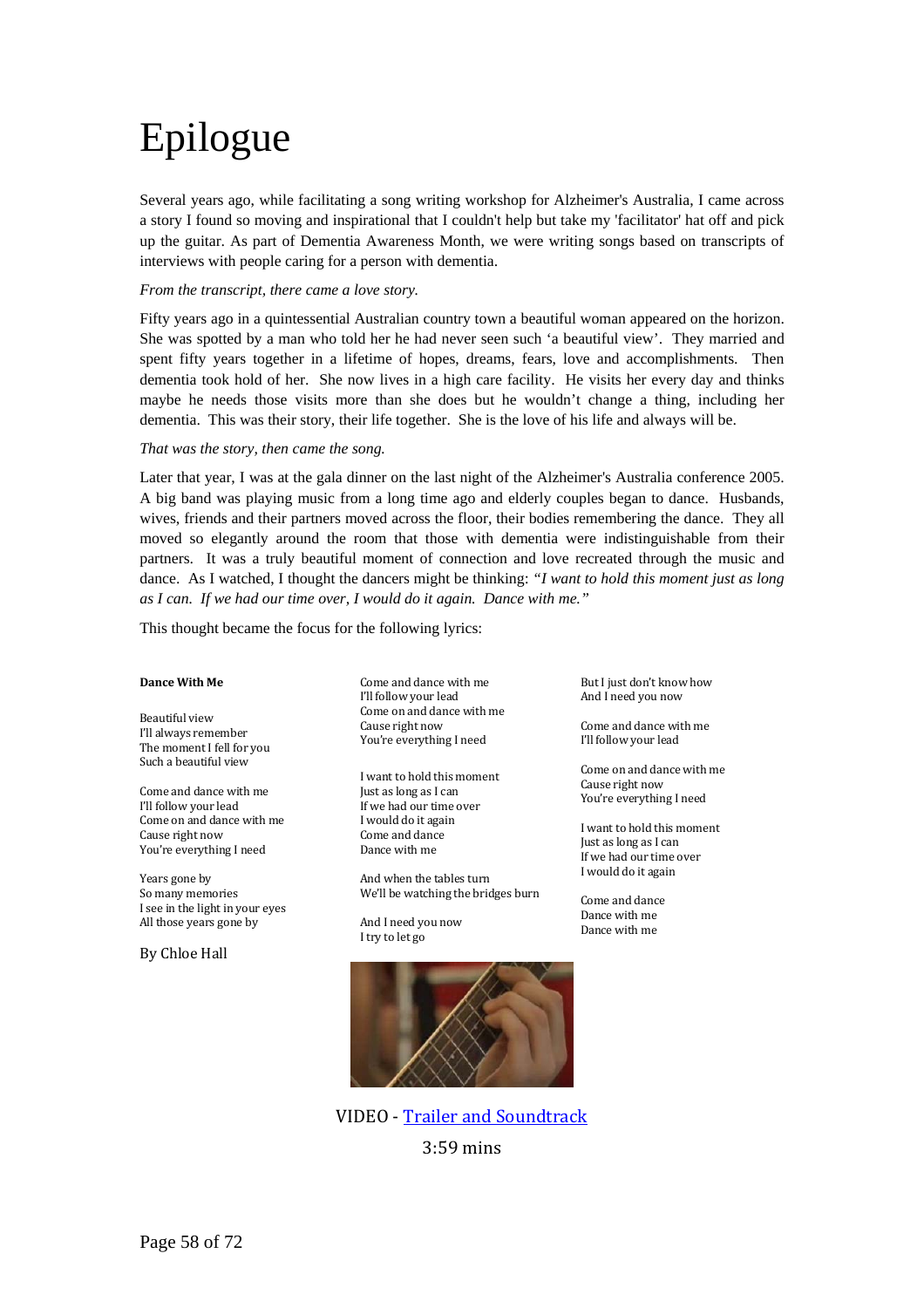# Credits for DVD Production

# **Cast**

# **Come Walk With Me**

| <b>Anne</b>              | <b>John</b>            | <b>Kerrie</b>          |
|--------------------------|------------------------|------------------------|
| Wendy Abigail            | Ian Rigney             | <b>Alison Hutton</b>   |
| <b>Jenny</b>             | Dave                   | <b>Steve</b>           |
| Mel George               | Phil Knight            | <b>Steven Hambling</b> |
| <b>Come Listen To Me</b> |                        |                        |
| <b>Sue</b>               | <b>Jacob</b>           | <b>Michael</b>         |
| Maree Khoo               | <b>Brian Messenger</b> | <b>Bill Costain</b>    |
| <b>Christine</b>         | May                    |                        |
| <b>Bev George</b>        | Louella Bailey         |                        |
| <b>Come Meet With Me</b> |                        |                        |
| <b>Fiona</b>             | <b>Alan</b>            | <b>Daniella</b>        |
| Pauline Guerin           | Michael (Bob) Hooper   | Lana Zannettino        |
| Marian                   | <b>Grace</b>           | Peggy                  |
| <b>Susan Golley</b>      | Lydia Paton            | Zetta Karay            |
| Nola                     | Valda                  |                        |
| Nola Heffernan           | Valda Gene Haines      |                        |
|                          |                        |                        |

# **Come Feel With Me**

| <b>Beryl</b>    | Olivia                   | Lisa       |
|-----------------|--------------------------|------------|
| Jude Brennan    | Casey Hazel-Polkinghorne | Penny Bell |
| <i>Virginia</i> | Trudy                    | Tony       |
| Didy Button     | Kerrie Stockley          | Kym Barker |

*Nick*

Peter Bertram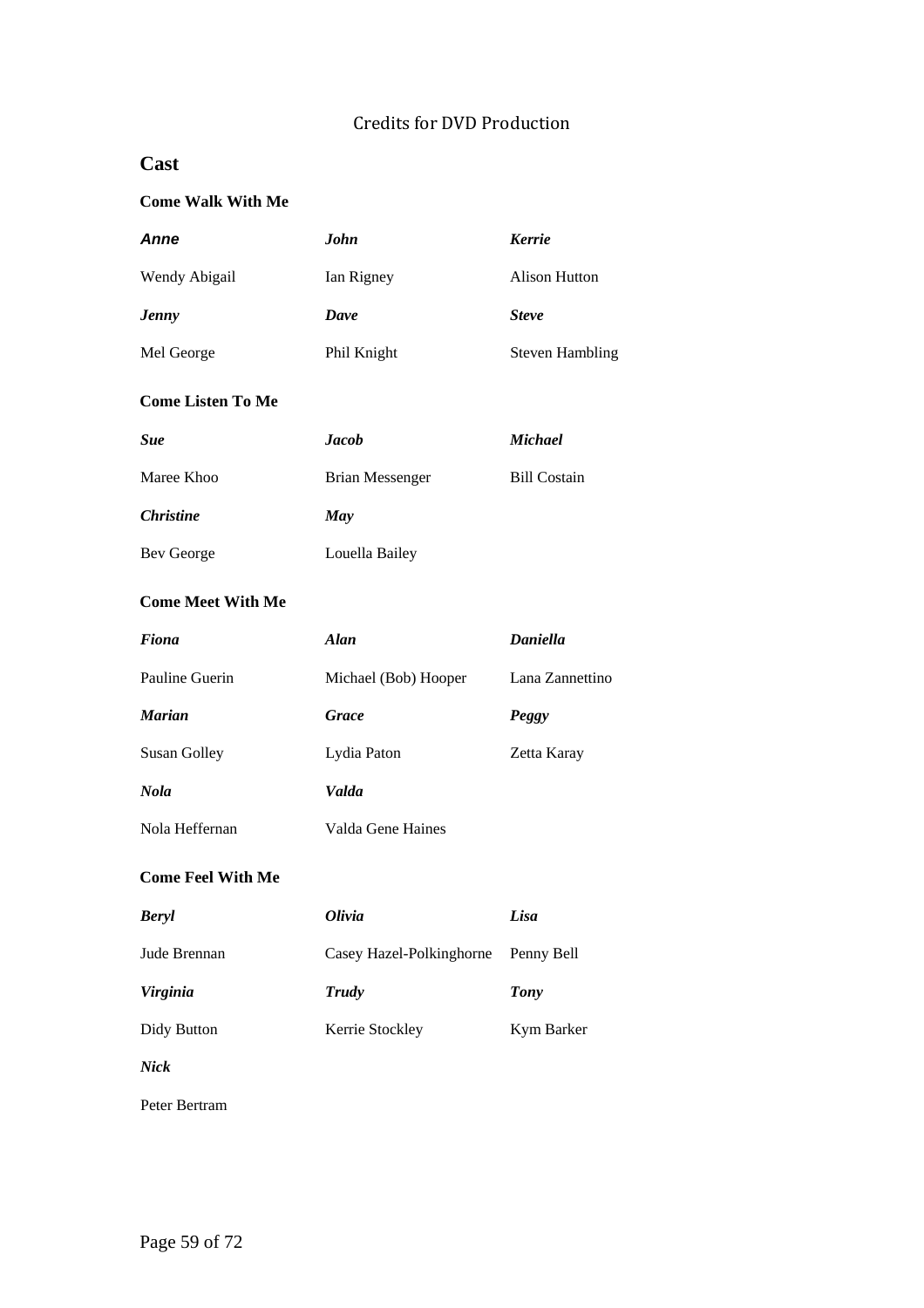#### **Come Dance With Me**

| <b>Violetta</b>  | <b>Marilyn</b>               | <b>Dianne</b>         |
|------------------|------------------------------|-----------------------|
| Karen Wotton     | Elizabeth Bleby              | Ailsa N'ha Winifreyda |
| <b>Mayumi</b>    | <b>Daniel</b>                | Paolo                 |
| Mayumi Kako      | Paolo Nocella                | <b>Andrew Benton</b>  |
| <b>Sue</b>       | <b>Diversional Therapist</b> |                       |
| Sandra L Bradley | Patrick Lang                 |                       |
|                  |                              |                       |
| <b>Extras</b>    |                              |                       |

| Colin Ball    | Anita Ball         | Jolan Benko          |
|---------------|--------------------|----------------------|
| Jean Clothier | <b>Gwen Conroy</b> | <b>Blanche Evans</b> |
| Evelyn Graham | Peg Jury           | Sumiko Rolfery       |
| Raie Rose     | Eluned Smith       |                      |

#### *Featuring Interviews with:*

Professor Dawn Brooker Chair in Dementia Care Research and Practice, Bradford Dementia Group, University of Bradford

Stephanie Altus Paramedic, South Australia Ambulance Service

Peter Bertram, Podiatrist, Glandore Podiatry Clinic

Pauleen Bond Team Manager, ACH Dementia Group Services

#### Joanne Molsher Clinical Nurse Consultant, Repatriation General Hospital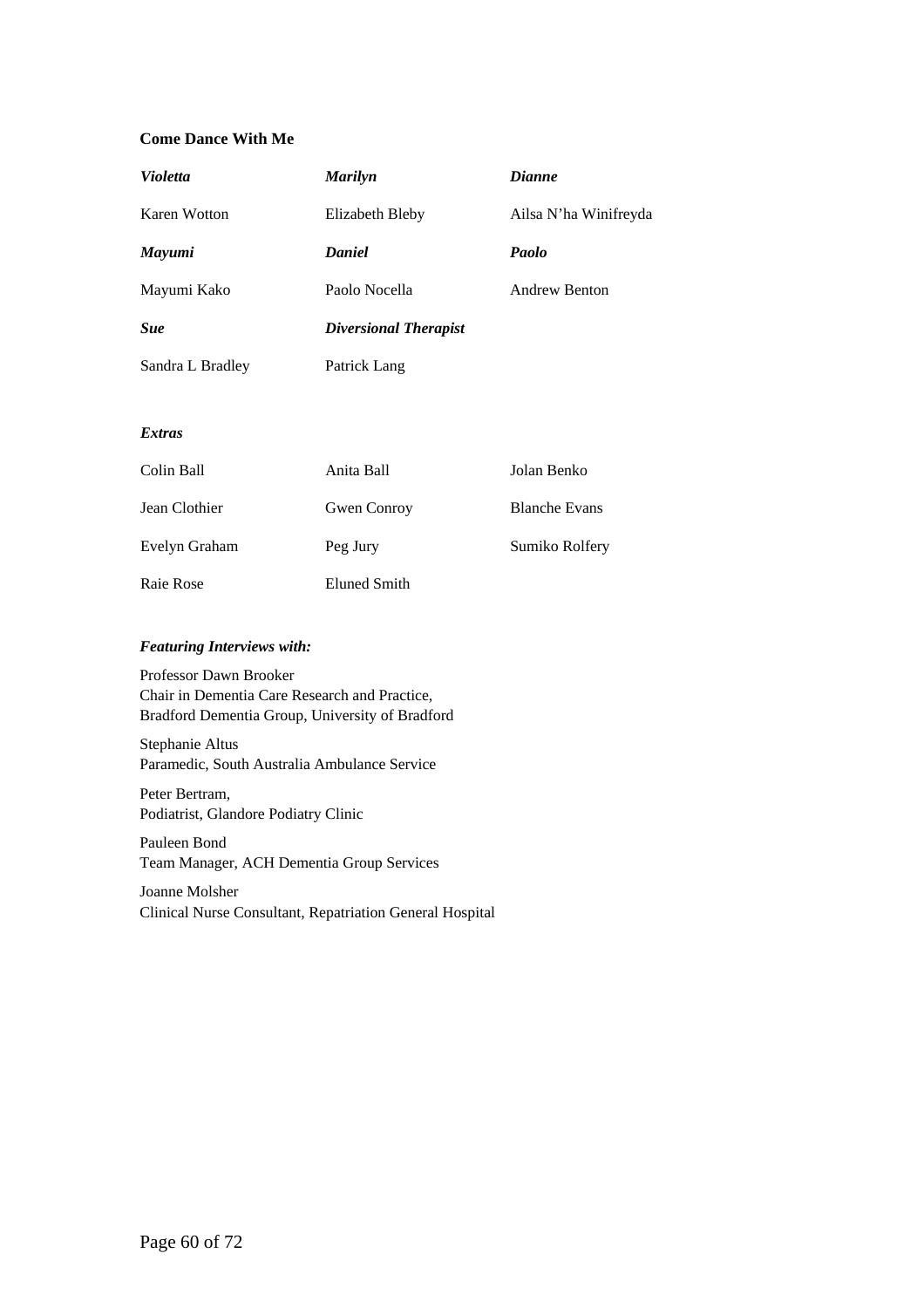## **Crew**

*Producer, Writer and Director* Alison Wotherspoon

*Camera* Sian Bates Simone Mazengarb

*Location Sound* Patrick Lang Bruce Hatfield Dane Hirsinger

*Sound Editor* Scott Illingworth *Co-Producer and Script Consultant* Anita De Bellis

*Camera Assistant* Luke Marsden

*Editor* David Raftery

*Mixer* Pete Best *Associate Producer* Sandra L Bradley

*Production Assistant/Continuity* Sarah Bond

*Sound Post Production* Best FX

**Music** 

"Dance With Me" Artist: Chloe Hall Written by: Chloe Hall © Shock Music Publishing (Australia) Pty Ltd One Tree Hill Records Licensed courtesy of Shock Music Publishing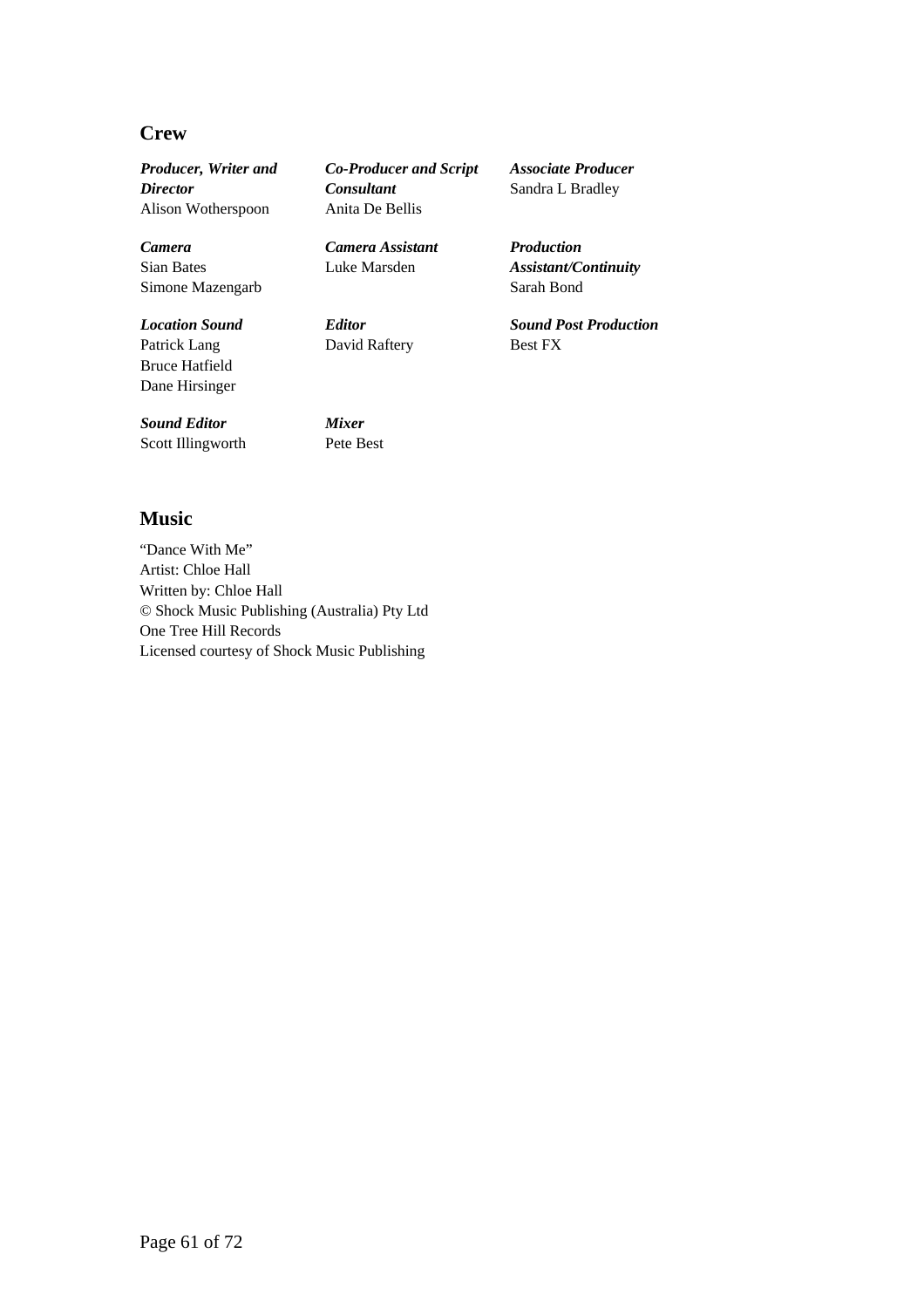# Additional Resources

#### **South Australia & Northern Territory Dementia Training Study Centre**

27 Conyngham Street Glenside, SA 5065 PH: 08-8372-2100 Email: [dtsc@alzheimerssa.asn.au](mailto:dtsc@alzheimerssa.asn.au)  Web address: [www.santdtsc.edu.au](http://www.santdtsc.edu.au/)

#### **Dementia Collaborative Research Centres**

Queensland University of Technology Victoria Park Rd Kelvin Grove, QLD 4059 Web address: [www.dementia.unsw.edu.au](http://www.dementia.unsw.edu.au/)

**Alzheimer's Australia (for all states)** 

Web address: [www.alzheimers.org.au](http://www.alzheimers.org.au/)

#### **Department of Health and Ageing**

Central Office Postal Address GPO Box 9848, Canberra ACT 2601, Australia Switchboard: (02) 6289 1555 Freecall: 1800 020 103 After hours: (02) 6122 2747 <http://www.health.gov.au/internet/main/publishing.nsf/Content/health-central.htm>

# **Dementia Resource Guide**

Restraint Reduction Department of Health and Ageing [http://www.health.gov.au/internet/main/publishing.nsf/Content/ageing-dementia-resource](http://www.health.gov.au/internet/main/publishing.nsf/Content/ageing-dementia-resource-guide.htm%7Eageing-dementia-resource-guide-9.htm%7Eageing-dementia-resource-guide-9-11.htm)[guide.htm~ageing-dementia-resource-guide-9.htm~ageing-dementia-resource-guide-9-11.htm](http://www.health.gov.au/internet/main/publishing.nsf/Content/ageing-dementia-resource-guide.htm%7Eageing-dementia-resource-guide-9.htm%7Eageing-dementia-resource-guide-9-11.htm)

#### **Guidelines with coping on violence in the workplace**

International Council of Nurses [http://www.icn.ch/guide\\_violence.pdf](http://www.icn.ch/guide_violence.pdf)

**University of Bradford, School of Health Studies**  Bradford Dementia Group 25 Trinity Road, Bradford BD5 OBB UK Tel: +44 01274 236367 Fax: +44 01274 236302 <http://www.bradford.ac.uk/acad/health/dementia/intro.php>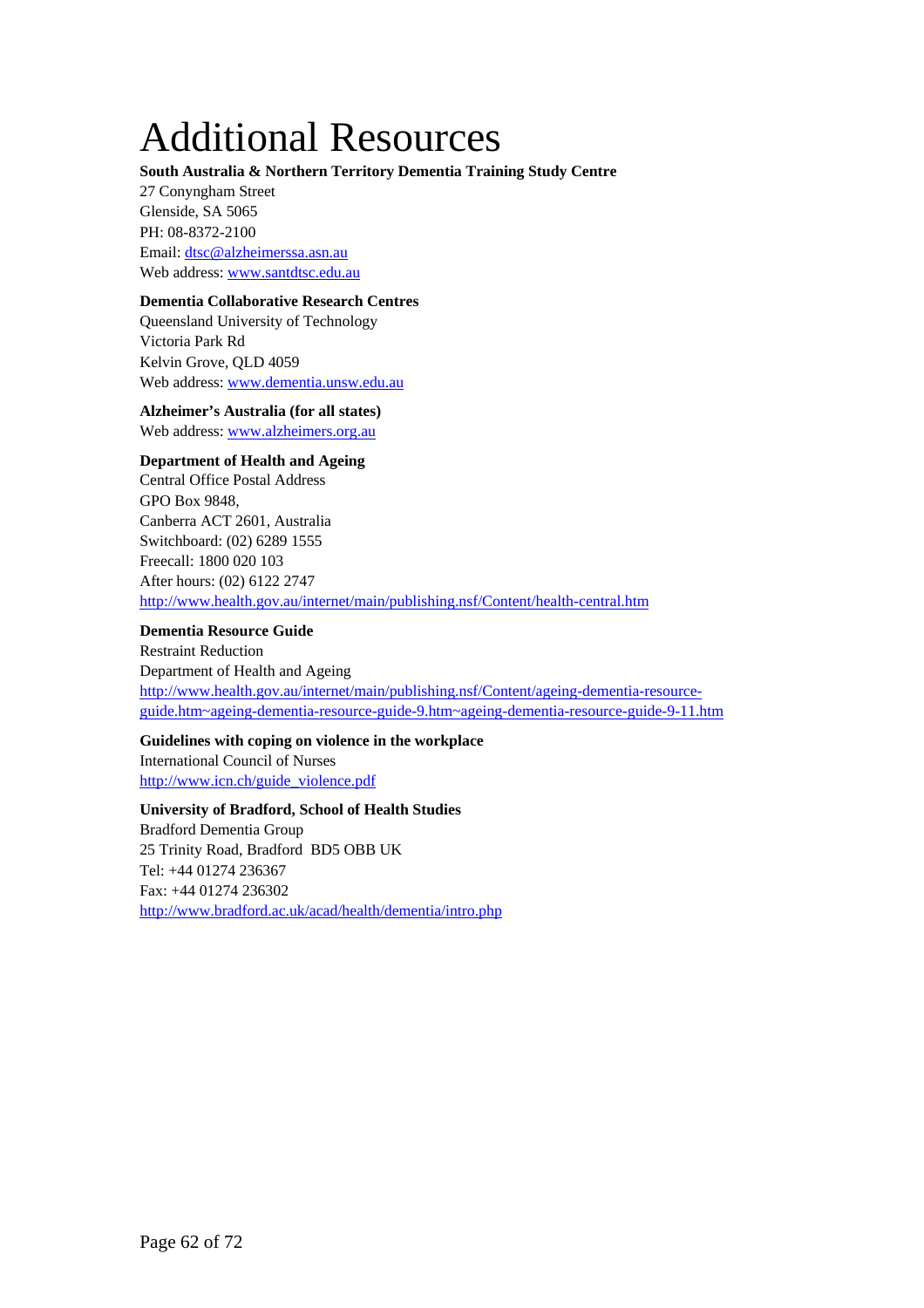# References

- Access Economics. (2005). *Dementia estimates and projections Australian states and territories*. Alzheimer's Australia, February.
- Access Economics. (2006). *Dementia prevalence and incidence among Australians who do not speak English at home* Alzheimer's Australia.
- Adams, T., & Gardiner, P. (2005). Communication and interaction within dementia care triads: Developing a theory for relationship-centred care. *Dementia, 4*(2), 185-205.
- Alzheimer's Association. (2005). *What is dementia?* viewed 30 July 2008, from <http://www.alzheimers.org.au/upload/HS1.1.pdf>
- Alzheimer's Association. (2008). *Brain Tour* viewed 6 January 2009, from <http://www.alz.org/brain/09.asp>
- Alzheimer's Australia. (2007). *Dementia Facts and Statistics* viewed 16 May 2008, from <http://www.alzheimers.org.au/content.cfm?infopageid=956#world>
- Alzheimer's Australia. (2008). *Therapies and communication approaches* viewed 6 January 2009, from<http://www.alzheimers.org.au/content.cfm?infopageid=4524#pri>
- Australian Government Department of Health and Ageing. (2008). *Dementia resource guide: prevention & risk reduction* viewed 19 February 2009, from [http://www.health.gov.au/internet/main/publishing.nsf/Content/3B295011AAC6FCB9CA25745](http://www.health.gov.au/internet/main/publishing.nsf/Content/3B295011AAC6FCB9CA257458000D0B39/$File/2%20Prevention.pdf) [8000D0B39/\\$File/2%20Prevention.pdf](http://www.health.gov.au/internet/main/publishing.nsf/Content/3B295011AAC6FCB9CA257458000D0B39/$File/2%20Prevention.pdf)
- Australian Health Ministers' Conference. (2006). *National Framework for Action on Dementia* viewed 16 April 2008, from [http://www.aodgp.gov.au/internet/wcms/publishing.nsf/content/D64BD892C6FDD167CA25721](http://www.aodgp.gov.au/internet/wcms/publishing.nsf/content/D64BD892C6FDD167CA2572180007E717/$File/nfad.pdf) [80007E717/\\$File/nfad.pdf](http://www.aodgp.gov.au/internet/wcms/publishing.nsf/content/D64BD892C6FDD167CA2572180007E717/$File/nfad.pdf)
- Australian Institute of Health and Welfare. (2007). *Dementia in Australia: National data analysis and development* viewed 16 April 2008, from <http://www.aihw.gov.au/publications/index.cfm/title/10368>
- Australian Institute of Health and Welfare. (2008). *Nursing and midwifery labour force 2005* Canberra: Australian Institute of Health and Welfare.
- Beavis, D., & Simpson, S. (2002). A literature review of dementia care mapping: Methodological considerations and efficacy. *Journal of Psychiatric and Mental Health Nursing, 9*, 725-736.
- Bozoki, A., Giordani, B., Heidebrink, J., Berent, S., & Foser, N. (2001). Mild cognitive impairments predict dementia in nondemented elderly patients with memory loss. *Archives of Neurology, 58*, 411-416.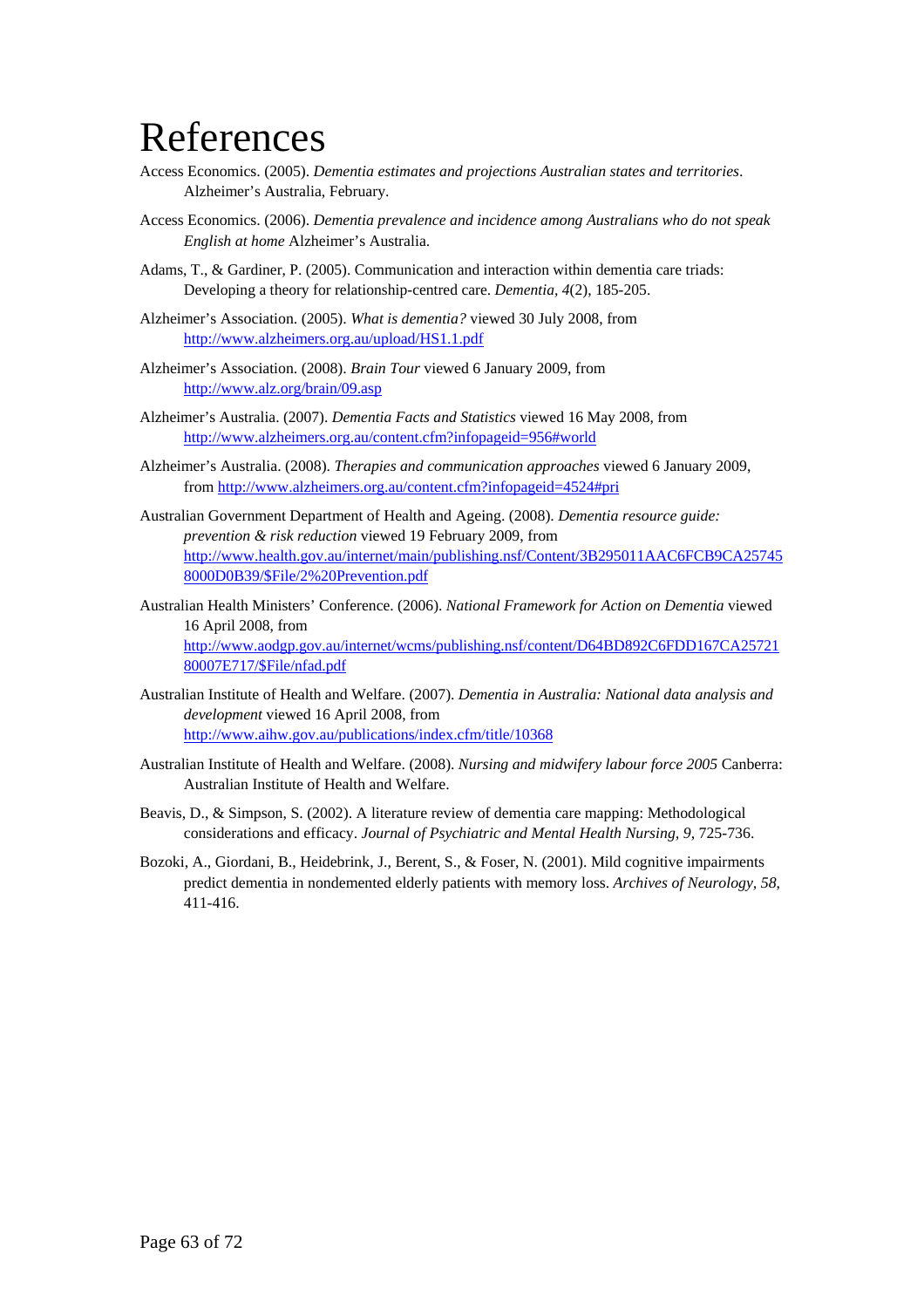- Brooker, D. (1999). DCM and Engagement combined to audit care quality. *Journal of Dementia Care, 7*(3), 33-36.
- Brooker, D. (2007). *Person-centred dementia care: Making services better.* London: Jessica Kingsley Publishers.
- Brooker, D., & Rogers, L. (Eds.). (2001). *Dementia Care Mapping (DCM) Think Tank Transcripts January 2001*. University of Bradford: Bradford Dementia Group.
- Bryden, C. (2002). A person-centred approach to counselling, psychotherapy and rehabilitation of people diagnosed with dementia in the early stages. *Dementia, 1(2)*, 141-156.
- Bullock, R., Touchon, J., Bergman, H., Gambina, G., He, Y., Rapatz, G., et al. (2005). Rivastigmine and deonepezil treatment in moderate to moderately-severe Alzheimer's disease over a 2-year period. *Current Medical Research Opinion, 21*(8), 1317-1327.
- Chen, H., Foo, S.-H., & Ury, W. (2002). Dementia in the primary care setting. *Western Journal of Medicine, 176*, 267-270.
- Davis, C., Cornman, C., Lane, M., & Patton, M. (2005). Person-centred planning training for consumer-directed care for the elderly and disabled. *Care Management Journals, 6*(3), 122-130.
- Davis, D. (2004). Dementia: Sociological and philosophical constructions. *Social Science & Medicine, 58*, 369-378.
- Dewing, J. (2004). Concerns relating to the application of frameworks to promote person-centredness in nursing with older people. *International Journal of Older People Nursing, 13*(3a), 39-44.
- Dewing, J. (2008). Personhood and dementia: Revisiting Tom Kitwood's ideas. *International Journal of Older People Nursing, 3*, 3-13.
- Edvardsson, D., Winblad, B., & Sandman, P. (2008). Person-centred care of people with severe Alzheimer's disease: Current status and ways forward. *Lancet Neurology, 7*, 362-367.
- Garratt, S., & Hamilton-Smith, E. (1995). *Rethinking dementia an Australian approach.* Melbourne: Ausmed Publications.
- Hampton, T. (2008). Studies probe potential of experimental therapies for Alzheimer Disease. *JAMA, 300*(11), 1287-1289.
- Harvey, R., Skelton-Robinson, M., & Rossor, M. (2003). The prevalence and causesof dementia in people under the age of 65 years. *Journal of Neurology, Neurosurgery and Psychiatry, 74*(9), 1206-1209.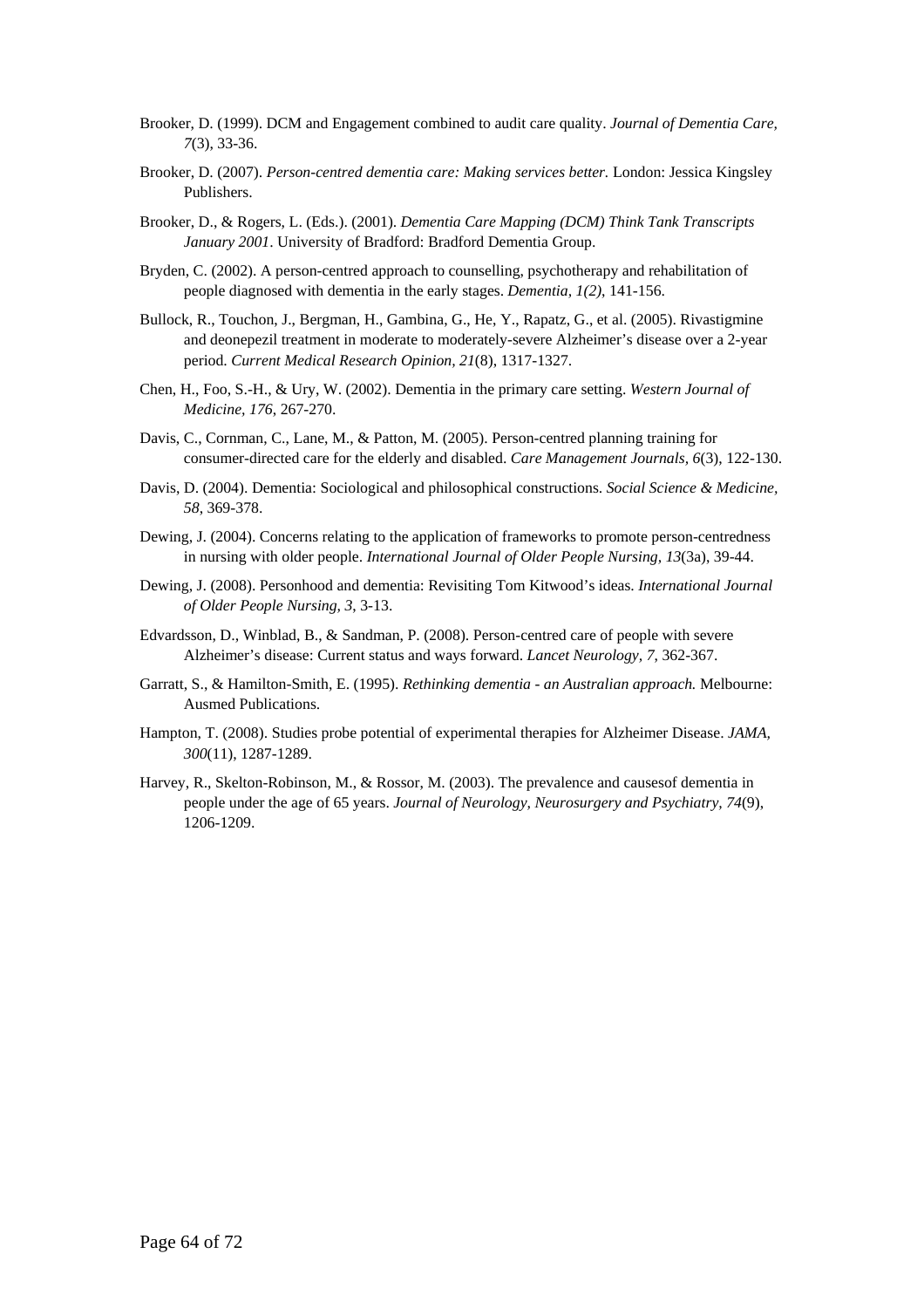- Hayward, S. (2008). *WA research reveals alarming Indigenous dementia rates* viewed 16 Dec 2008, from [http://www.waimr.uwa.edu.au/news/2008.11.03\\_Indigenous-Dementia-Rates.html](http://www.waimr.uwa.edu.au/news/2008.11.03_Indigenous-Dementia-Rates.html)
- Hickman, L., Newton, P., Halcomb, E., Chang, E., & Davidson, P. (2007). Best practice interventions to improve the management of older people in acute care settings: A literature review. *Journal of Advanced Nursing, 60*(2), 113-126.
- Innes, A., & Surr, C. (2001). Measuring the well-being of people with dementia living in formal care settings: The use of Dementia Care Mapping. *Aging & Mental Health, 5*(3), 258-268.
- Jacques, A., & Jackson, G. (2000). What is dementia? In *Understanding dementia* (3rd ed., pp. 1-43). London: Churchill Livingstone.
- Kitwood, T. (1993). Person and process in dementia. *International Journal of Geriatric Psychiatry, 8*, 541-545.
- Kitwood, T. (1997). *Dementia Reconsidered: The person comes first*. Buckingham: Open University Press.
- Kitwood, T., & Bredin, K. (1992). A new approach to the evaluation of dementia care. *Journal of Advances in Health and Nursing Care, 1*, 41-60.
- Knopman, D., Petersen, R., Cha, R., Edland, S., & Rocca, W. (2006). Incidence and causes of nondegenerative nonvascular dementia: A population-based study. *Archives of Neurology, 63*(2), 218.
- Koltai, D., Welsh-Bohmer, K., & Schmechel, D. (Eds.). (2001). *Influence of anosognosia on treatment outcome among dementia patients*. Hove, East Sussex: Psychology Press ltd.
- Kontos, P. (2005). Embodied selfhood in Alzheimer's disease, *Dementia, 4* (4), 553-570.
- Kontos, P., & Naglie, G. (2007). Bridging theory and practice: Imagination, the body, and personcentred dementia care. *Dementia, 6*(4), 549-569.
- Landers, S. (2008). Dementia doesn't always signal Alzheimer's. *American Medical News, 51*(15), 21.
- Low, L., Gomes, L., & Brodarty, H. (2008). *Australian Dementia Research: Current status, future directions? A report for Alzheimer's Australia* Canberra: Alzheimer's Australia.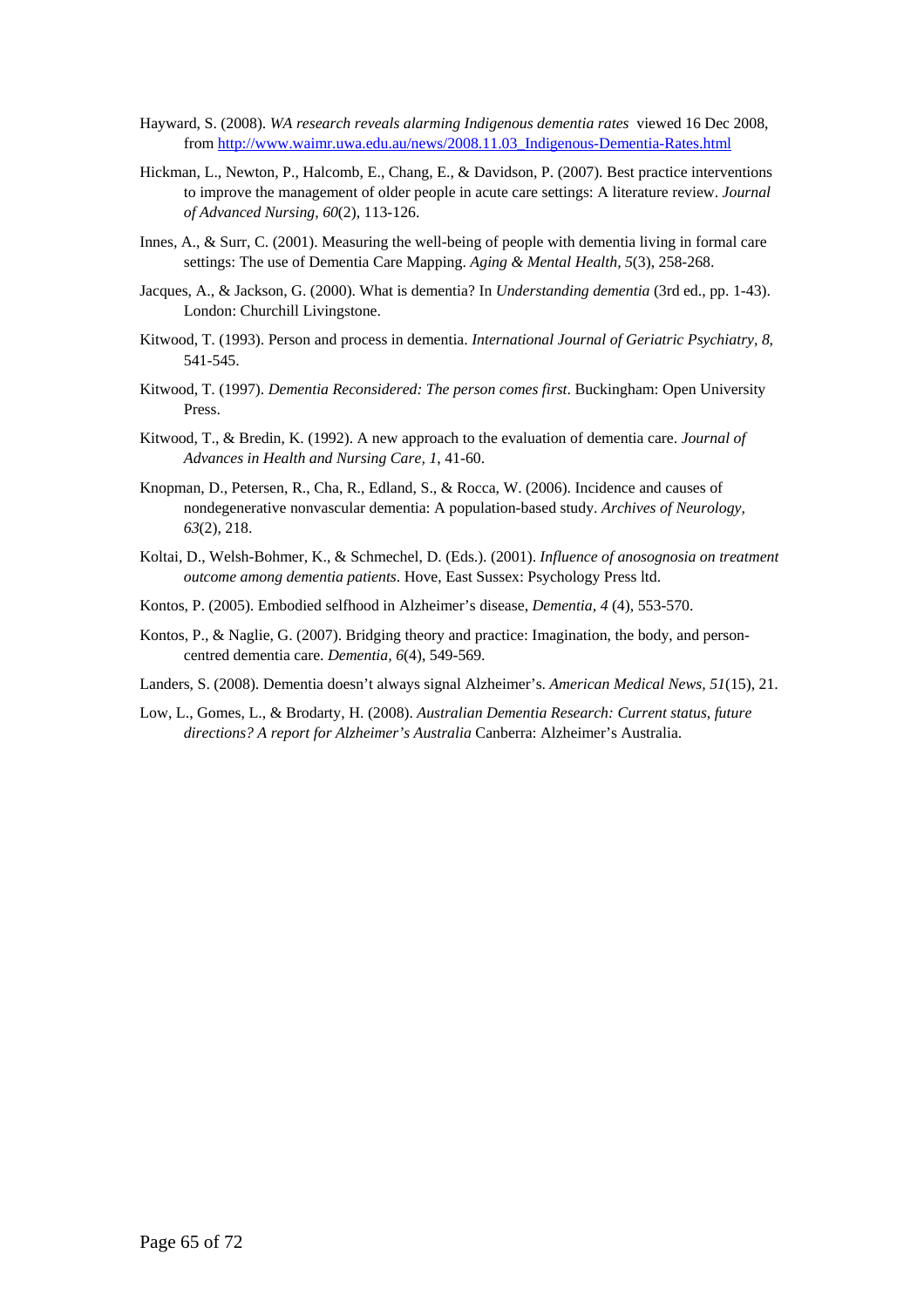- Mathers, C., & Leonardi, M. (2000). *Global burden of dementia in the year 2000: Summary of methods and data sources* (Report summary): World Health Organisation.
- McCormack, B. (2003). A conceptual framework for person-centred practice with older people. *International Journal of Nursing Practice, 9*, 202-209.
- McCormack, B. (2004). Person-centredness in gerontological nursing: An overview of the literature. *International Journal of Older People Nursing, 13*(13a), 31-38.
- McCormack, B., & McCance, T. (2006). Development of a framework for person-centred nursing. *Journal of Advanced Nursing, 56*(5), 472-479.
- Mozley, C., Huxley, P., Sutcliffe, C., Bagley, H., Burns, A., Challis, D., et al. (1999). 'Not knowing where I am doesn't mean I don't know what I like': cognitive impairment and quality of life responses in elderly people. *International Journal Of Geriatric Psychiatry, 14*, 776-783.
- Nolan, M., Davies, S., Brown, J., Keady, J., & Nolan, J. (2004). Beyond 'person-centred'care: A new vision for gerontological nursing. *International Journal of Older People Nursing, 13*(3a), 45-53.
- Nuffield Council on Bioethics. (2008). *Consultation Paper on Dementia: Ethical issues* viewed 16 May 2008, from<http://www.nuffieldbioethics.org/>
- Ritchie, K., & Lovestone, S. (2002). The dementias. The Lancet, 360 (November 30), 1759-1766.
- Rogers, C. (2008). *Carl Rogers.info resources for students, researchers and practitioners* viewed 17 November, 2008, from<http://www.carlrogers.info/booksabout.html>
- Sampson, E., Warren, J., & Rossor, M. (2004). Young onset dementia. *Postgraduate Medical Journal, 80*, 125-139.
- Sclan, S., & Kenowski, S. (2001). Alzheimer's disease: Stage-related interventions. *Lippincott's Case Management, March/April*, 48-60.
- South Australian Government Department of Health. (2008). *South Australia's Dementia Action Plan 2008-2011: Facing the challenges together*. viewed 16 May 2008. from [http://www.agedcommunity.asn.au/publications/documents/DementiaActionPlan.doc.](http://www.agedcommunity.asn.au/publications/documents/DementiaActionPlan.doc)
- Walker, J., Payne, S., Smith, P., & Jarrett, N. (2007). *Psychology for nurses and the caring professions*. In (3rd ed.). New York: McGraw-Hill Open University Press.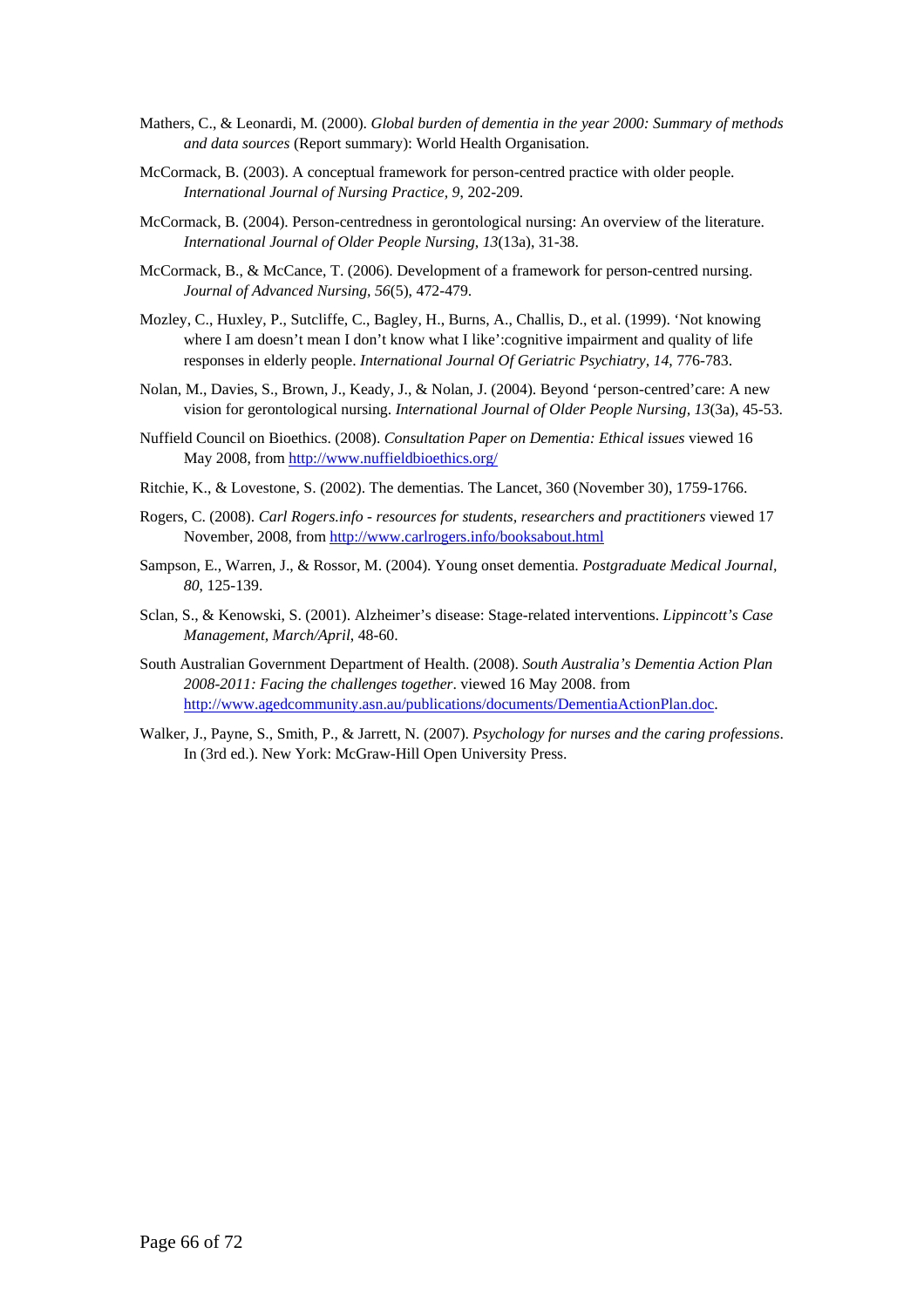- Western Australian Centre for Health and Ageing. (2009). *Kimberley Indigenous Cognitive Assessment* viewed 18 February 2009, from <http://www.wacha.org.au/kica.html>
- Woolley, R., Young, J., Green, J., & Brooker, D. (2008). The feasibility of care mapping to improve care for physically ill older people in hospital. *Age and Ageing, 37*, 390-395.
- World Health Organisation. (2007). The ICD-10 Mental and Behavioural Disorders:F00-F99. *Chapter V: Organic, including symptomatic, mental disorders* viewed 6 January 2009, from <http://www.who.int/classifications/apps/icd/icd10online>